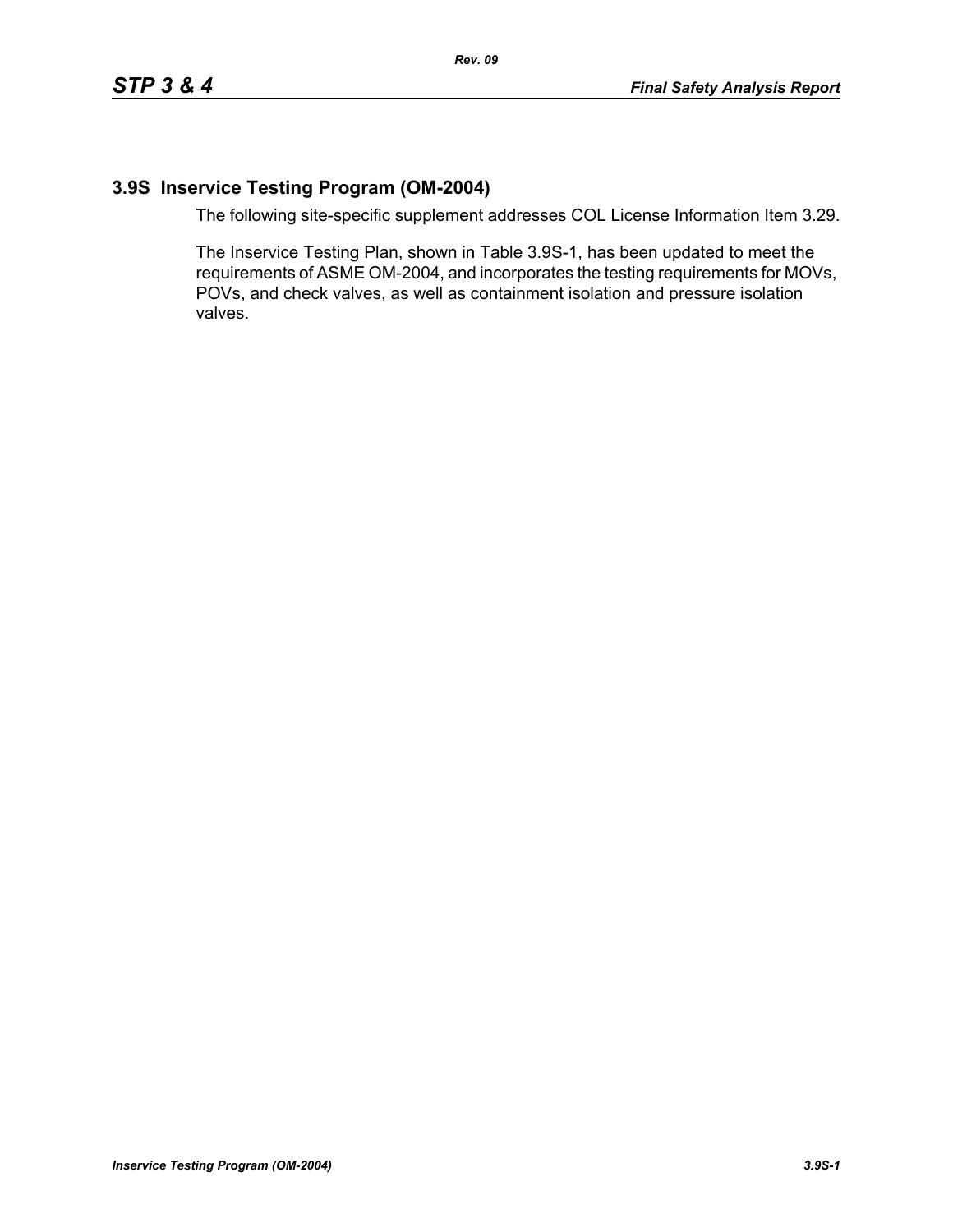| <b>MPL</b>      | <b>System</b>                             | <b>Pumps</b> | <b>Valves</b> |
|-----------------|-------------------------------------------|--------------|---------------|
| <b>B21</b>      | <b>Nuclear Boiler</b>                     |              | <b>YES</b>    |
| <b>B31</b>      | <b>Reactor Recirculation</b>              |              | <b>YES</b>    |
| C <sub>12</sub> | <b>Control Rod Drive</b>                  |              | <b>YES</b>    |
| C41             | <b>Standby Liquid Control</b>             | <b>YES</b>   | <b>YES</b>    |
| C <sub>51</sub> | Neutron Monitoring (ATIP)                 |              | <b>YES</b>    |
| D <sub>23</sub> | <b>Containment Atmospheric Monitoring</b> |              | <b>YES</b>    |
| E11             | Residual Heat Removal                     | <b>YES</b>   | <b>YES</b>    |
| E22             | <b>High Pressure Core Flooder</b>         | <b>YES</b>   | <b>YES</b>    |
| E31             | Leak Detection & Isolation                |              | <b>YES</b>    |
| E51             | <b>Reactor Core Isolation Cooling</b>     | <b>YES</b>   | <b>YES</b>    |
| G31             | Reactor Water Cleanup                     |              | <b>YES</b>    |
| G41             | Fuel Pool Cooling & Cleanup               |              | <b>YES</b>    |
| G51             | <b>Suppression Pool Cleanup</b>           |              | <b>YES</b>    |
| K17             | Radwaste                                  |              | <b>YES</b>    |
| P <sub>11</sub> | Makeup Water (Purified)                   |              | <b>YES</b>    |
| P21             | <b>Reactor Building Cooling Water</b>     | <b>YES</b>   | <b>YES</b>    |
| P <sub>24</sub> | <b>HVAC Normal Cooling Water</b>          |              | <b>YES</b>    |
| P <sub>25</sub> | <b>HVAC Emergency Cooling Water</b>       | <b>YES</b>   | <b>YES</b>    |
| P41             | <b>Reactor Service Water</b>              | <b>YES</b>   | <b>YES</b>    |
| P <sub>51</sub> | Service Air                               |              | <b>YES</b>    |
| P <sub>52</sub> | <b>Instrument Air</b>                     |              | <b>YES</b>    |
| P <sub>54</sub> | High Pressure Nitrogen Gas Supply         |              | <b>YES</b>    |
| P81             | <b>Breathing Air System</b>               |              | <b>YES</b>    |
| T <sub>22</sub> | <b>Standby Gas Treatment</b>              |              | <b>YES</b>    |
| <b>T31</b>      | <b>Atmospheric Control</b>                |              | <b>YES</b>    |
| U41             | Heating, Ventilating and Air Conditioning |              | <b>YES</b>    |
| Y52             | Oil Storage and Transfer                  | <b>YES</b>   | <b>YES</b>    |

|  |  | Table 3.9S-1 Inservice Testing Program Plan (OM-2004) |  |  |
|--|--|-------------------------------------------------------|--|--|
|--|--|-------------------------------------------------------|--|--|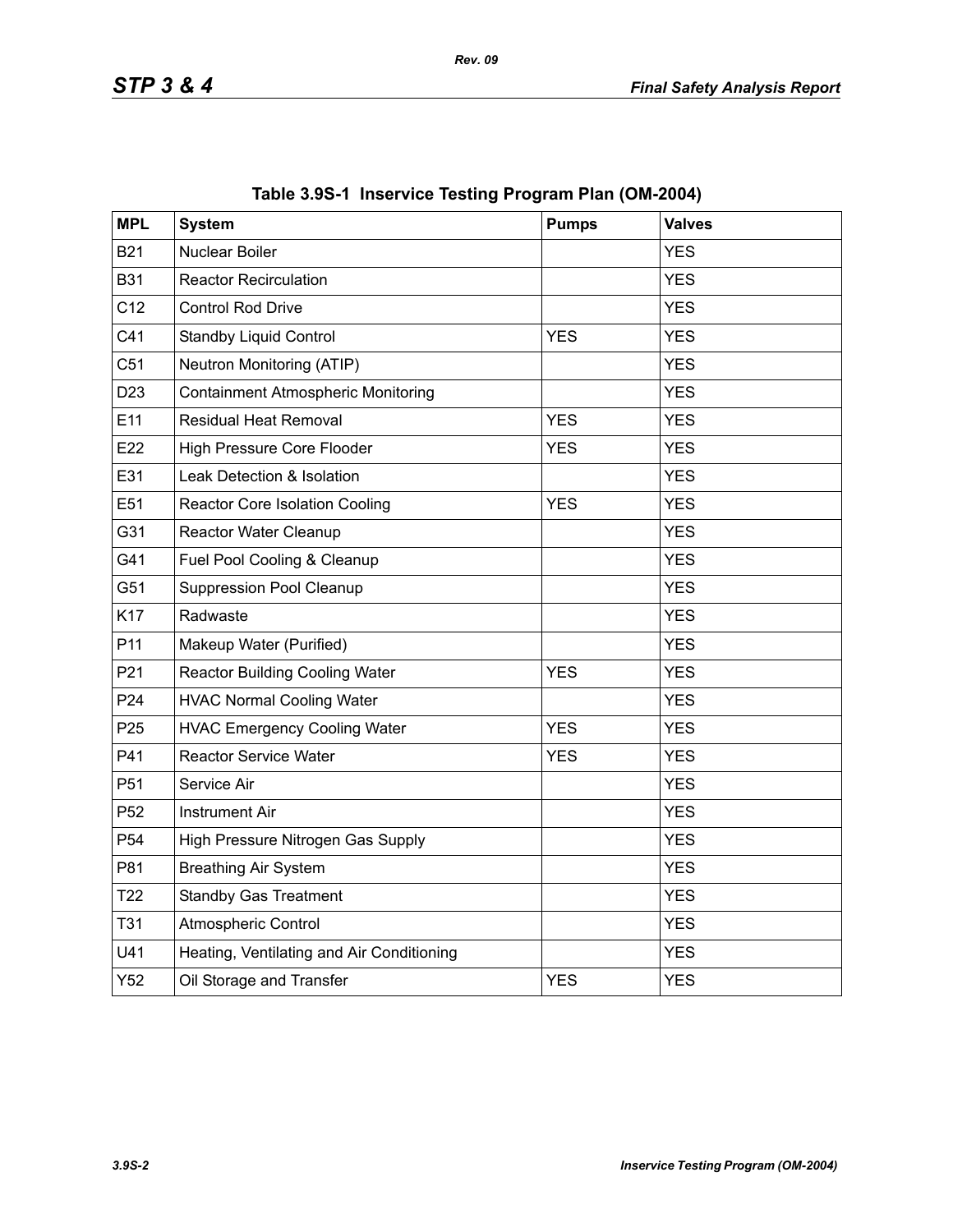| <b>System Pumps</b><br>$9.3 - 1$<br>$\overline{2}$<br>$\overline{2}$<br>B<br>$\mathsf Q$<br>3 mo<br>P, Q, Vd or Vv<br>Standby Liquid Control System Pump<br>Positive Displacement<br>Pump<br>$\mathfrak{S}$<br>$\overline{2}$<br>Residual Heat Removal System Pump<br>ΔP, Q, Vv<br>3 mo<br>$\Delta P$ , Q, Vv<br>A<br>Vertical Centrifugal<br>Pump<br>3<br>$\overline{2}$<br>E10<br>Residual Heat Removal System Fill<br>$\mathsf{A}$<br>Vertical Centrifugal<br>ΔP, Vv<br>$\Delta P$ , Vv<br>pump (i1)<br>Pump<br>$\mathbf{2}$<br>$\overline{2}$<br>B<br>$\Delta P$ or Q<br>High Pressure Core Flooder pump<br>Vertical Centrifugal<br>3 mo<br>ΔP, Q, Vd or Vv<br>Pump<br>$\overline{2}$<br>$\mathbf{1}$<br>B<br>Horizontal Centrifugal<br>$\Delta P$ or Q, N<br>3 mo<br>N, ΔP, Q, Vd or Vv<br>Reactor Core Isolation Cooling pump<br>Pump (Variable Speed)<br>6<br>3<br>E10<br>Reactor Building Cooling Water pump<br>$\boldsymbol{\mathsf{A}}$<br>Horizontal Centrifugal<br>ΔP, Q, Vv<br>$\Delta P$ , Q, Vv<br>Pump<br>6<br><b>HVAC Emergency Cooling Water</b><br>3<br>Horizontal Centrifugal<br>ΔP, Q, Vv<br>E10<br>$\Delta P$ , Q, Vv<br>A<br>System pump<br>Pump | $5.4 - 10$ (Sh. 3, 4, 6)<br>$5.4 - 10$ (Sh. $3, 4, 6$ )<br>$6.3 - 7$ (Sh. 2) |
|-------------------------------------------------------------------------------------------------------------------------------------------------------------------------------------------------------------------------------------------------------------------------------------------------------------------------------------------------------------------------------------------------------------------------------------------------------------------------------------------------------------------------------------------------------------------------------------------------------------------------------------------------------------------------------------------------------------------------------------------------------------------------------------------------------------------------------------------------------------------------------------------------------------------------------------------------------------------------------------------------------------------------------------------------------------------------------------------------------------------------------------------------------------------------|------------------------------------------------------------------------------|
| C41-C001                                                                                                                                                                                                                                                                                                                                                                                                                                                                                                                                                                                                                                                                                                                                                                                                                                                                                                                                                                                                                                                                                                                                                                |                                                                              |
| E11-C001<br>E11-C002<br>E22-C001<br>E51-C001<br>P21-C001<br>P25-C001                                                                                                                                                                                                                                                                                                                                                                                                                                                                                                                                                                                                                                                                                                                                                                                                                                                                                                                                                                                                                                                                                                    |                                                                              |
|                                                                                                                                                                                                                                                                                                                                                                                                                                                                                                                                                                                                                                                                                                                                                                                                                                                                                                                                                                                                                                                                                                                                                                         |                                                                              |
|                                                                                                                                                                                                                                                                                                                                                                                                                                                                                                                                                                                                                                                                                                                                                                                                                                                                                                                                                                                                                                                                                                                                                                         |                                                                              |
|                                                                                                                                                                                                                                                                                                                                                                                                                                                                                                                                                                                                                                                                                                                                                                                                                                                                                                                                                                                                                                                                                                                                                                         |                                                                              |
|                                                                                                                                                                                                                                                                                                                                                                                                                                                                                                                                                                                                                                                                                                                                                                                                                                                                                                                                                                                                                                                                                                                                                                         | $5.4-8$ (Sh. 1)                                                              |
|                                                                                                                                                                                                                                                                                                                                                                                                                                                                                                                                                                                                                                                                                                                                                                                                                                                                                                                                                                                                                                                                                                                                                                         | $9.2 - 1$ (Sh.1,4,7)                                                         |
|                                                                                                                                                                                                                                                                                                                                                                                                                                                                                                                                                                                                                                                                                                                                                                                                                                                                                                                                                                                                                                                                                                                                                                         | $9.2-3$ (Sh. 1, 2, 3)                                                        |
| 3<br>E10<br>P41-C001<br>6<br>Reactor Service Water System pump<br><b>Horizontal Centrifugal</b><br>ΔP, Q, Vv<br>$\Delta P$ , Q, Vv<br>A<br>Pump                                                                                                                                                                                                                                                                                                                                                                                                                                                                                                                                                                                                                                                                                                                                                                                                                                                                                                                                                                                                                         | $9.2 - 7$ (Sh. 1, 2, 3)                                                      |
| $9.5 - 6$<br>3<br>B<br>3 mo<br>Y52-C001<br>6<br>Standby D/G Fuel Oil Transfer Pump<br>Vertical Centrifugal<br>$\Delta P$ or Q<br>ΔP, Q, Vd or Vv<br>Pump                                                                                                                                                                                                                                                                                                                                                                                                                                                                                                                                                                                                                                                                                                                                                                                                                                                                                                                                                                                                                |                                                                              |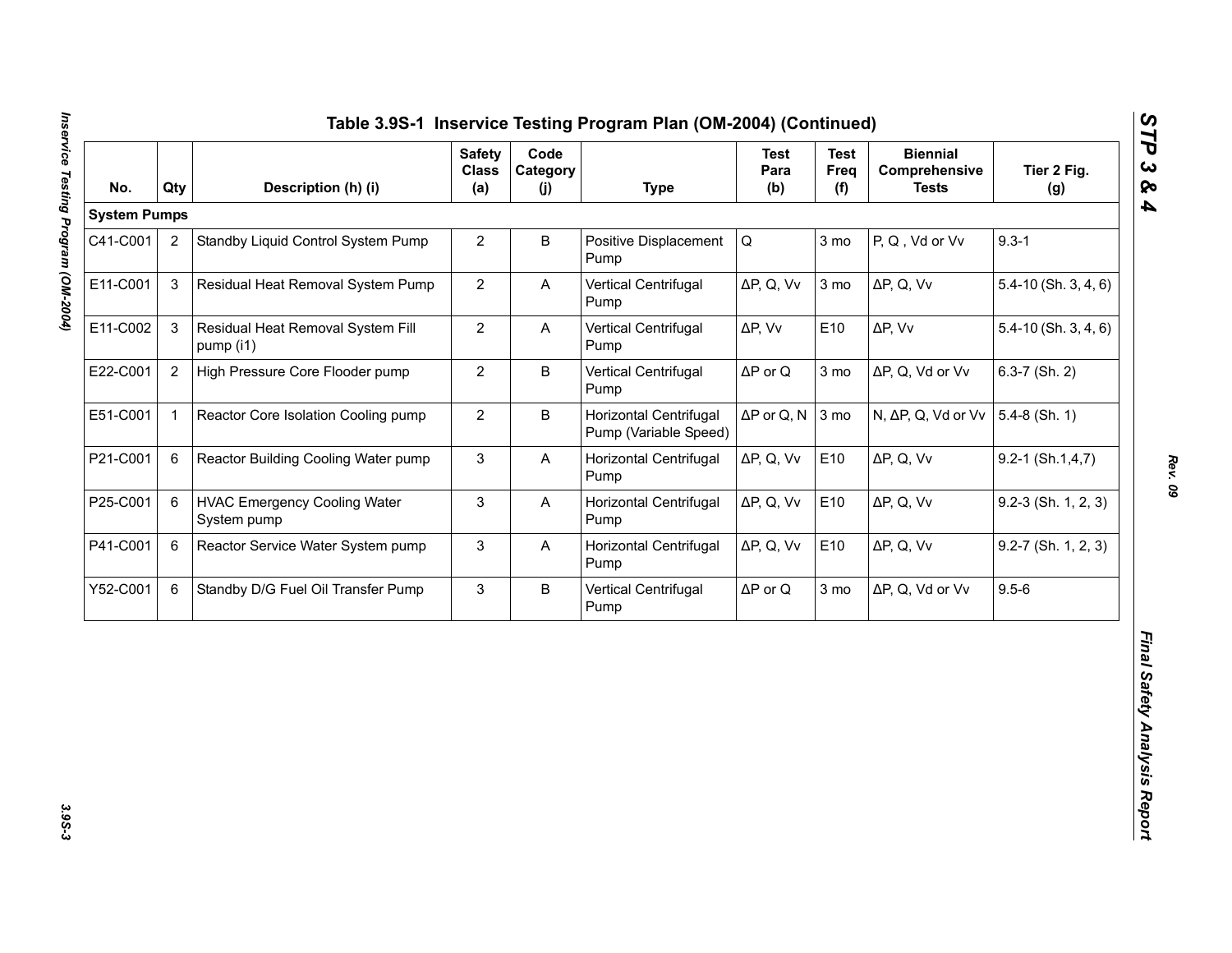| No.  | Qty            | Description (h) (k)                                                  | Valve<br>Type (I) | <b>Safety</b><br>Class(a) | Code Cat.<br>(c) | Valve<br>Func. (d) | <b>Test</b><br>Para<br>(e) | <b>Test</b><br>Freq<br>(f) | Tier 2<br>Fig. $(g)$ |
|------|----------------|----------------------------------------------------------------------|-------------------|---------------------------|------------------|--------------------|----------------------------|----------------------------|----------------------|
|      |                | <b>B21 Nuclear Boiler System Valves</b>                              |                   |                           |                  |                    |                            |                            |                      |
| F001 | $\overline{2}$ | Feedwater line motor-operated valve (MOV)                            | <b>MOV</b>        | $\mathbf{2}$              | $\sf B$          | P                  | P                          | <b>RO</b>                  | 5.1-3 sh. 4          |
| F002 | $\overline{2}$ | Upstream (First) FW line check valve (k3) (h3.1)                     | <b>CV</b>         | $\overline{2}$            | A, C             | A                  | L, S                       | RO, RO                     | 5.1-3 sh. 4          |
| F003 | $\overline{2}$ | FW line outboard check valve-air-operated (AO) (k1)<br>$(k2)$ (h1.1) | AOV/CV            | $\mathbf{1}$              | A, C             | I, A               | L, P, S                    | RO.<br>RO, RO              | 5.1-3 sh. 4          |
| F004 | $\overline{2}$ | FW line inboard check valve (k1) (h1.1)                              | <b>CV</b>         | $\mathbf{1}$              | A, C             | I, A               | L, S                       | RO, RO                     | 5.1-3 sh. 4          |
| F005 | $\overline{2}$ | FW line inboard maintenance valve                                    | <b>MN</b>         | $\mathbf{1}$              | B                | P                  |                            | E <sub>1</sub>             | 5.1-3 sh. 4          |
| F006 | 2              | RWCU (or CUW) System injection line check valve (k3)<br>(h1.2)       | CV                | $\overline{2}$            | A, C             | A                  | L, S                       | RO, RO                     | 5.1-3 sh. 4          |
| F007 | $\overline{2}$ | RWCU (or CUW) System injection line MOV                              | <b>MOV</b>        | $\overline{2}$            | $\sf B$          | P                  |                            | E <sub>1</sub>             | 5.1-3 sh. 4          |
| F008 | $\overline{4}$ | Inboard main Steam isolation valve. (MSIV) (k1) (k2)<br>(h1.3)       | <b>AOV</b>        | $\mathbf{1}$              | A                | I, A               | L, P, S                    | <b>RO, RO,</b><br>3mo      | 5.1-3 sh. 3          |
| F009 | $\overline{4}$ | Outboard Main Steam isolation valve (MSIV) (k1) (k2)<br>(h1.3)       | <b>AOV</b>        | $\mathbf{1}$              | A                | I, A               | L, P, S                    | RO, RO,<br>3mo             | 5.1-3 sh. 3          |
| F010 | 18             | Safety/Relief Valve (SRV) (h1.4) (h2.1) (k2)                         | <b>AOV</b>        | $\mathbf{1}$              | A, C             | A                  | R, P, S                    | 5yr, RO,<br><b>RO</b>      | 5.1-3 Sh. 2          |
| F011 | $\mathbf{1}$   | MSL bypass/drain line inboard isolation valve (k1) (k2)              | <b>MOV</b>        | $\mathbf{1}$              | A                | I, A               | L, P, S                    | RO, RO,<br>3 <sub>mo</sub> | 5.1-3 sh. 3          |
| F012 | 1              | MSL bypass/drain line outboard isolation valve (k1) (k2)             | <b>MOV</b>        | $\mathbf{1}$              | A                | I, A               | L, P, S                    | RO, RO,<br>3mo             | 5.1-3 sh. 3          |
| F013 | $\mathbf{1}$   | MSL warmup line valve                                                | <b>MOV</b>        | $\overline{2}$            | $\sf B$          | P                  |                            | E <sub>1</sub>             | 5.1-3 sh. 3          |
| F016 | $\mathbf{1}$   | MSL downstream drain line header valve                               | <b>MOV</b>        | $\overline{2}$            | B                | P                  |                            | E1                         | 5.1-3 sh. 3          |
| F017 | $\mathbf{1}$   | MSL downstream drain line header bypass (k2)                         | <b>AOV</b>        | $\overline{2}$            | B                | A                  | P, S                       | RO, 3mo                    | 5.1-3 sh. 3          |
| F018 | $\mathbf{1}$   | RPV non-condensable gas removal line                                 | <b>MOV</b>        | $\mathbf{1}$              | $\mathsf B$      | P                  |                            | E <sub>1</sub>             | 5.1-3 sh. 2          |
| F019 | $\mathbf{1}$   | RPV head vent inboard shutoff valve (h1.5)                           | <b>MOV</b>        | $\mathbf{1}$              | $\sf B$          | A                  | P, S                       | RO, RO                     | 5.1-3 sh. 2          |
| F020 | $\mathbf 1$    | RPV head vent outboard shutoff valve (h1.5)                          | <b>MOV</b>        | $\mathbf{1}$              | $\sf B$          | A                  | P,                         | RO, RO                     | 5.1-3 sh. 2          |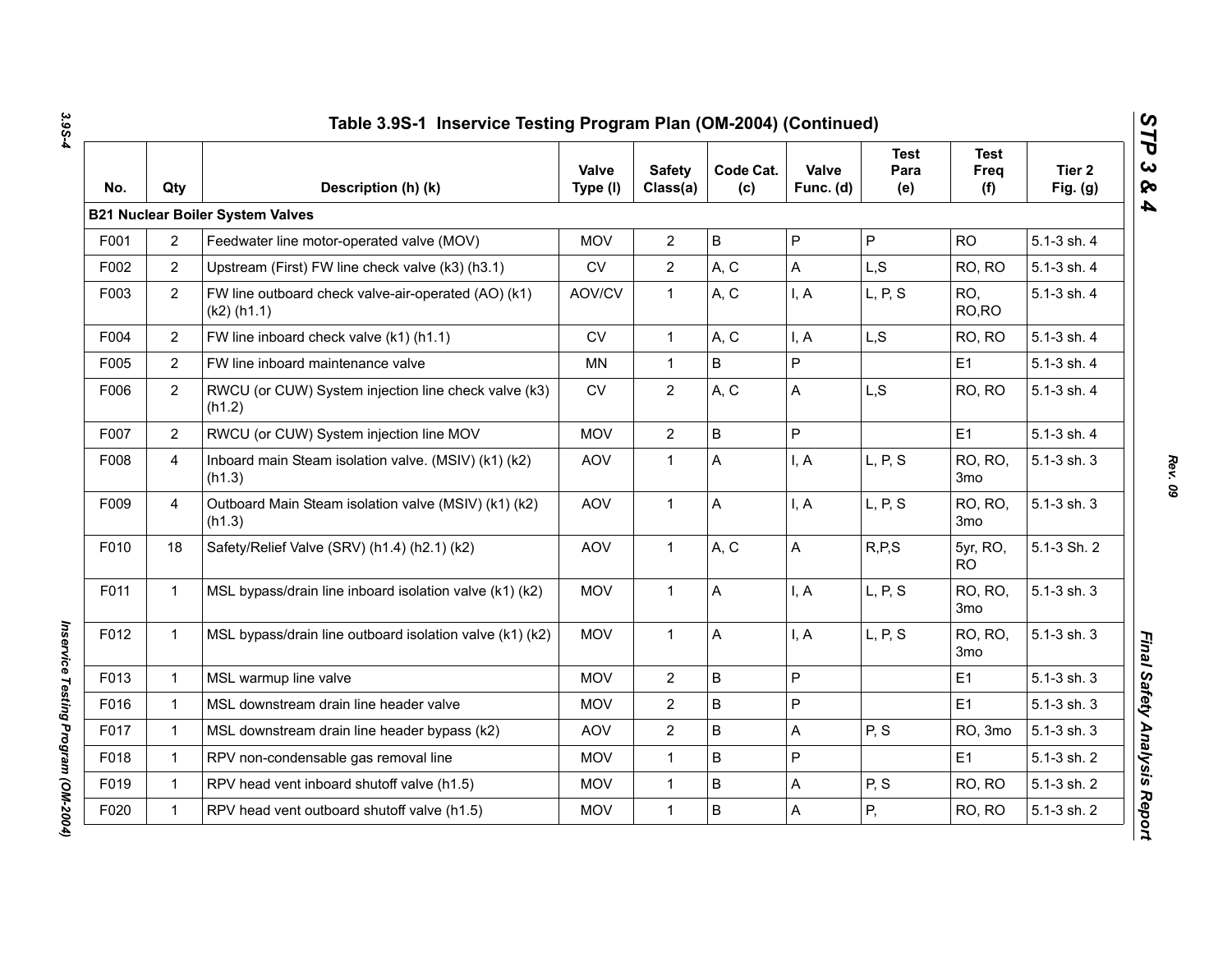| No.  | Qty            | Description (h) (k)                                                                  | <b>Valve</b><br>Type (I) | <b>Safety</b><br>Class(a) | Code Cat.<br>(c) | Valve<br>Func. (d) | <b>Test</b><br>Para<br>(e) | <b>Test</b><br>Freq<br>(f) | Tier 2<br>Fig. $(g)$ |
|------|----------------|--------------------------------------------------------------------------------------|--------------------------|---------------------------|------------------|--------------------|----------------------------|----------------------------|----------------------|
| F021 | 18             | SRV discharge line vacuum breaker (h1.6)                                             | <b>VB</b>                | 3                         | C                | A                  | R, S                       | RO, RO                     | 5.1-3 sh. 2          |
| F022 | 18             | SRV discharge line vacuum breaker (h1.6)                                             | <b>VB</b>                | 3                         | $\overline{C}$   | A                  | R, S                       | RO, RO                     | 5.1-3 sh.2           |
| F024 | 4              | Inboard MSIV nitrogen supply line check valve (h1.7)                                 | <b>CV</b>                | 3                         | $\mathsf{C}$     | A                  | S                          | <b>RO</b>                  | 5.1-3 sh. 3          |
| F025 | 4              | Outboard MSIV air supply line check valve (h1.7)                                     | ${\sf CV}$               | $\mathfrak{S}$            | $\mathsf C$      | A                  | S                          | <b>RO</b>                  | 5.1-3 sh. 3          |
| F026 | 8              | SRV ADS pneumatic supply line check valve (k3) (h1.7)                                | <b>CV</b>                | 3                         | A, C             | A                  | L,S                        | RO, RO                     | 5.1-3 sh. 2          |
| F029 | 18             | SRV pneumatic supply check valve (h1.7)                                              | <b>CV</b>                | 3                         | $\mathsf C$      | A                  | S                          | <b>RO</b>                  | 5.1-3 sh. 2          |
| F031 | $\overline{2}$ | Inboard valve on the outboard FW line check valve test<br>line                       | <b>MN</b>                | $\overline{2}$            | B                | $\overline{P}$     |                            | E <sub>1</sub>             | 5.1-3 sh. 4          |
| F033 | 4              | Inboard shutoff valve on the outboard MSIV test line                                 | <b>MN</b>                | $\overline{2}$            | B                | $\overline{P}$     |                            | E1                         | 5.1-3 sh. 3          |
| F035 | $\mathbf{1}$   | Inboard test line valve for the MSL bypass/drain valve                               | <b>MN</b>                | $\overline{2}$            | B                | P                  |                            | E1                         | 5.1-3 sh. 3          |
| F039 | $\overline{2}$ | Inboard test line valve for the inboard FW line check<br>valve                       | <b>MN</b>                | $\overline{2}$            | B                | P                  |                            | E <sub>1</sub>             | 5.1-3 sh. 4          |
| F040 | $\overline{2}$ | Outboard test line valve for the FW line check valve                                 | <b>MN</b>                | $\overline{2}$            | B                | $\mathsf{P}$       |                            | E1                         | 5.1-3 sh. 4          |
| F500 | $\overline{2}$ | Inboard test line valve for the first FW line check valve                            | <b>MN</b>                | $\overline{2}$            | B                | P                  |                            | E1                         | 5.1-3 sh. 4          |
| F503 | $\overline{2}$ | Outboard drain line valve for the FW line check valve                                | <b>MN</b>                | $\overline{2}$            | B                | P                  |                            | E1                         | 5.1-3 sh. 4          |
| F508 | 4              | Inboard MSIV accumulator A001 drain valve                                            | <b>MN</b>                | $\mathbf{3}$              | B                | P                  |                            | E1                         | 5.1-3 sh. 3          |
| F509 | 4              | Outboard MSIV accumulator A002 drain valve                                           | <b>MN</b>                | 3                         | B                | P                  |                            | E1                         | 5.1-3 sh. 3          |
| F510 | 8              | SRV ADS accumulator A003 drain valve                                                 | <b>MN</b>                | 3                         | B                | $\mathsf{P}$       |                            | E1                         | 5.1-3 sh. 2          |
| F511 | 18             | SRV accumulator A004 drain valve                                                     | <b>MN</b>                | 3                         | B                | $\overline{P}$     |                            | E1                         | 5.1-3 sh. 2          |
| F700 | $\overline{4}$ | Manual Isolation valve-RPV water level instrument<br>reference leg line              | <b>MN</b>                | $\overline{2}$            | B                | $\overline{P}$     |                            | E1                         | 5.1-3 sh. 5,6        |
| F701 | $\overline{4}$ | Excess flow check valve-RPV water level instrument<br>reference leg line (k4) (h3.2) | ${\sf CV}$               | $\overline{2}$            | A, C             | I, A               | S                          | <b>RO</b>                  | 5.1-3 sh. 5,6        |
| F702 | 4              | Manual isolation valve-RPV narrow range water level<br>instrument sensing line       | <b>MN</b>                | $\overline{2}$            | B                | P                  |                            | E1                         | 5.1-3 sh. 5,6        |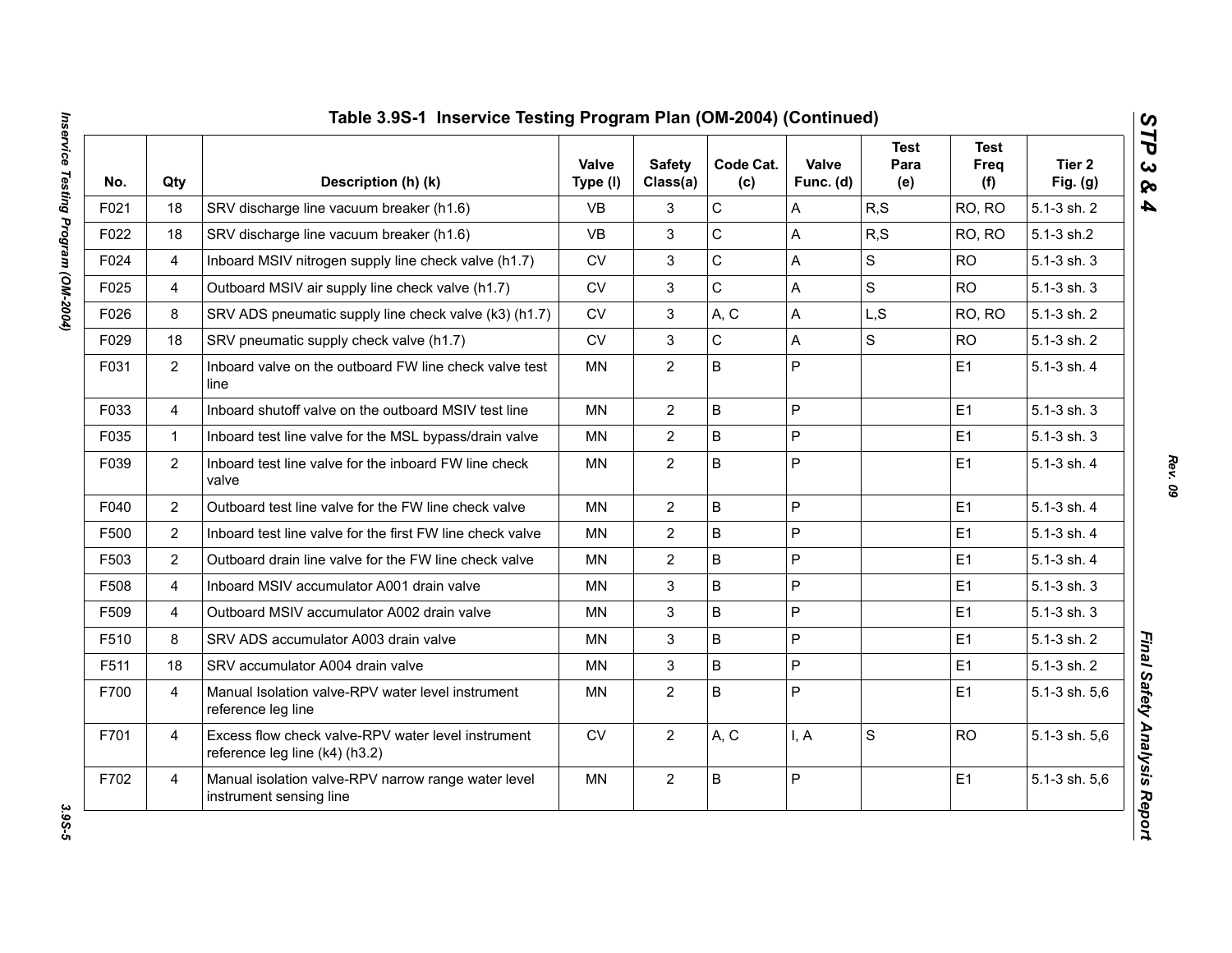| No.  | Qty            | Description (h) (k)                                                                                 | <b>Valve</b><br>Type (I) | <b>Safety</b><br>Class(a) | Code Cat.<br>(c) | Valve<br>Func. (d) | <b>Test</b><br>Para<br>(e) | <b>Test</b><br>Freq<br>(f) | Tier 2<br>Fig. $(g)$ |
|------|----------------|-----------------------------------------------------------------------------------------------------|--------------------------|---------------------------|------------------|--------------------|----------------------------|----------------------------|----------------------|
| F703 | $\overline{4}$ | Excess flow check valve-RPV narrow range water level<br>instrument sensing line (k4) (h3.2))        | CV                       | $\mathbf{2}$              | A, C             | I, A               | S                          | <b>RO</b>                  | 5.1-3 sh. 5,6        |
| F704 | $\overline{4}$ | Manual isolation valve-RPV wide range water level<br>instrument sensing line                        | <b>MN</b>                | $\overline{2}$            | B                | P                  |                            | E1                         | 5.1-3 sh. 5,6        |
| F705 | $\overline{4}$ | Excess flow check valve-RPV wide range water level<br>instrument sensing line (k4) (h3.2)           | CV                       | $\overline{2}$            | A, C             | I, A               | S                          | <b>RO</b>                  | 5.1-3 sh. 5,6        |
| F706 | $\mathbf{1}$   | Root valve-Reactor well water level instrument sensing<br>line                                      | <b>MN</b>                | $\overline{2}$            | $\mathsf B$      | P                  |                            | E1                         | 5.1-3 sh. 5          |
| F709 | $\mathbf{1}$   | Manual isolation valve-RPV shutdown range water level<br>instrument reference leg line              | <b>MN</b>                | $\mathbf{2}$              | $\sf B$          | P                  |                            | E1                         | 5.1-3 sh. 2          |
| F710 | $\mathbf{1}$   | Excess flow check valve-RPV shutdown range water<br>level instrument reference leg line (k4) (h3.2) | <b>CV</b>                | $\overline{2}$            | A, C             | I, A               | S                          | <b>RO</b>                  | 5.1-3 sh. 2          |
| F711 | $\mathbf{1}$   | Manual isolation valve-RPV head seal leakage<br>instrument line                                     | <b>MN</b>                | $\overline{2}$            | $\sf B$          | P                  |                            | E1                         | 5.1-3 sh. 8          |
| F712 | $\mathbf{1}$   | Excess flow check valve to RPV head seal leakage<br>instrument line (k4) (h3.3)                     | <b>CV</b>                | $\overline{2}$            | A, C             | I, A               | S                          | <b>RO</b>                  | 5.1-3 sh. 8          |
| F713 | $\overline{4}$ | Manual isolation valve- RPV above pump deck<br>instrument line                                      | <b>MN</b>                | $\mathbf{2}$              | $\sf B$          | P                  |                            | E1                         | 5.1-3 sh. 7          |
| F714 | $\overline{4}$ | Excess flow check valve-RPV above pump deck<br>instrument line (k4) (h3.2)                          | CV                       | $\mathbf{2}$              | A, C             | I, A               | S                          | <b>RO</b>                  | 5.1-3 sh. 7          |
| F715 | $\overline{4}$ | Manual isolation valve-RPV below pump deck<br>instrument line                                       | MN                       | $\overline{2}$            | $\sf B$          | P                  |                            | E1                         | 5.1-3 sh. 7          |
| F716 | $\overline{4}$ | Excess flow check valve-RPV below pump deck<br>instrument line (k4) (h3.2)                          | <b>CV</b>                | $\overline{2}$            | A, C             | I, A               | S                          | <b>RO</b>                  | 5.1-3 sh. 7          |
| F717 | $\overline{4}$ | Manual Isolation valve-RPV above core plate instrument<br>line                                      | <b>MN</b>                | $\overline{2}$            | B                | P                  |                            | E1                         | 5.1-3 sh. 7          |
| F718 | $\overline{4}$ | Excess flow check valve-RPV above core plate<br>instrument line (k4) (h3.2)                         | CV                       | $\mathbf{2}$              | A, C             | I, A               | $\mathbf S$                | <b>RO</b>                  | 5.1-3 sh. 7          |

*Rev. 09*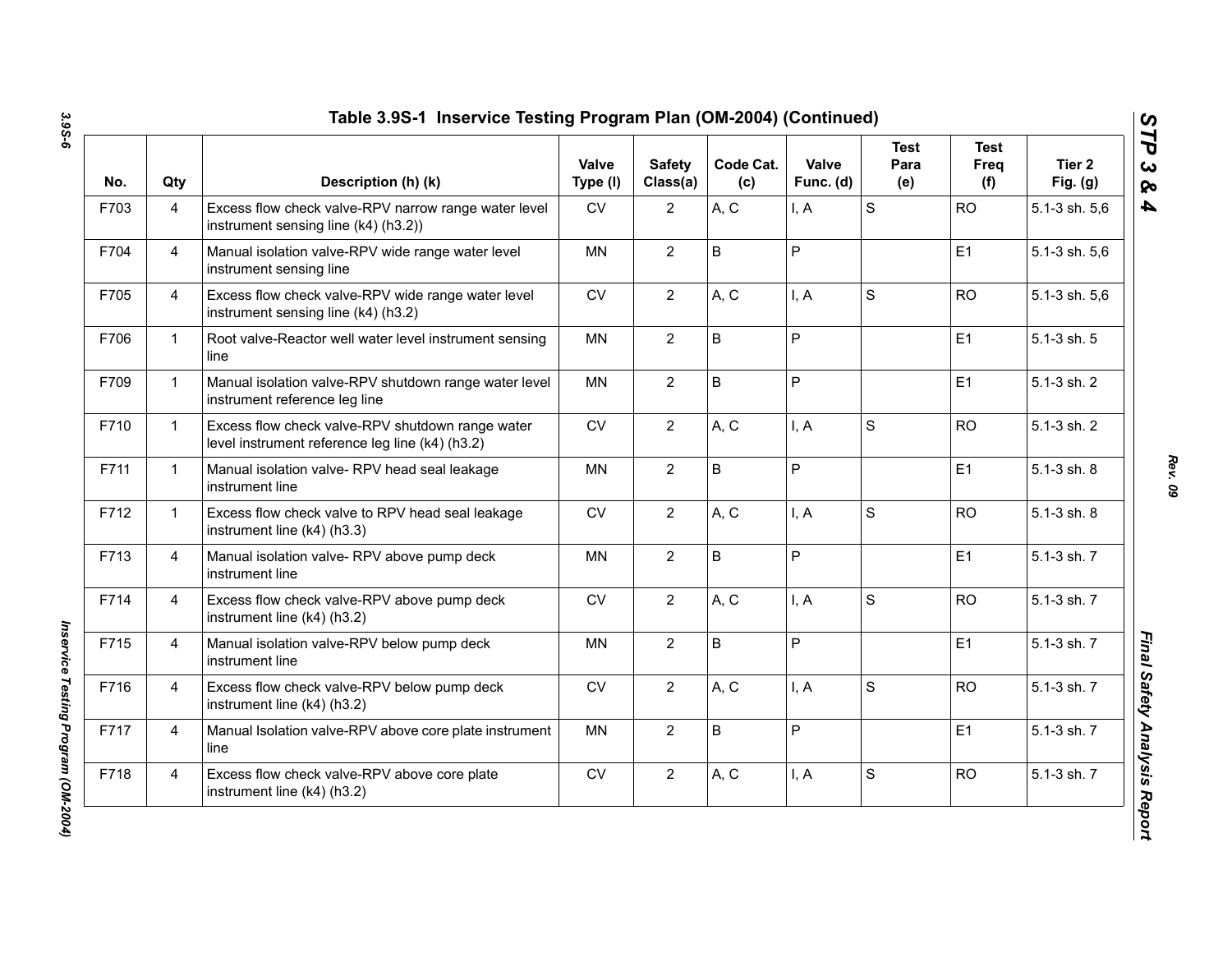|      |                | Table 3.9S-1 Inservice Testing Program Plan (OM-2004) (Continued)            |                   |                           |                  |                    |                            |                     |                      |
|------|----------------|------------------------------------------------------------------------------|-------------------|---------------------------|------------------|--------------------|----------------------------|---------------------|----------------------|
| No.  | Qty            | Description (h) (k)                                                          | Valve<br>Type (I) | <b>Safety</b><br>Class(a) | Code Cat.<br>(c) | Valve<br>Func. (d) | <b>Test</b><br>Para<br>(e) | Test<br>Freq<br>(f) | Tier 2<br>Fig. $(g)$ |
| F719 | 4              | Manual isolation valve-RPV below core plate instrument<br>line               | MN                | $\overline{2}$            | $\mathsf B$      | P                  |                            | E1                  | 5.1-3 sh. 7          |
| F720 | $\overline{4}$ | Excess flow check valve-RPV below core plate<br>instrument line (k4) (h3.2)  | <b>CV</b>         | $\overline{2}$            | A, C             | I, A               | S                          | <b>RO</b>           | 5.1-3 sh. 7          |
| F723 | $\overline{4}$ | Manual isolation valve-MSL flow restrictor instrument<br>line                | <b>MN</b>         | $\overline{2}$            | $\sf B$          | $\overline{P}$     |                            | E1                  | 5.1-3 sh. 2          |
| F724 | 4              | Excess flow check valve-MSL flow restrictor instrument<br>line $(k4)$ (h3.2) | <b>CV</b>         | $\overline{2}$            | A, C             | I, A               | $\mathbf S$                | <b>RO</b>           | 5.1-3 sh. 2          |
| F725 | $\overline{4}$ | Manual isolation valve-MSL flow restrictor instrument<br>line                | <b>MN</b>         | $\overline{2}$            | $\sf B$          | P                  |                            | E1                  | 5.1-3 sh. 2          |
| F726 | 4              | Excess flow check valve-MSL flow restrictor instrument<br>line $(k4)$ (h3.2) | CV                | $\overline{2}$            | A, C             | I, A               | $\mathbf S$                | <b>RO</b>           | 5.1-3 sh. 2          |
| F727 | $\overline{2}$ | MSL PX instrument line inboard root valve                                    | <b>MN</b>         | 2                         | B                | P                  |                            | E1                  | 5.1-3 sh. 3          |
|      |                | B31 Reactor Recirculation Internal Pump Valves                               |                   |                           |                  |                    |                            |                     |                      |
| F008 | 10             | Excess flow check valve RIP pump motor purge water<br>line $(k4)$ (h3.4)     | <b>CV</b>         | $\overline{2}$            | A, C             | I, A               | $\mathbf S$                | <b>RO</b>           | 5.4-4 sh. 2          |
| F010 | 10             | RIP pump motor purge water supply line valve                                 | <b>MN</b>         | $\overline{2}$            | $\sf B$          | P                  |                            | E1                  | 5.4-4 sh. 1          |
| F011 | 10             | RIP inflatable pressurized water line inboard valve                          | <b>MN</b>         | $\overline{2}$            | B                | $\mathsf{P}$       |                            | E1                  | 5.4-4 sh. 1          |
| F013 | 10             | RIP seal equalizing line valve                                               | <b>MN</b>         | $\overline{2}$            | $\sf B$          | $\overline{P}$     |                            | E1                  | 5.4-4 sh. 1          |
| F015 | 10             | Manual maintenance valve- RIP pump motor purge<br>water line                 | MN                | $\overline{2}$            | $\sf B$          | P                  |                            | E1                  | 5.4-4 sh. 2          |
| F500 | 10             | RIP cooling water HX vent line inboard valve                                 | <b>MN</b>         | $\overline{2}$            | $\sf B$          | $\mathsf{P}$       |                            | E1                  | 5.4-4 sh. 1          |
| F502 | 10             | RIP drain line inboard valve                                                 | <b>MN</b>         | $\overline{2}$            | $\sf B$          | $\overline{P}$     |                            | E1                  | 5.4-4 sh. 1          |
| F505 | 10             | RIP cooling water HX shell drain line inboard valve                          | <b>MN</b>         | $\overline{2}$            | $\mathsf B$      | P                  |                            | E1                  | 5.4-4 sh. 1          |
|      |                | C12 Control Rod Drive System Valves                                          |                   |                           |                  |                    |                            |                     |                      |
| F719 | 4              | Root valve charging line header pressure instrument line                     | <b>MN</b>         | $\overline{2}$            | B                | $\mathsf P$        |                            | E1                  | 4.6-8 sh. 2          |
| F720 | 4              | Root valve charging line header pressure instrument line                     | MN                | $\overline{2}$            | B                | P                  |                            | E1                  | $4.6 - 8$            |

*Rev. 09*

3.9S-7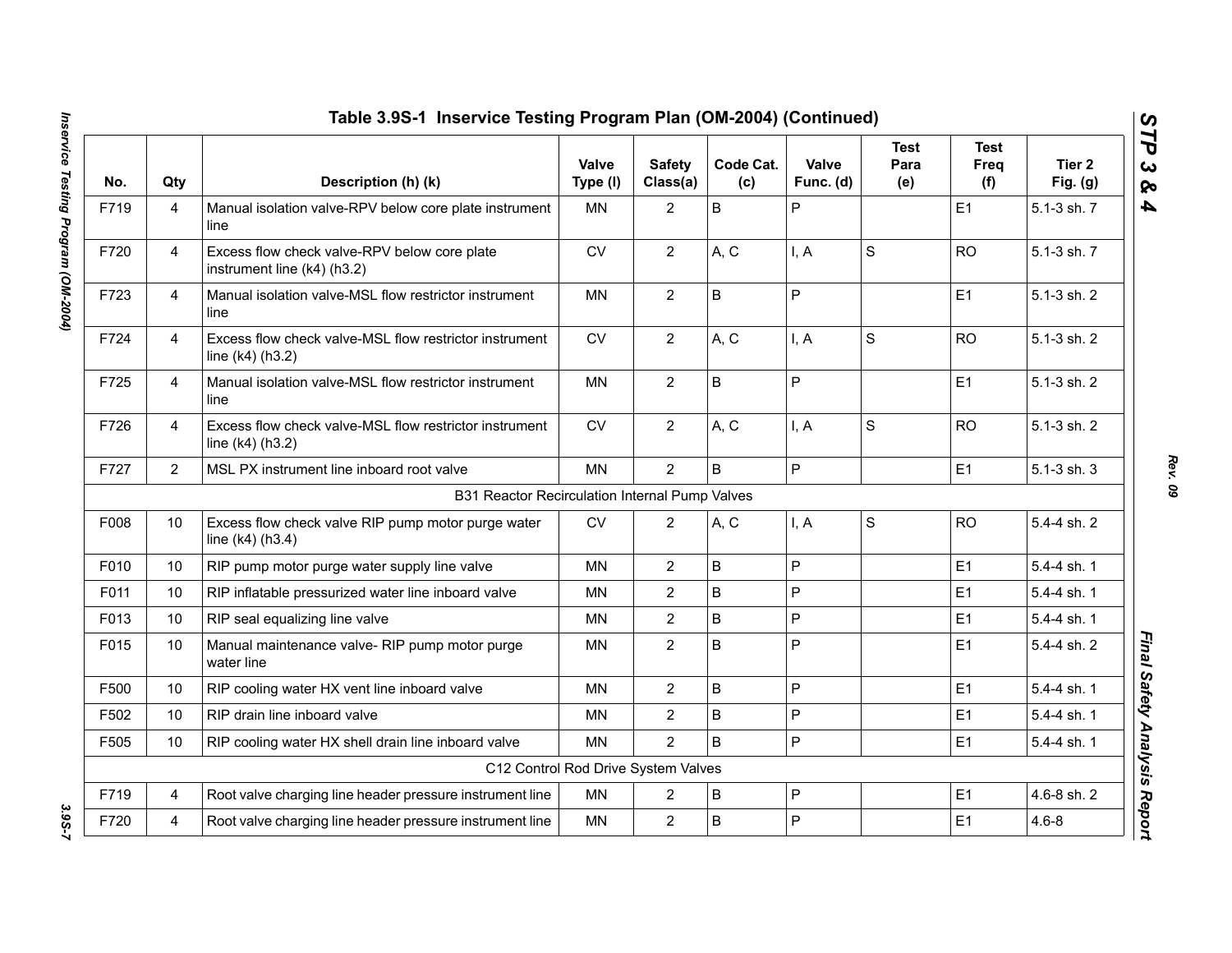| No.              | Qty            | Description (h) (k)                                                         | Valve<br>Type (I)                    | <b>Safety</b><br>Class(a) | Code Cat.<br>(c) | Valve<br>Func. (d) | <b>Test</b><br>Para<br>(e) | Test<br>Freq<br>(f)          | Tier <sub>2</sub><br>Fig. $(g)$ |
|------------------|----------------|-----------------------------------------------------------------------------|--------------------------------------|---------------------------|------------------|--------------------|----------------------------|------------------------------|---------------------------------|
|                  |                | C41 Standby Liquid Control System Valves                                    |                                      |                           |                  |                    |                            |                              |                                 |
| F001             | $\overline{2}$ | SLCS storage tank outlet line MOV (k2)                                      | <b>MOV</b>                           | $\overline{2}$            | $\sf B$          | A                  | P, S                       | RO, 3mo                      | $9.3 - 1$                       |
| F002             | $\overline{2}$ | SLCS pump suction line maintenance valve                                    | MN                                   | $\overline{2}$            | $\mathsf B$      | $\mathsf{P}$       |                            | E <sub>1</sub>               | $9.3 - 1$                       |
| F003             | $\overline{2}$ | SLCS pump discharge line relief valve                                       | <b>RV</b>                            | $\overline{2}$            | $\mathsf C$      | A                  | $\mathsf{R}$               | 10yr                         | $9.3 - 1$                       |
| F004             | $\overline{2}$ | SLCS pump discharge line check valve                                        | <b>CV</b>                            | $\overline{2}$            | $\mathbf C$      | A                  | $\mathbf S$                | 3 <sub>mo</sub>              | $9.3 - 1$                       |
| F005             | $\overline{2}$ | SLCS pump discharge line maintenance valve                                  | <b>MN</b>                            | $\overline{2}$            | $\mathsf B$      | P                  |                            | E <sub>1</sub>               | $9.3 - 1$                       |
| F006             | $\overline{2}$ | SLCS pump injection valve MOV                                               | <b>MOV</b>                           | $\overline{2}$            | A                | I, A               | L, P, S                    | 2yr, 2yr,<br>3 <sub>mo</sub> | $9.3 - 1$                       |
| F007             | $\mathbf{1}$   | SLCS injection line outboard check valve (h5)                               | ${\sf CV}$                           | $\overline{2}$            | A, C             | I, A               | L, S                       | 2yr, 2yr                     | $9.3 - 1$                       |
| F008             | $\mathbf 1$    | SLCS injection line inboard check valve (h5)                                | CV                                   | $\overline{2}$            | A, C             | I, A               | L, S                       | 2yr, 2yr                     | $9.3 - 1$                       |
| F018             | $\mathbf{1}$   | SLCS storage tank sample line inboard shutoff valve                         | MN                                   | $\overline{2}$            | B                | P                  |                            | E <sub>1</sub>               | $9.3 - 1$                       |
| F025             | $\mathbf{1}$   | SLCS injection line test/vent line inboard valve                            | <b>MN</b>                            | $\overline{2}$            | B                | P                  |                            | E1                           | $9.3 - 1$                       |
| F500             | $\mathbf{1}$   | SLCS pump suction line drain line                                           | <b>MN</b>                            | $\overline{2}$            | $\mathsf B$      | P                  |                            | E <sub>1</sub>               | $9.3 - 1$                       |
| F501             | $\overline{2}$ | SLCS pump discharge line drain line valve                                   | <b>MN</b>                            | $\overline{2}$            | $\mathsf B$      | P                  |                            | E1                           | $9.3 - 1$                       |
|                  |                |                                                                             | C51 Neutron Monitoring System Valves |                           |                  |                    |                            |                              |                                 |
|                  |                | Isolation valve assembly:                                                   |                                      |                           |                  |                    |                            |                              |                                 |
| J004             | 3              | ATIP ball valve (k1)                                                        | <b>MNMOV</b>                         | $\overline{2}$            | A                | I, A               | L, P, S                    | 2yr, RO,<br>E <sub>2</sub>   | 7.6-1 sh. 3                     |
| J <sub>011</sub> | $\mathbf{1}$   | Purge isolation valvelsolation Globe Valve (k1)                             | SOV                                  | $\mathbf{2}$              | Α                | I, A               | L, P, S                    | 2yr, RO,<br>E <sub>2</sub>   | 7.6-1 sh. 3                     |
|                  |                | D23 Containment Atmospheric Monitoring System Valves                        |                                      |                           |                  |                    |                            |                              |                                 |
| F001             | $\overline{2}$ | CAMS drywell pressure instrument line outboard<br>isolation valve (k4) (k2) | SOV                                  | $\overline{2}$            | Α                | I, A               | P, S                       | RO, 3mo                      | 7.6-7 sh. 2                     |
| F004             | $\overline{2}$ | CAMS drywell sample line outboard containment<br>isolation valve (k4) (k2)  | <b>MOV</b>                           | $\overline{2}$            | Α                | I, A               | P, S                       | RO, 3mo                      | 7.6-7 sh. 2                     |

*Rev. 09*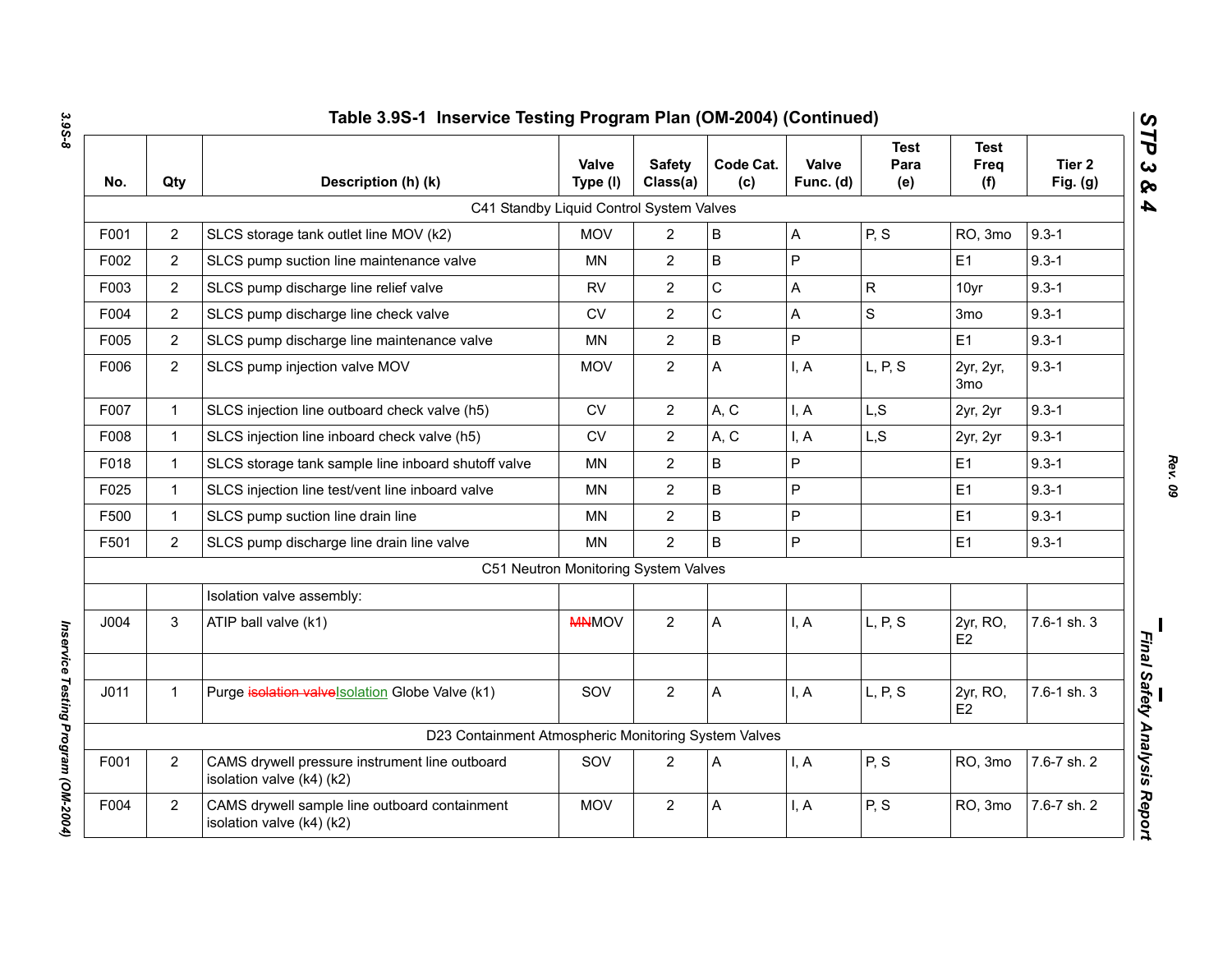| No.  | Qty            | Description (h) (k)                                                        | Valve<br>Type (I) | <b>Safety</b><br>Class(a) | Code Cat.<br>(c) | Valve<br>Func. (d) | <b>Test</b><br>Para<br>(e) | <b>Test</b><br>Freq<br>(f) | Tier 2<br>Fig. $(g)$   |
|------|----------------|----------------------------------------------------------------------------|-------------------|---------------------------|------------------|--------------------|----------------------------|----------------------------|------------------------|
| F005 | $\overline{2}$ | CAMS drywell return line outboard containment isolation<br>valve (k4) (k2) | <b>MOV</b>        | $\overline{2}$            | A                | I, A               | P, S                       | RO, 3mo                    | 7.6-7 sh. 2            |
| F006 | $\overline{2}$ | CAMS wetwell sample line outboard containment<br>isolation valve (k4) (k2) | <b>MOV</b>        | $\overline{2}$            | A                | I, A               | P, S                       | RO, 3mo                    | 7.6-7 sh. 2            |
| F007 | $\overline{2}$ | CAMS wetwell return line outboard containment<br>isolation valve (k4) (k2) | <b>MOV</b>        | $\overline{2}$            | A                | I, A               | P, S                       | RO, 3mo                    | 7.6-7 sh. 2            |
| F008 | $\overline{2}$ | CAMS rack drain line outboard containment isolation<br>valve (k4) (k2)     | <b>MOV</b>        | $\overline{2}$            | A                | I, A               | P, S                       | RO, 3mo                    | 7.6-7 sh. 2            |
| F009 | $\overline{2}$ | CAMS drywell pressure instrument line outboard<br>isolation valve (k4)     | <b>MN</b>         | $\overline{2}$            | A                | I, P               |                            | E1                         | 7.6-7 sh. 2            |
| F010 | $\overline{2}$ | CAMS drywell sample line outboard valve (k4)                               | <b>MN</b>         | $\overline{2}$            | A                | I, P               |                            | E <sub>1</sub>             | 7.6-7 sh. 2            |
| F011 | $\overline{2}$ | CAMS drywell return line outboard valve (k4)                               | <b>MN</b>         | $\overline{2}$            | A                | I, P               |                            | E1                         | 7.6-7 sh. 2            |
| F012 | $\overline{2}$ | CAMS wetwell sample line outboard valve (k4)                               | <b>MN</b>         | $\overline{2}$            | A                | I, P               |                            | E1                         | 7.6-7 sh. 2            |
| F013 | $\overline{2}$ | CAMS wetwell return line outboard valve (k4)                               | MN                | $\overline{2}$            | A                | I, P               |                            | E1                         | 7.6-7 sh. 2            |
| F014 | $\overline{2}$ | CAMS rack drain line outboard containment isolation<br>valve (k4)          | <b>MN</b>         | $\overline{2}$            | A                | I, P               |                            | E1                         | 7.6-7 sh. 2            |
|      |                | E11 Residual Heat Removal System Valves                                    |                   |                           |                  |                    |                            |                            |                        |
| F001 | 3              | Suppression pool suction valve (k4) (k2)                                   | <b>MOV</b>        | $\overline{2}$            | A                | I, A               | P, S                       | RO, 3mo                    | $5.4 - 10$<br>sh.3,4,6 |
| F002 | 3              | RHR pump discharge line check valve                                        | ${\sf CV}$        | $\overline{2}$            | $\mathsf C$      | A                  | $\mathsf S$                | 3mo                        | $5.4 - 10$<br>sh.3,4,6 |
| F003 | 3              | RHR pump discharge line maintenance valve                                  | MN                | $\overline{2}$            | B                | P                  |                            | E1                         | $5.4 - 10$<br>sh.3,4,6 |
| F004 | 3              | Heat Exchanger flow control valve                                          | <b>MOV</b>        | $\overline{2}$            | B                | A                  | P, S                       | 2yr, 3mo                   | $5.4 - 10$<br>sh.3,4,6 |
| F005 | $\mathbf{1}$   | RPV injection valve, Loop A (h6) (k3) (k2)                                 | <b>MOV</b>        | $\overline{2}$            | A                | A                  | L, P, S                    | RO,<br>RO,CS               | 5.4-10 sh. 3           |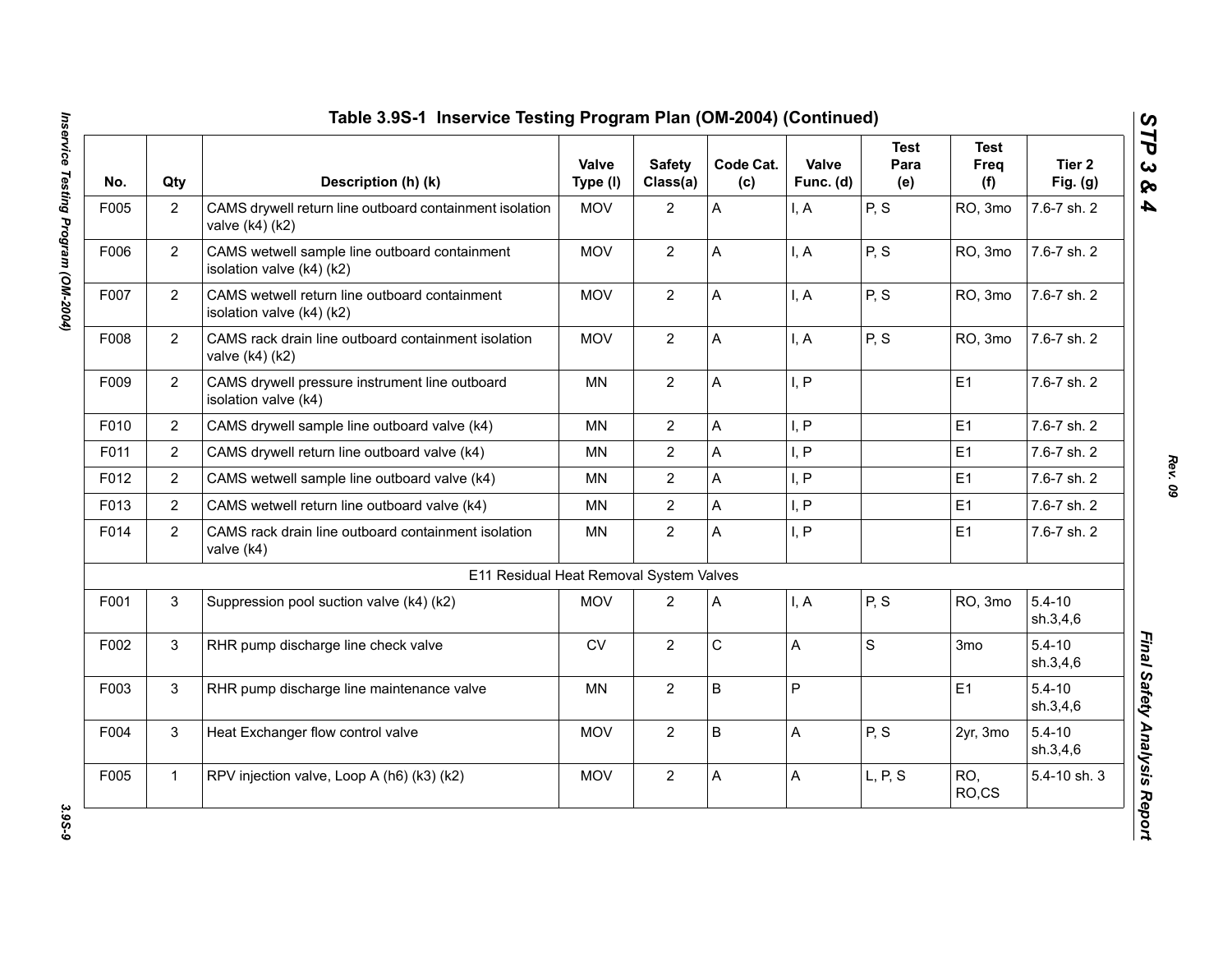| No.  | Qty            | Description (h) (k)                                                            | <b>Valve</b><br>Type (I) | <b>Safety</b><br>Class(a) | Code Cat.<br>(c) | Valve<br>Func. (d) | <b>Test</b><br>Para<br>(e) | <b>Test</b><br>Freq<br>(f) | Tier <sub>2</sub><br>Fig. $(g)$ |
|------|----------------|--------------------------------------------------------------------------------|--------------------------|---------------------------|------------------|--------------------|----------------------------|----------------------------|---------------------------------|
| F005 | $\overline{2}$ | RPV injection valve, Loop B& C (k3) (k2) (h6)                                  | <b>MOV</b>               | $\mathbf{1}$              | A                | I, A               | L, P, S                    | RO,<br>RO,CS               | 5.4-10 sh. 5,7                  |
| F006 | $\mathbf 1$    | RPV injection line check valve, Loop A (k3) (k2)                               | AOV/CV                   | $\overline{2}$            | A, C             | А                  | L, P, S                    | RO, RO,<br>3 <sub>mo</sub> | 5.4-10 sh. 3                    |
| F006 | $\overline{2}$ | RPV injection line check valve, Loop B & C (k3) (k2)                           | AOV/CV                   | $\mathbf{1}$              | A, C             | I, A               | L, P, S                    | RO, RO,<br>3 <sub>mo</sub> | 5.4-10 sh. 5,7                  |
| F007 | $\overline{2}$ | RPV injection line inboard maint. valve                                        | MN                       | $\mathbf{1}$              | B                | P                  |                            | E <sub>1</sub>             | 5.4-10 sh. 5,7                  |
| F008 | 3              | Suppression pool return line MOV (k4) (k2)                                     | <b>MOV</b>               | $\overline{2}$            | A                | I, A               | P, S                       | RO, 3mo                    | 5.4-10 sh.<br>3,4,6             |
| F009 | 3              | Shutdown Cooling suction line maintenance valve                                | <b>MN</b>                | $\mathbf{1}$              | $\mathsf B$      | P                  |                            | E1                         | 5.4-10 sh. 2                    |
| F010 | 3              | Shutdown Cooling suction line inboard isolation valve<br>$(k3)$ $(k2)$ $(h6)$  | <b>MOV</b>               | $\mathbf 1$               | A                | I, A               | L, P, S                    | RO,<br>RO,CS               | 5.4-10 sh. 2                    |
| F011 | 3              | Shutdown Cooling suction line outboard isolation valve<br>$(k3)$ $(k2)$ $(h6)$ | <b>MOV</b>               | $\mathbf{1}$              | A                | I, A               | L, P, S                    | RO,<br>RO,CS               | 5.4-10 sh. 2                    |
| F012 | 3              | Shutdown Cooling suction line adm. valve                                       | <b>MOV</b>               | $\overline{2}$            | $\sf B$          | А                  | P, S                       | 2yr, 3mo                   | $5.4 - 10$<br>sh.3,4,6          |
| F013 | 3              | Heat exchanger bypass flow control valve                                       | <b>MOV</b>               | $\overline{2}$            | $\sf B$          | A                  | P, S                       | 2yr, 3mo                   | $5.4 - 10$<br>sh.3,4,6          |
| F014 | 3              | Fuel Pool Cooling supply line inboard MOV                                      | <b>MOV</b>               | $\overline{2}$            | $\sf B$          | A                  | P, S                       | 2yr, 3mo                   | 5.4-10 sh.<br>3.5,7             |
| F015 | 3              | Fuel Pool Cooling supply line outboard MOV                                     | <b>MOV</b>               | $\overline{2}$            | $\sf B$          | A                  | P, S                       | 2yr, 3mo                   | 5.4-10 sh.<br>3, 5, 7           |
| F016 | 3              | Gate valve-line from Fuel Pool Cooling (FPC)                                   | <b>MN</b>                | $\overline{2}$            | $\sf B$          | A                  | S                          | <b>RO</b>                  | 5.4-10 sh. 2                    |
| F017 | $\overline{2}$ | Drywell spray line inboard valve (k4) (k2)                                     | <b>MOV</b>               | $\overline{2}$            | A                | I, A               | P, S                       | RO, 3mo                    | 5.4-10 sh. 5,7                  |
| F018 | $\overline{2}$ | Drywell spray line outboard valve (k4) (k2)                                    | <b>MOV</b>               | $\overline{2}$            | A                | I, A               | P, S                       | RO, 3mo                    | 5.4-10 sh. 5,7                  |
| F019 | $\overline{2}$ | Wetwell spray line MOV (k4) (k2)                                               | <b>MOV</b>               | $\overline{2}$            | A                | I, A               | P, S                       | RO, 3mo                    | 5.4-10 sh. 5,7                  |
| F020 | 3              | RHR pump min flow bypass line check valve                                      | <b>CV</b>                | $\overline{2}$            | $\mathsf C$      | А                  | S                          | 3 <sub>mo</sub>            | $5.4 - 10$<br>sh.3,4,6          |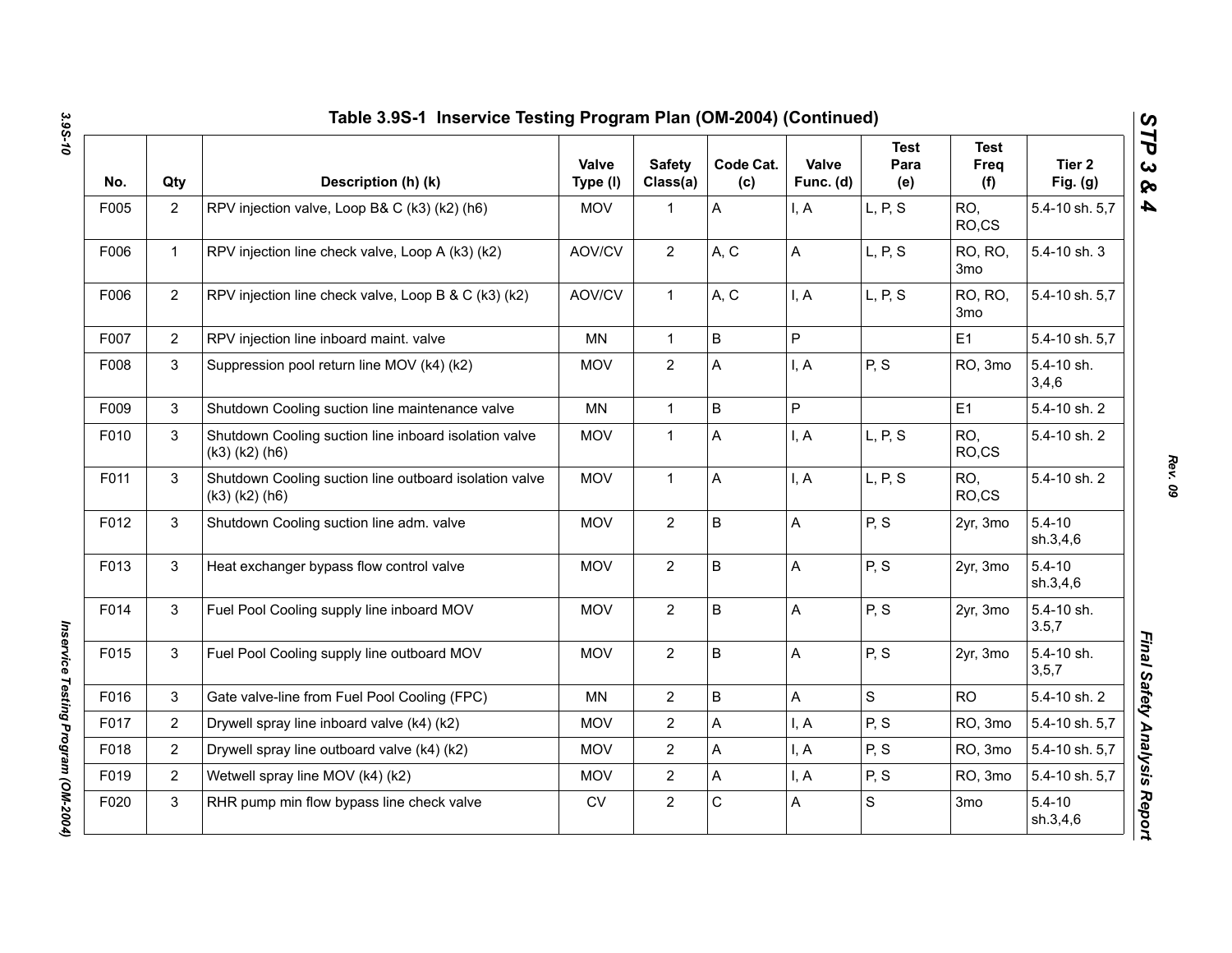| No.  | Qty            | Description (h) (k)                                       | Valve<br>Type (I) | <b>Safety</b><br>Class(a) | Code Cat.<br>(c) | Valve<br>Func. (d) | <b>Test</b><br>Para<br>(e) | <b>Test</b><br>Freq<br>(f) | Tier 2<br>Fig. $(g)$   |
|------|----------------|-----------------------------------------------------------|-------------------|---------------------------|------------------|--------------------|----------------------------|----------------------------|------------------------|
| F021 | 3              | RHR pump min flow bypass line MOV (k4)                    | <b>MOV</b>        | $\overline{2}$            | A                | I, A               | P, S                       | RO, 3mo                    | $5.4 - 10$<br>sh.3,4,6 |
| F022 | 3              | Discharge line fill pump suction line valve               | MN                | $\overline{2}$            | B                | $\sf P$            |                            | E1                         | $5.4 - 10$<br>sh.3,4,6 |
| F023 | 3              | Fill pump discharge line check valve                      | ${\sf CV}$        | $\overline{2}$            | $\mathsf C$      | A                  | S                          | 3mo                        | $5.4 - 10$<br>sh.3,4,6 |
| F024 | 3              | Fill pump discharge line stop check valve                 | <b>CV</b>         | $\overline{2}$            | $\mathsf C$      | $\mathsf{A}$       | S                          | 3 <sub>mo</sub>            | $5.4 - 10$<br>sh.3,4,6 |
| F025 | 3              | Fill pump minimum flow line globe valve                   | <b>MN</b>         | $\overline{2}$            | B                | $\mathsf{P}$       |                            | E <sub>1</sub>             | $5.4 - 10$<br>sh.3,4,6 |
| F026 | 3              | RHR pump suction to High Conductivity Waste (HCW)         | MN                | $\overline{2}$            | B                | $\mathsf P$        |                            | E <sub>1</sub>             | $5.4 - 10$<br>sh.3,4,6 |
| F027 | 3              | Bypass line around the check valve MPL E11-F002           | <b>MN</b>         | $\overline{2}$            | B                | $\mathsf{P}$       |                            | E1                         | $5.4 - 10$<br>sh.3,4,6 |
| F028 | 3              | Heat Exchanger outlet line relief valve                   | <b>RV</b>         | $\overline{2}$            | $\mathsf C$      | $\mathsf{A}$       | $\mathsf{R}$               | 5yr                        | $5.4 - 10$<br>sh.3,4,6 |
| F029 | 3              | Inboard reactor well drain line valve                     | <b>MOV</b>        | $\overline{2}$            | B                | $\mathsf P$        |                            | E <sub>1</sub>             | $5.4 - 10$<br>sh.3,4,6 |
| F030 | 3              | Drain to radwaste valve                                   | <b>MOV</b>        | $\overline{2}$            | B                | $\mathsf P$        |                            | E1                         | $5.4 - 10$<br>sh.3,4,6 |
| F031 | 3              | Outboard reactor well drain line valve (to SP) (k4) (k2)  | <b>MOV</b>        | $\overline{2}$            | A                | I, P               | P                          | <b>RO</b>                  | $5.4 - 10$<br>sh.3,4,6 |
| F032 | 3              | Shutoff valve-line from MUWC                              | <b>MN</b>         | $\overline{2}$            | B                | $\mathsf{P}$       |                            | E1                         | $5.4 - 10$<br>sh.3,5,7 |
| F033 | 3              | Check valve in the line from MUWC                         | ${\sf CV}$        | $\overline{2}$            | $\mathsf C$      | $\mathsf{A}$       | $\mathbf S$                | 3 <sub>mo</sub>            | $5.4 - 10$<br>sh.3,5,7 |
| F034 | $\mathbf{1}$   | RPV injection line vent/test line inboard valve, Loop A   | MN                | $\overline{2}$            | B                | $\mathsf P$        |                            | E1                         | 5.4-10 sh. 3           |
| F034 | $\overline{2}$ | RPV injection line vent/test line inboard valve, Loop B&C | <b>MN</b>         | $\mathbf{1}$              | B                | $\mathsf P$        |                            | E1                         | 5.4-10 sh. 5,7         |

3.95-11

*Rev. 09*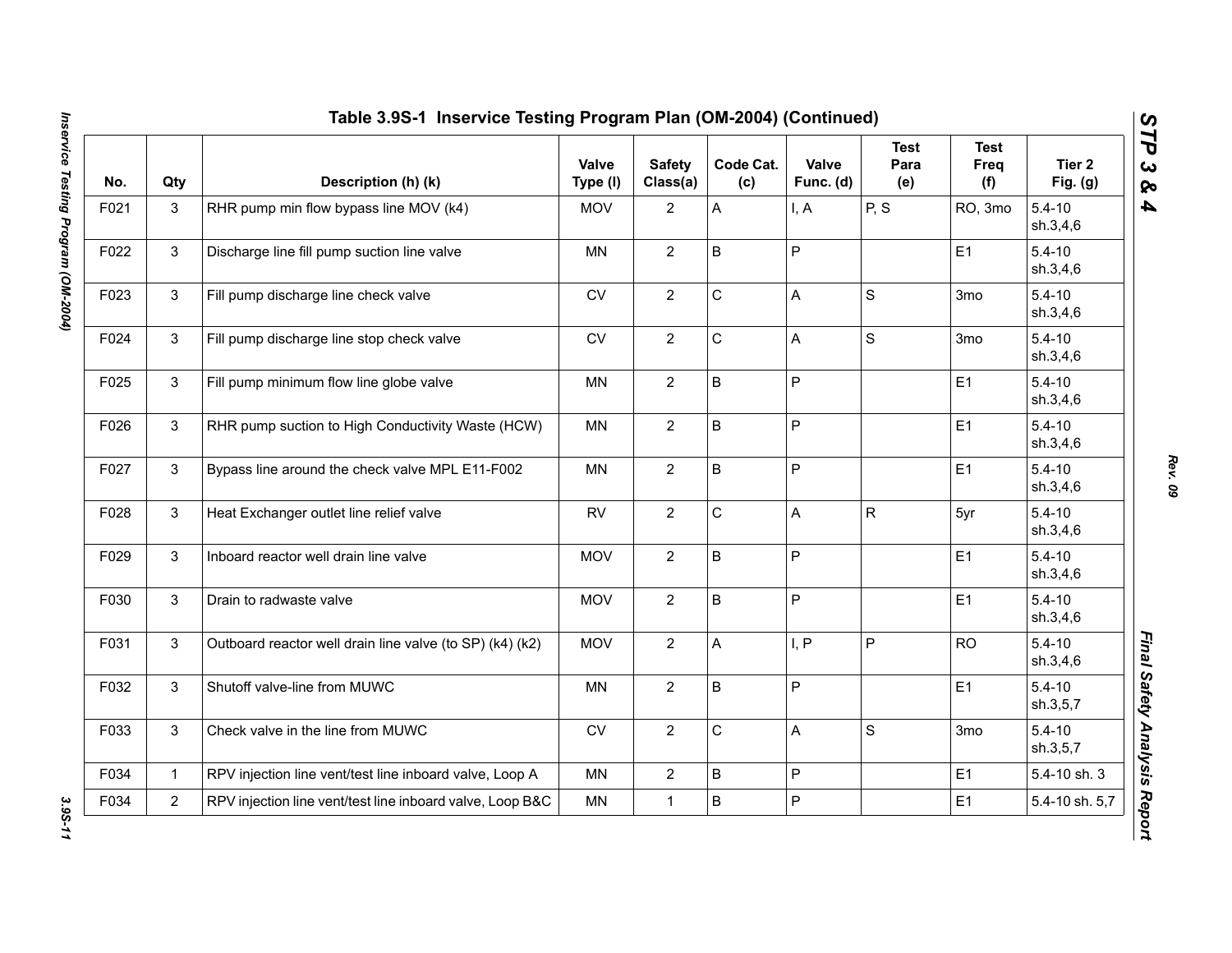| No.  | Qty            | Description (h) (k)                                                  | Valve<br>Type (I) | <b>Safety</b><br>Class(a) | Code Cat.<br>(c) | Valve<br>Func. (d) | <b>Test</b><br>Para<br>(e) | <b>Test</b><br>Freq<br>(f) | Tier 2<br>Fig. $(g)$   |
|------|----------------|----------------------------------------------------------------------|-------------------|---------------------------|------------------|--------------------|----------------------------|----------------------------|------------------------|
| F036 | $\mathbf{1}$   | Press equal valve around check valve E11-F006, Loop<br>A(k3)         | AOV               | $\mathbf{2}$              | A                | P                  | L                          | <b>RO</b>                  | 5.4-10 sh. 3           |
| F036 | $\overline{2}$ | Press equal valve around check valve E11-F006, Loop<br>B&C (k3) (k2) | AOV               | $\mathbf{1}$              | $\overline{A}$   | P                  | L, P                       | RO, RO                     | 5.4-10 sh. 5,7         |
| F037 | 3              | Shutdown cooling suction line test line (k3)                         | <b>MN</b>         | $\mathbf{1}$              | $\overline{A}$   | P                  | L                          | <b>RO</b>                  | 5.4-10 sh. 2           |
| F039 | 3              | Relief valve around the MOV MPL E11-F011                             | <b>RV</b>         | $\mathbf{1}$              | $\mathbf C$      | A                  | $\mathsf{R}$               | 5yr                        | 5.4-10 sh. 2           |
| F040 | 3              | Shutoff valve-line from MUWC                                         | <b>MN</b>         | $\overline{2}$            | $\mathsf B$      | P                  |                            | E1                         | 5.4-10 sh. 2           |
| F041 | 3              | Check valve line from Make-Up Water Condenser<br>(MUWC)              | <b>CV</b>         | $\overline{2}$            | $\mathsf{C}$     | A                  | S                          | 3 <sub>mo</sub>            | 5.4-10 sh. 2           |
| F042 | 3              | Shutdown Cooling Mode suction line relief valve                      | <b>RV</b>         | $\overline{2}$            | $\mathsf{C}$     | A                  |                            | E1                         | $5.4 - 10$<br>sh.3,4,6 |
| F043 | 3              | HX outlet to the Sampling System (SS) test inboard<br>valve          | SOV               | $\overline{2}$            | $\overline{B}$   | P                  |                            | E1                         | $5.4 - 10$<br>sh.3,4,6 |
| F045 | $\mathbf{1}$   | HX outlet to the PASS-inboard valve                                  | <b>MOV</b>        | $\overline{2}$            | $\sf B$          | A                  | P, S                       | 2yr, 3mo                   | 5.4-10 sh. 3           |
| F046 | $\mathbf{1}$   | HX outlet to the PASS-outboard valve                                 | <b>MOV</b>        | $\overline{2}$            | $\overline{B}$   | A                  | P, S                       | 2yr, 3mo                   | 5.4-10 sh. 3           |
| F047 | $\overline{2}$ | Shutoff -line from MUWC                                              | MN                | $\overline{2}$            | $\overline{B}$   | P                  |                            | E1                         | 5.4-10 sh. 5,7         |
| F048 | 2              | Check valve line from MUWC                                           | <b>CV</b>         | $\overline{2}$            | $\mathsf{C}$     | Α                  |                            | E1                         | 5.4-10 sh. 5,7         |
| F049 | $\overline{2}$ | Drywell spray line vent & test line inboard valve                    | MN                | $\mathbf{2}$              | $\sf B$          | P                  |                            | E1                         | 5.4-10 sh. 5,7         |
| F051 | 3              | Fill pump discharge line relief valve                                | <b>RV</b>         | $\overline{2}$            | $\mathsf{C}$     | A                  | $\mathsf{R}$               | 10yr                       | $5.4 - 10$<br>sh.3,4,6 |
| F052 | $\mathbf{1}$   | Drain line for the suppression pool                                  | <b>MN</b>         | $\overline{2}$            | B                | P                  |                            | E1                         | 5.4-10 sh. 4           |
| F101 | $\mathbf{1}$   | AC independent water addition input valve                            | <b>MN</b>         | $\overline{2}$            | $\mathsf B$      | A                  | $\mathbf S$                | 2yr                        | 5.4-10 sh. 7           |
| F102 | $\mathbf{1}$   | AC independent water addition input valve                            | <b>MN</b>         | $\overline{2}$            | $\overline{B}$   | A                  | S                          | 2yr                        | 5.4-10 sh. 7           |
| F500 | 3              | Heat exchanger inlet drain line inboard valve                        | <b>MN</b>         | $\overline{2}$            | B                | P                  |                            | E1                         | $5.4 - 10$<br>sh.3,4,6 |
| F502 | 3              | HX outlet line drain line inboard valve                              | <b>MN</b>         | $\mathbf{2}$              | B                | P                  |                            | E1                         | $5.4 - 10$<br>sh.3,4,6 |
|      |                |                                                                      |                   |                           |                  |                    |                            |                            |                        |

*Rev. 09*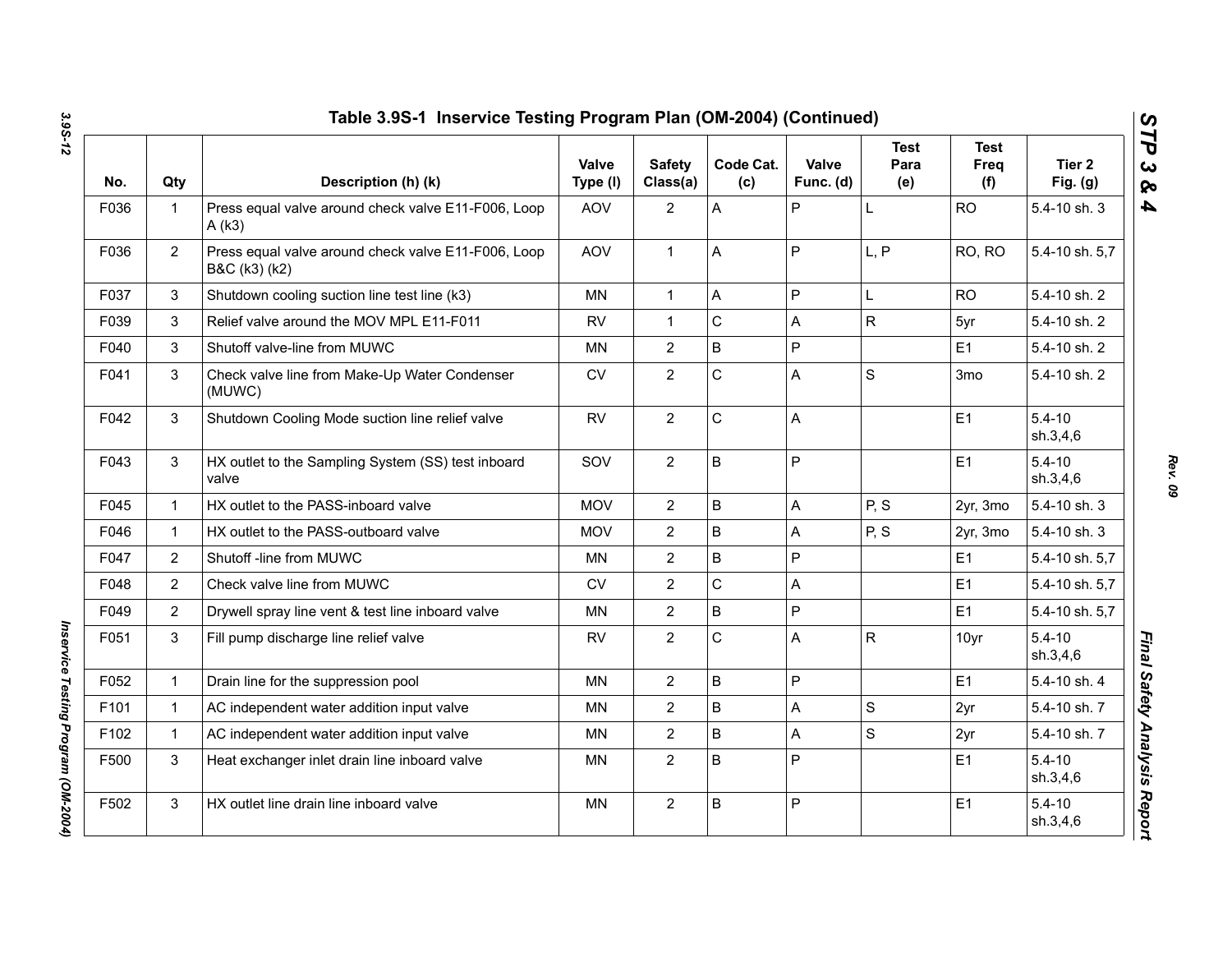| No.  | Qty            | Description (h) (k)                                  | Valve<br>Type (I) | <b>Safety</b><br>Class(a) | Code Cat.<br>(c) | Valve<br>Func. (d) | <b>Test</b><br>Para<br>(e) | <b>Test</b><br>Freq<br>(f) | Tier <sub>2</sub><br>Fig. $(g)$ |
|------|----------------|------------------------------------------------------|-------------------|---------------------------|------------------|--------------------|----------------------------|----------------------------|---------------------------------|
| F504 | 3              | RPV injection line vent line inboard valve           | <b>MN</b>         | 2                         | B                | P                  |                            | E1                         | $5.4 - 10$<br>sh.3,5,7          |
| F506 | $\mathbf{1}$   | RPV injection line drain line inboard valve          | <b>MN</b>         | $\overline{2}$            | B                | P                  |                            | E1                         | 5.4-10 sh. 3                    |
| F506 | $\overline{2}$ | RPV injection line drain line inboard valve          | MN                | $\mathbf{1}$              | B                | P                  |                            | E1                         | 5.4-10 sh. 5,7                  |
| F508 | 3              | Shutdown Cooling suction line vent line valve        | MN                | $\overline{2}$            | B                | P                  |                            | E1                         | 5.4-10 sh. 2                    |
| F509 | $\overline{2}$ | Vent valve-FPC return line                           | <b>MN</b>         | $\overline{2}$            | B                | P                  |                            | E1                         | 5.4-10 sh. 5,7                  |
| F511 | $\overline{2}$ | Drywell spray line inboard drain line valve          | MN                | $\overline{2}$            | B                | P                  |                            | E1                         | 5.4-10 sh. 5,7                  |
| F513 | $\overline{2}$ | Drywell spray line inboard drain line valve          | MN                | $\overline{2}$            | B                | P                  |                            | E1                         | 5.4-10 sh. 5,7                  |
| F515 | $\overline{2}$ | Wetwell spray line inboard drain line valve          | <b>MN</b>         | $\overline{2}$            | B                | P                  |                            | E1                         | 5.4-10 sh. 5,7                  |
| F517 | 3              | RHR pump min flow line drain line inboard valve      | MN                | $\overline{2}$            | B                | P                  |                            | E1                         | $5.4 - 10$<br>sh.3,4,6          |
| F700 | $\mathbf{3}$   | RHR pump suction line pressure instrument line       | <b>MN</b>         | $\overline{2}$            | B                | P                  |                            | E1                         | $5.4 - 10$<br>sh.3,4,6          |
| F701 | 3              | RHR pump suction line pressure instrument line       | <b>MN</b>         | $\overline{2}$            | B                | P                  |                            | E1                         | $5.4 - 10$<br>sh.3,4,6          |
| F702 | 3              | RHR pump discharge line pressure instrument line     | <b>MN</b>         | $\overline{2}$            | B                | P                  |                            | E1                         | $5.4 - 10$<br>sh.3,4,6          |
| F704 | 3              | RHR pump discharge line pressure instrument line     | MN                | $\overline{2}$            | B                | P                  |                            | E1                         | $5.4 - 10$<br>sh.3,4,6          |
| F706 | 3              | RHR pump discharge line pressure instrument line     | MN                | $\overline{2}$            | B                | P                  |                            | E1                         | $5.4 - 10$<br>sh.3,4,6          |
| F707 | $\mathbf{3}$   | RHR pump discharge line pressure instrument line     | <b>MN</b>         | $\overline{2}$            | B                | P                  |                            | E1                         | $5.4 - 10$<br>sh.3,4,6          |
| F708 | 3              | FT MPL E11-FT008 instrument line inboard root valve  | <b>MN</b>         | $\overline{2}$            | B                | P                  |                            | E1                         | $5.4 - 10$<br>sh.3,4,6          |
| F709 | $\mathsf 3$    | FT MPL E11-FT008 instrument line outboard root valve | <b>MN</b>         | $\overline{2}$            | B                | P                  |                            | E1                         | $5.4 - 10$<br>sh.3,4,6          |

3.95-13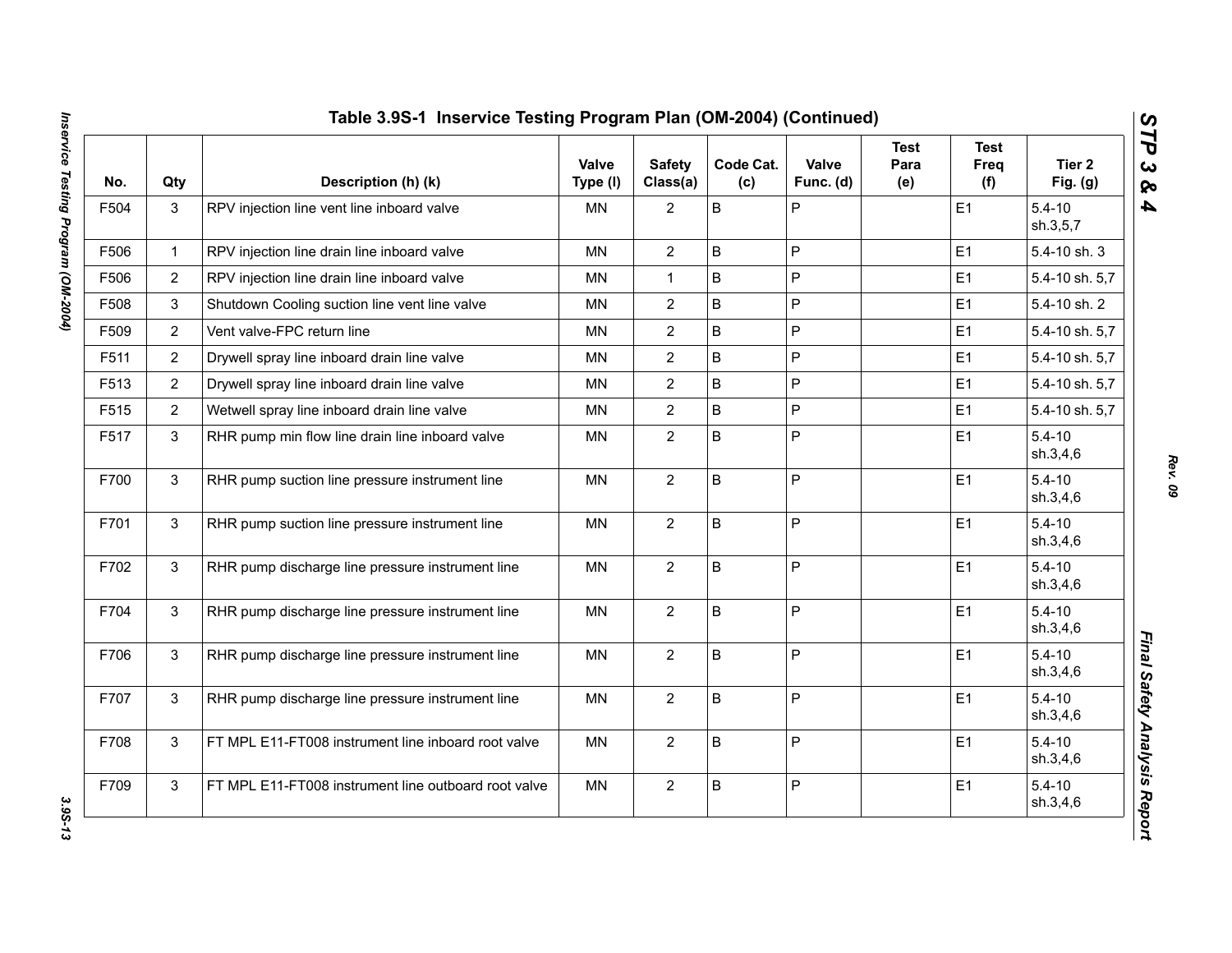|      |                | Table 3.9S-1 Inservice Testing Program Plan (OM-2004) (Continued) |                   |                           |                  |                    |                            |                                   |                                 |
|------|----------------|-------------------------------------------------------------------|-------------------|---------------------------|------------------|--------------------|----------------------------|-----------------------------------|---------------------------------|
| No.  | Qty            | Description (h) (k)                                               | Valve<br>Type (I) | <b>Safety</b><br>Class(a) | Code Cat.<br>(c) | Valve<br>Func. (d) | <b>Test</b><br>Para<br>(e) | <b>Test</b><br>Freq<br>(f)        | Tier <sub>2</sub><br>Fig. $(g)$ |
| F710 | 3              | FT MPL E11-FT008 instrument line inboard root valve               | <b>MN</b>         | $\overline{2}$            | B                | P                  |                            | E <sub>1</sub>                    | $5.4 - 10$<br>sh.3,4,6          |
| F711 | 3              | FT MPL E11-FT008 instrument line outboard root valve              | <b>MN</b>         | $\overline{2}$            | B                | $\mathsf{P}$       |                            | E1                                | $5.4 - 10$<br>sh.3,4,6          |
| F712 | 3              | Shutdown Cooling Mode suction line pressure<br>instrument line    | <b>MN</b>         | $\overline{2}$            | $\mathsf B$      | P                  |                            | E1                                | $5.4 - 10$<br>sh.3,4,6          |
| F713 | 3              | Fill pump suction line instrument line valve                      | <b>MN</b>         | $\overline{2}$            | B                | $\mathsf{P}$       |                            | E1                                | $5.4 - 10$<br>sh.3,4,6          |
| F714 | $\mathbf{1}$   | Discharge to radwaste flow instrument line                        | <b>MN</b>         | $\overline{2}$            | $\mathsf B$      | P                  |                            | E <sub>1</sub>                    | 5.4-10 sh. 4                    |
| F716 | $\mathbf{1}$   | Discharge to radwaste flow instrument line                        | MN                | $\overline{2}$            | $\sf B$          | P                  |                            | E1                                | 5.4-10 sh. 4                    |
| F718 | 3              | Fill pump discharge line check valve test point                   | <b>MN</b>         | $\overline{2}$            | B                | P                  |                            | E <sub>1</sub>                    | 5.4-10 sh.<br>3,4,6             |
| F720 | 3              | Fill pump discharge line check valve test point                   | <b>MN</b>         | $\overline{2}$            | $\sf B$          | P                  |                            | E <sub>1</sub>                    | 5.4-10 sh.<br>3,4,6             |
|      |                | E22 High Pressure Core Flooder System Valves                      |                   |                           |                  |                    |                            |                                   |                                 |
| F001 | $\overline{2}$ | Condensate Storage Tank (CST) suction line MOV                    | <b>MOV</b>        | $\overline{2}$            | $\sf B$          | A                  | P, S                       | 2yr, 3mo                          | 6.3-7 sh. 2                     |
| F002 | $\overline{2}$ | CST suction line check valve                                      | <b>CV</b>         | $\overline{2}$            | $\mathbf C$      | Α                  | $\mathbf S$                | 3 <sub>mo</sub>                   | 6.3-7 sh. 2                     |
| F003 | $\overline{2}$ | HPCF System injection valve (k3) (k2) (h6)                        | <b>MOV</b>        | $\mathbf{1}$              | A                | I, A               | L, P, S                    | RO,<br>RO,CS                      | 6.3-7 sh. 1                     |
| F004 | $\overline{2}$ | HPCF System inboard check valve (k3) (k2)                         | AOV/CV            | $\mathbf{1}$              | A, C             | I, A               | L, P, S                    | <b>RO, RO,</b><br>3 <sub>mo</sub> | 6.3-7 sh. 1                     |
| F005 | $\overline{2}$ | Pump discharge line inboard maintenance valve                     | <b>MN</b>         | $\mathbf{1}$              | B                | P                  |                            | E1                                | 6.3-7 sh. 1                     |
| F006 | $\overline{2}$ | Suppression pool suction line MOV (k4) (k2)                       | <b>MOV</b>        | $\overline{2}$            | A                | I, A               | P, S                       | RO, 3mo                           | 6.3-7 sh. 2                     |
| F007 | $\overline{2}$ | Suppression pool suction line check valve                         | CV                | $\overline{2}$            | ${\bf C}$        | Α                  | S                          | 3 <sub>mo</sub>                   | 6.3-7 sh. 2                     |
| F008 | $\overline{2}$ | Test return line inboard valve                                    | <b>MOV</b>        | $\overline{2}$            | $\sf B$          | A                  | P, S                       | 2yr, 3mo                          | 6.3-7 sh. 2                     |
| F009 | $\overline{2}$ | Test return line outboard valve (k4) (k2)                         | <b>MOV</b>        | $\overline{2}$            | A                | I, A               | P, S                       | RO, 3mo                           | 6.3-7 sh. 2                     |
| F010 | $\overline{2}$ | Pump minimum flow bypass line MOV (k4) (k2)                       | <b>MOV</b>        | $\overline{2}$            | Α                | I, A               | P, S                       | RO, 3mo                           | 6.3-7 sh. 2                     |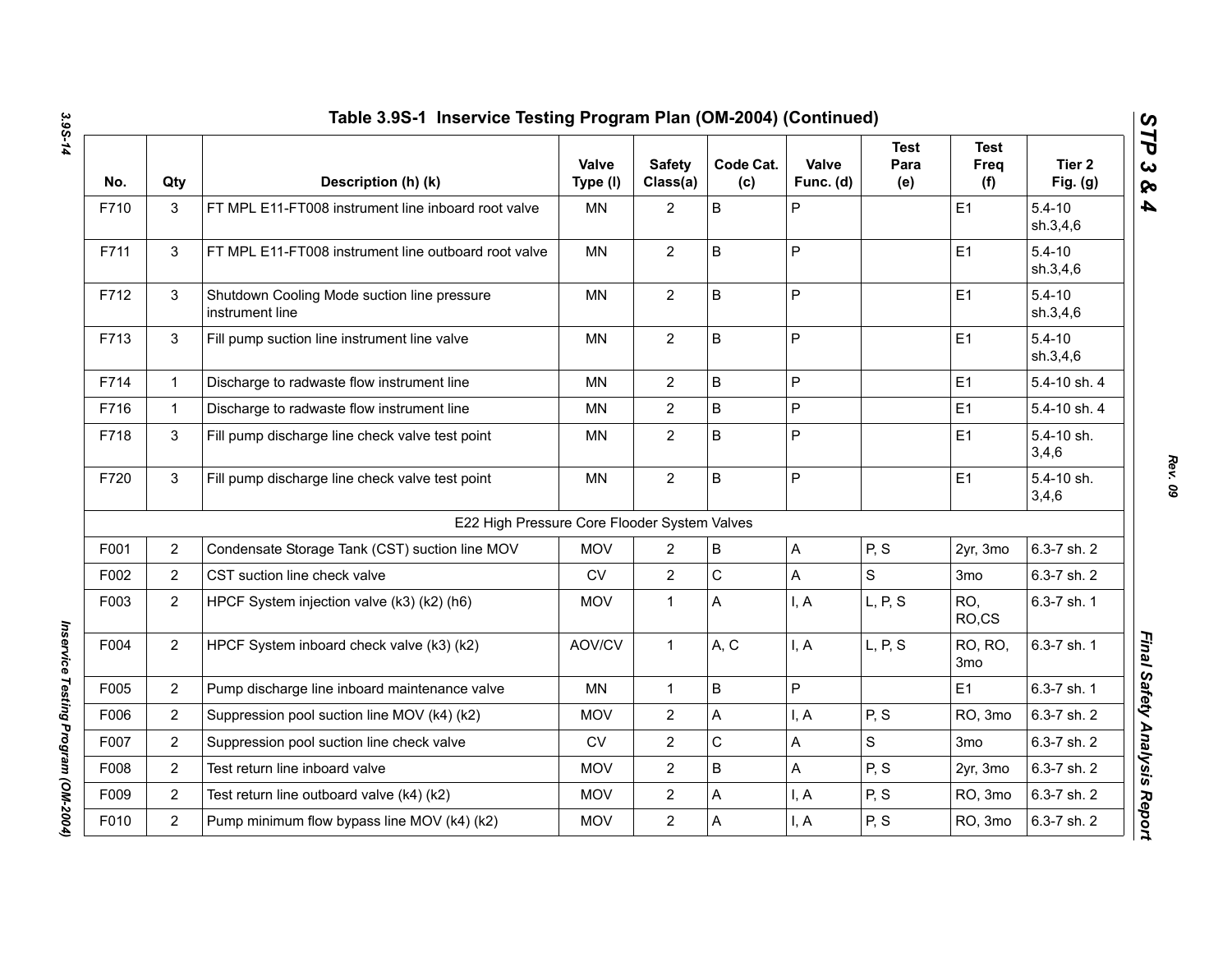| Table 3.9S-1 Inservice Testing Program Plan (OM-2004) (Continued)<br>$\boldsymbol{\omega}$<br>ΤΡ |                |                                                                |                   |                           |                  |                    |                            |                            |                      |  |  |  |
|--------------------------------------------------------------------------------------------------|----------------|----------------------------------------------------------------|-------------------|---------------------------|------------------|--------------------|----------------------------|----------------------------|----------------------|--|--|--|
| No.                                                                                              | Qty            | Description (h) (k)                                            | Valve<br>Type (I) | <b>Safety</b><br>Class(a) | Code Cat.<br>(c) | Valve<br>Func. (d) | <b>Test</b><br>Para<br>(e) | <b>Test</b><br>Freq<br>(f) | Tier 2<br>Fig. $(g)$ |  |  |  |
| F011                                                                                             | $\overline{c}$ | Bypass line shutoff valve around check valve E22-F002          | <b>MN</b>         | $\overline{2}$            | B                | P                  |                            | E1                         | 6.3-7 sh. 2          |  |  |  |
| F012                                                                                             | $\overline{2}$ | HPCI pump suction line drain line to HCW                       | <b>MN</b>         | $\overline{2}$            | B                | P                  |                            | E1                         | 6.3-7 sh. 2          |  |  |  |
| F014                                                                                             | $\overline{2}$ | Pump discharge line fill line outboard check valve             | ${\sf CV}$        | $\overline{2}$            | C                | A                  | $\mathbf S$                | 3 <sub>mo</sub>            | 6.3-7 sh. 1          |  |  |  |
| F015                                                                                             | $\overline{c}$ | Pump discharge line fill line outboard check valve             | CV                | $\overline{c}$            | С                | Α                  | ${\mathsf S}$              | 3 <sub>mo</sub>            | 6.3-7 sh. 1          |  |  |  |
| F017                                                                                             | $\overline{2}$ | Pump discharge line test and vent line inboard valve           | MN                | $\mathbf{1}$              | B                | P                  |                            | E1                         | 6.3-7 sh. 1          |  |  |  |
| F019                                                                                             | $\overline{2}$ | Pressure equalizing valve around check valve E22-F004          | <b>MOV</b>        | $\mathbf{1}$              | A                | P                  | L, P                       | RO, RO                     | 6.3-7 sh. 1          |  |  |  |
| F020                                                                                             | $\overline{2}$ | Suppression pool suction line relief valve                     | <b>RV</b>         | $\overline{2}$            | C                | A                  | $\mathsf{R}$               | 10yr                       | 6.3-7 sh. 2          |  |  |  |
| F021                                                                                             | $\overline{2}$ | Pump discharge check valve                                     | <b>CV</b>         | $\overline{2}$            | C                | A                  | $\mathsf{s}$               | 3 <sub>mo</sub>            | 6.3-7 sh. 2          |  |  |  |
| F022                                                                                             | $\overline{2}$ | Suppression pool suction line test line valve                  | <b>MN</b>         | $\overline{2}$            | B                | P                  |                            | E1                         | 6.3-7 sh. 2          |  |  |  |
| F023                                                                                             | $\overline{2}$ | Pump discharge line test line valve                            | <b>MN</b>         | $\overline{2}$            | B                | P                  |                            | E1                         | 6.3-7 sh. 2          |  |  |  |
| F500                                                                                             | $\overline{2}$ | Pump discharge line high point vent inboard valve              | <b>MN</b>         | $\overline{2}$            | B                | P                  |                            | E1                         | 6.3-7 sh. 1          |  |  |  |
| F502                                                                                             | $\overline{2}$ | Pump discharge line drywell test line inboard valve            | <b>MN</b>         | $\overline{2}$            | B                | P                  |                            | E1                         | 6.3-7 sh. 1          |  |  |  |
| F700                                                                                             | $\overline{2}$ | Pump suction line pressure instrument line root valve          | <b>MN</b>         | $\overline{2}$            | B                | P                  |                            | E1                         | 6.3-7 sh. 2          |  |  |  |
| F701                                                                                             | $\overline{2}$ | Pump suction line pressure instrument line root valve          | MN                | $\overline{2}$            | B                | P                  |                            | E <sub>1</sub>             | 6.3-7 sh. 2          |  |  |  |
| F702                                                                                             | $\overline{2}$ | Pump discharge line pressure instrument line inboard<br>valve  | <b>MN</b>         | $\overline{2}$            | B                | P                  |                            | E1                         | 6.3-7 sh. 2          |  |  |  |
| F704                                                                                             | $\overline{2}$ | Pump discharge line pressure instrument line inboard<br>valve  | <b>MN</b>         | $\overline{2}$            | B                | P                  |                            | E1                         | 6.3-7 sh. 2          |  |  |  |
| F705                                                                                             | $\overline{2}$ | Pump discharge line pressure instrument line outboard<br>valve | <b>MN</b>         | $\overline{2}$            | B                | P                  |                            | E1                         | 6.3-7 sh. 2          |  |  |  |
| F706                                                                                             | $\overline{2}$ | Pump discharge line flow instrument line inboard valve         | <b>MN</b>         | $\overline{2}$            | B                | P                  |                            | E1                         | 6.3-7 sh. 1          |  |  |  |
| F707                                                                                             | $\overline{2}$ | Pump discharge line flow instrument line outboard valve        | MN                | $\overline{2}$            | B                | P                  |                            | E1                         | 6.3-7 sh. 1          |  |  |  |
| F708                                                                                             | $\overline{2}$ | Pump discharge line flow instrument line inboard valve         | <b>MN</b>         | $\overline{2}$            | B                | P                  |                            | E1                         | 6.3-7 sh. 1          |  |  |  |
| F709                                                                                             | $\overline{2}$ | Pump discharge line flow instrument line outboard valve        | MN                | $\overline{2}$            | B                | P                  |                            | E1                         | 6.3-7 sh. 1          |  |  |  |

3.95-15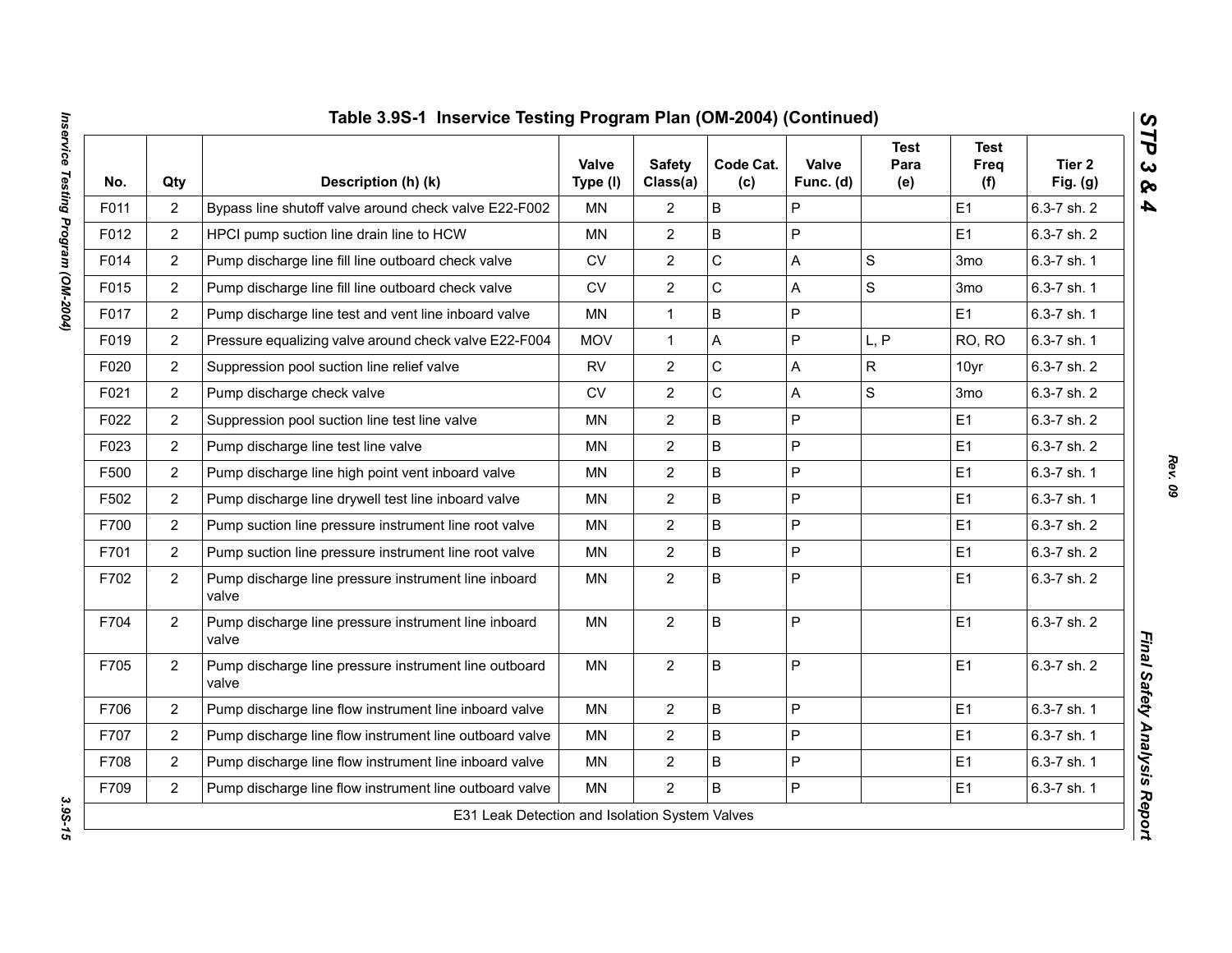| No.  | Qty            | Description (h) (k)                                                              | Valve<br>Type (I) | <b>Safety</b><br>Class(a) | Code Cat.<br>(c) | Valve<br>Func. (d) | <b>Test</b><br>Para<br>(e) | <b>Test</b><br>Freq<br>(f) | Tier <sub>2</sub><br>Fig. $(g)$ |
|------|----------------|----------------------------------------------------------------------------------|-------------------|---------------------------|------------------|--------------------|----------------------------|----------------------------|---------------------------------|
| F001 | $\mathbf{1}$   | Drywell fission product monitoring line maintenance<br>valve                     | <b>MN</b>         | $\overline{2}$            | B                | P                  |                            | E1                         | 5.2-8 sh. 9                     |
| F002 | $\mathbf{1}$   | Drywell fission product monitoring line inboard isolation<br>valve (k1) (k2)     | <b>AOV</b>        | $\overline{2}$            | А                | I, A               | L, P, S                    | RO, RO,<br>3 <sub>mo</sub> | 5.2-8 sh. 9                     |
| F003 | $\mathbf{1}$   | Drywell fission product monitoring line outboard isolation<br>valve (k1) (k2)    | <b>AOV</b>        | $\overline{2}$            | A                | I, A               | L, P, S                    | RO, RO,<br>3 <sub>mo</sub> | 5.2-8 sh. 9                     |
| F004 | $\mathbf 1$    | Drywell fission product monitoring line outboard isolation<br>valve (k1) (k2)    | <b>AOV</b>        | $\overline{2}$            | A                | I, A               | L, P, S                    | RO, RO,<br>3 <sub>mo</sub> | 5.2-8 sh. 9                     |
| F005 | $\mathbf{1}$   | Drywell fission product monitoring line inboard isolation<br>valve $(k1)$ $(k2)$ | <b>AOV</b>        | $\overline{2}$            | A                | I, A               | L, P, S                    | RO, RO,<br>3 <sub>mo</sub> | 5.2-8 sh. 9                     |
| F006 | $\mathbf 1$    | Drywell fission product monitoring line maintenance<br>valve                     | <b>MN</b>         | $\overline{2}$            | B                | P                  |                            | E1                         | 5.2-8 sh. 9                     |
| F701 | $\overline{4}$ | RCIC instrument line manual maintenance valve                                    | <b>MN</b>         | $\overline{2}$            | B                | P                  |                            | E1                         | 5.2-8 sh. 6                     |
| F702 | $\overline{4}$ | RCIC instrument line isolation excess flow check valve<br>$(h3.5)$ (k4)          | <b>CV</b>         | $\overline{2}$            | A, C             | I, A               | $\mathbf S$                | <b>RO</b>                  | 5.2-8 sh. 6                     |
| F703 | $\overline{4}$ | RCIC instrument line manual maintenance valve                                    | <b>MN</b>         | $\overline{2}$            | B                | P                  |                            | E1                         | 5.2-8 sh. 6                     |
| F704 | $\overline{4}$ | RCIC instrument line isolation excess flow check valve<br>$(h3.5)$ $(k4)$        | CV                | $\overline{2}$            | A, C             | I, A               | $\mathbf S$                | <b>RO</b>                  | 5.2-8 sh. 6                     |
|      |                | E51 Reactor Core Isolation Cooling System Valves                                 |                   |                           |                  |                    |                            |                            |                                 |
| F001 | $\mathbf{1}$   | Condensate Storage Tank (CST) suction line MOV                                   | <b>MOV</b>        | $\overline{2}$            | B                | A                  | P, S                       | 2yr, 3mo                   | 5.4-8 sh. 1                     |
| F002 | $\mathbf{1}$   | CST suction line check valve                                                     | <b>CV</b>         | $\overline{2}$            | C                | A                  | S                          | 3mo                        | 5.4-8 sh. 1                     |
| F003 | $\mathbf 1$    | RCIC pump discharge line check valve                                             | <b>CV</b>         | $\overline{2}$            | С                | А                  | P, S                       | 2yr, 3mo                   | 5.4-8 sh. 1                     |
| F004 | 1              | RCIC System injection valve (k3) (k2) (h6)                                       | <b>MOV</b>        | $\overline{2}$            | A                | A                  | L, P, S                    | RO,<br>RO,CS               | 5.4-8 sh. 1                     |
| F005 | $\mathbf{1}$   | RCIC System discharge line testable check valve (k3)<br>(k2)                     | AOV/CV            | $\overline{2}$            | A, C             | A                  | L, P, S                    | RO, RO,<br>3 <sub>mo</sub> | 5.4-8 sh. 1                     |
| F006 | $\mathbf 1$    | Suppression Pool (CSP) suction line MOV (k4) (k2)                                | <b>MOV</b>        | $\overline{2}$            | A                | I, A               | P, S                       | RO, 3mo                    | 5.4-8 sh. 1                     |

*Inservice Testing Program (OM-2004)* 

Inservice Testing Program (OM-2004)

*Rev. 09*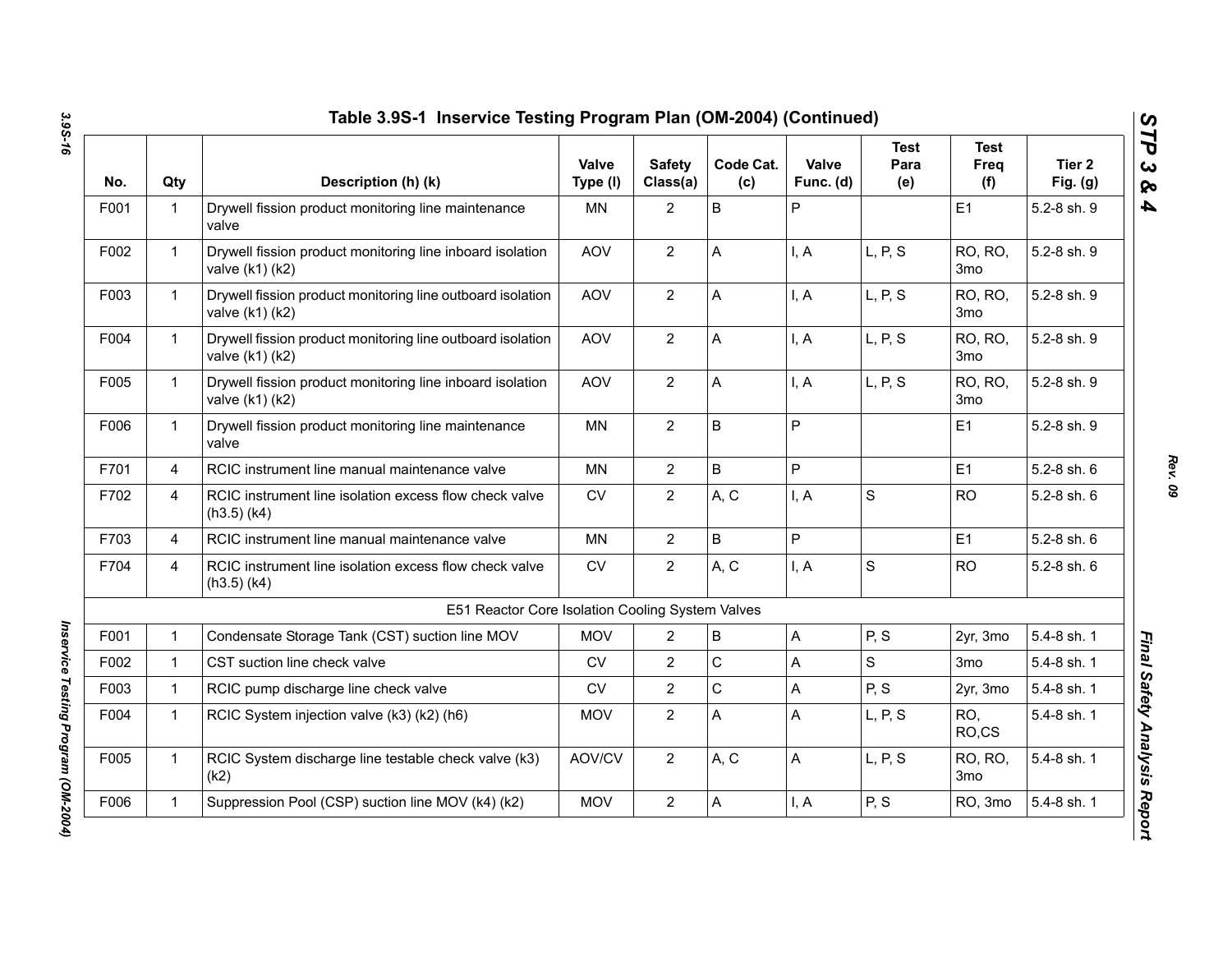|      |              | Table 3.9S-1 Inservice Testing Program Plan (OM-2004) (Continued) |                          |                           |                  |                           |                            |                            |                      |
|------|--------------|-------------------------------------------------------------------|--------------------------|---------------------------|------------------|---------------------------|----------------------------|----------------------------|----------------------|
| No.  | Qty          | Description (h) (k)                                               | <b>Valve</b><br>Type (I) | <b>Safety</b><br>Class(a) | Code Cat.<br>(c) | <b>Valve</b><br>Func. (d) | <b>Test</b><br>Para<br>(e) | <b>Test</b><br>Freq<br>(f) | Tier 2<br>Fig. $(g)$ |
| F007 | $\mathbf{1}$ | Suppression Pool (CSP) suction line check valve                   | <b>CV</b>                | $\overline{c}$            | $\mathsf C$      | A                         | $\mathbf S$                | 3 <sub>mo</sub>            | 5.4-8 sh. 1          |
| F008 | $\mathbf{1}$ | RCIC System suppression pool test return line MOV                 | <b>MOV</b>               | $\overline{2}$            | B                | A                         | P, S                       | 2yr, 3mo                   | 5.4-8 sh. 1          |
| F009 | $\mathbf{1}$ | RCIC System suppression pool test return line MOV (k4)<br>(k2)    | <b>MOV</b>               | $\overline{2}$            | A                | I, A                      | P, S                       | RO, 3mo                    | 5.4-8 sh. 1          |
| F010 | $\mathbf{1}$ | RCIC System minimum flow bypass line check valve                  | <b>CV</b>                | $\overline{2}$            | $\mathsf C$      | A                         | P, S                       | 2yr, 3mo                   | 5.4-8 sh. 1          |
| F011 | $\mathbf{1}$ | RCIC System minimum flow bypass line MOV (k4) (k2)                | <b>MOV</b>               | $\overline{2}$            | A                | I, A                      | P, S                       | RO, 3mo                    | 5.4-8 sh. 1          |
| F017 | $\mathbf{1}$ | RCIC pump suction line relief valve                               | <b>RV</b>                | $\overline{2}$            | $\mathbf C$      | A                         | $\mathsf{R}$               | 10yr                       | 5.4-8 sh. 1          |
| F018 | $\mathbf{1}$ | Valve in the bypass line around check valve E51-F003              | MN                       | $\overline{2}$            | B                | $\sf P$                   |                            | E <sub>1</sub>             | 5.4-8 sh. 1          |
| F019 | $\mathbf{1}$ | Pump discharge line test line valve                               | <b>MN</b>                | $\overline{2}$            | B                | $\mathsf{P}$              |                            | E1                         | 5.4-8 sh. 1          |
| F020 | $\mathbf{1}$ | Pump discharge line test line valve                               | <b>MN</b>                | $\overline{2}$            | B                | $\mathsf{P}$              |                            | E <sub>1</sub>             | 5.4-8 sh. 1          |
| F021 | $\mathbf{1}$ | Pump discharge line fill line shutoff valve                       | MN                       | $\overline{2}$            | B                | P                         |                            | E <sub>1</sub>             | 5.4-8 sh. 1          |
| F022 | $\mathbf{1}$ | Pump discharge line fill line check valve                         | <b>CV</b>                | $\overline{2}$            | $\mathsf C$      | A                         | $\mathbf S$                | 3 <sub>mo</sub>            | 5.4-8 sh. 1          |
| F023 | $\mathbf{1}$ | Pump discharge line fill line check valve                         | <b>CV</b>                | $\overline{2}$            | $\mathsf C$      | A                         | $\mathsf{s}$               | 3 <sub>mo</sub>            | 5.4-8 sh. 1          |
| F024 | $\mathbf{1}$ | Pump discharge line test line valve                               | MN                       | $\overline{2}$            | B                | $\mathsf{P}$              |                            | E <sub>1</sub>             | 5.4-8 sh. 1          |
| F025 | $\mathbf{1}$ | Pump discharge line test line valve                               | MN                       | $\overline{2}$            | B                | $\mathsf{P}$              |                            | E <sub>1</sub>             | 5.4-8 sh. 1          |
| F026 | $\mathbf{1}$ | Valve in pressure equalizing line around E51-F005                 | <b>AOV</b>               | $\overline{2}$            | B                | P                         |                            | E1                         | 5.4-8 sh. 1          |
| F027 | $\mathbf{1}$ | Suppression Pool (S/P) suction line test line valve               | MN                       | $\overline{2}$            | B                | $\mathsf{P}$              |                            | E <sub>1</sub>             | 5.4-8 sh. 1          |
| F028 | $\mathbf{1}$ | Minimum flow bypass line test line valve                          | MN                       | $\overline{2}$            | B                | $\mathsf P$               |                            | E <sub>1</sub>             | 5.4-8 sh. 1          |
| F029 | $\mathbf{1}$ | Minimum flow bypass line test line valve                          | MN                       | $\overline{2}$            | B                | $\mathsf{P}$              |                            | E1                         | 5.4-8 sh. 1          |
| F033 | $\mathbf{1}$ | Discharge line fill line bypass line shutoff valve                | <b>MN</b>                | $\overline{2}$            | B                | $\mathsf{P}$              |                            | E1                         | 5.4-8 sh. 1          |
| F035 | $\mathbf{1}$ | Steam supply line isolation valve (k1) (k2)                       | <b>MOV</b>               | $\mathbf{1}$              | A                | I, A                      | L, P, S                    | RO, RO,<br>3 <sub>mo</sub> | 5.4-8 sh. 2          |
| F036 | $\mathbf{1}$ | Steam supply line isolation valve (k1) (k2)                       | <b>MOV</b>               | $\mathbf 1$               | А                | I, A                      | L, P, S                    | RO, RO,<br>3 <sub>mo</sub> | 5.4-8 sh. 2          |
| F037 | $\mathbf{1}$ | Steam admission valve                                             | <b>MOV</b>               | $\mathbf{2}$              | B                | $\mathsf{A}$              | P, S                       | 2yr, 3mo                   | 5.4-8 sh. 2          |

*Rev. 09*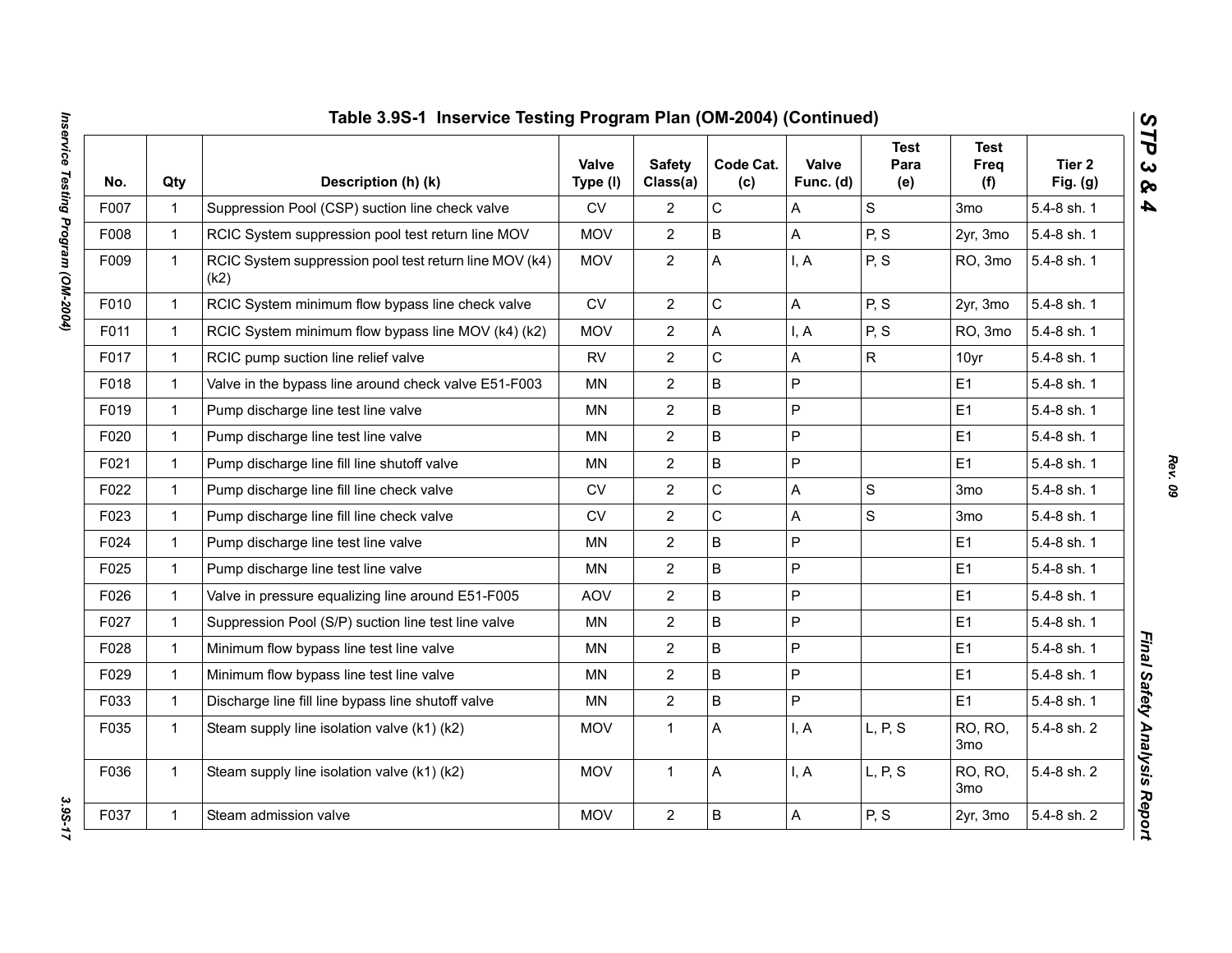| No.  | Qty          | Description (h) (k)                                                   | Valve<br>Type (I) | <b>Safety</b><br>Class(a) | Code Cat.<br>(c) | Valve<br>Func. (d) | <b>Test</b><br>Para<br>(e) | <b>Test</b><br><b>Freq</b><br>(f) | Tier 2<br>Fig. $(g)$ |
|------|--------------|-----------------------------------------------------------------------|-------------------|---------------------------|------------------|--------------------|----------------------------|-----------------------------------|----------------------|
| F038 | $\mathbf{1}$ | Turbine exhaust line check valve                                      | <b>CV</b>         | 2                         | A, C             | I, A               | L, S                       | 2yr, 3mo                          | 5.4-8 sh. 1          |
| F039 | $\mathbf{1}$ | Turbine exhaust line MOV                                              | <b>MOV</b>        | $\overline{2}$            | A                | I, A               | L, P, S                    | 2yr, 2yr,<br>3 <sub>mo</sub>      | 5.4-8 sh. 1          |
| F048 | $\mathbf{1}$ | Steam supply line warm-up line valve (k1) (k2)                        | <b>MOV</b>        | $\mathbf{1}$              | Α                | I, A               | L, P, S                    | RO, RO,<br>3mo                    | 5.4-8 sh. 2          |
| F049 | $\mathbf{1}$ | Steam supply line test line valve                                     | <b>MN</b>         | $\overline{2}$            | B                | P                  |                            | E1                                | 5.4-8 sh. 2          |
| F050 | $\mathbf{1}$ | Steam supply line test line valve                                     | MN                | $\overline{2}$            | B                | P                  |                            | E1                                | 5.4-8 sh. 2          |
| F053 | $\mathbf{1}$ | Turbine exhaust line test line valve                                  | ΜN                | $\overline{2}$            | B                | P                  |                            | E <sub>1</sub>                    | 5.4-8 sh. 1          |
| F054 | $\mathbf{1}$ | Turbine exhaust line vacuum breaker (h1.8)                            | <b>VB</b>         | $\overline{2}$            | C                | A                  | ${\sf R}$                  | <b>RO</b>                         | 5.4-8 sh. 1          |
| F055 | $\mathbf{1}$ | Turbine exhaust line vacuum breaker (h1.8)                            | <b>VB</b>         | $\overline{2}$            | C                | Α                  | $\mathsf{R}$               | <b>RO</b>                         | 5.4-8 sh. 1          |
| F056 | $\mathbf{1}$ | Steam supply line drain pot drain line test line valve                | ΜN                | $\overline{2}$            | B                | P                  |                            | E <sub>1</sub>                    | 5.4-8 sh. 2          |
| F057 | $\mathbf{1}$ | Steam supply line drain pot drain line test drain line                | <b>MN</b>         | $\overline{2}$            | B                | P                  |                            | E1                                | 5.4-8 sh. 2          |
| F500 | $\mathbf{1}$ | Pump discharge line vent line valve                                   | MN                | $\overline{2}$            | B                | P                  |                            | E1                                | 5.4-8 sh. 1          |
| F501 | $\mathbf{1}$ | Pump discharge line vent line valve                                   | <b>MN</b>         | $\overline{2}$            | B                | P                  |                            | E1                                | 5.4-8 sh. 1          |
| F502 | $\mathbf{1}$ | Pump discharge line drain line valve                                  | <b>MN</b>         | $\overline{2}$            | B                | P                  |                            | E1                                | 5.4-8 sh. 1          |
| F503 | $\mathbf{1}$ | Pump discharge line drain line valve                                  | MN                | $\overline{2}$            | B                | P                  |                            | E1                                | 5.4-8 sh. 1          |
| F700 | $\mathbf{1}$ | Pump suction line pressure instrumentation instrument<br>root valve   | <b>MN</b>         | $\overline{2}$            | B                | P                  |                            | E1                                | 5.4-8 sh. 1          |
| F701 | $\mathbf{1}$ | Pump suction line pressure instrumentation instrument<br>root valve   | MN                | $\overline{2}$            | B                | P                  |                            | E1                                | 5.4-8 sh. 1          |
| F702 | $\mathbf{1}$ | Pump discharge line pressure instrumentation<br>instrument root valve | <b>MN</b>         | $\overline{2}$            | B                | P                  |                            | E1                                | 5.4-8 sh. 1          |
| F703 | $\mathbf{1}$ | Pump discharge line pressure instrumentation<br>instrument root valve | <b>MN</b>         | $\overline{2}$            | B                | P                  |                            | E1                                | 5.4-8 sh. 1          |
| F704 | $\mathbf{1}$ | Pump discharge line pressure instrumentation<br>instrument root valve | MN                | $\overline{2}$            | B                | P                  |                            | E <sub>1</sub>                    | 5.4-8 sh. 1          |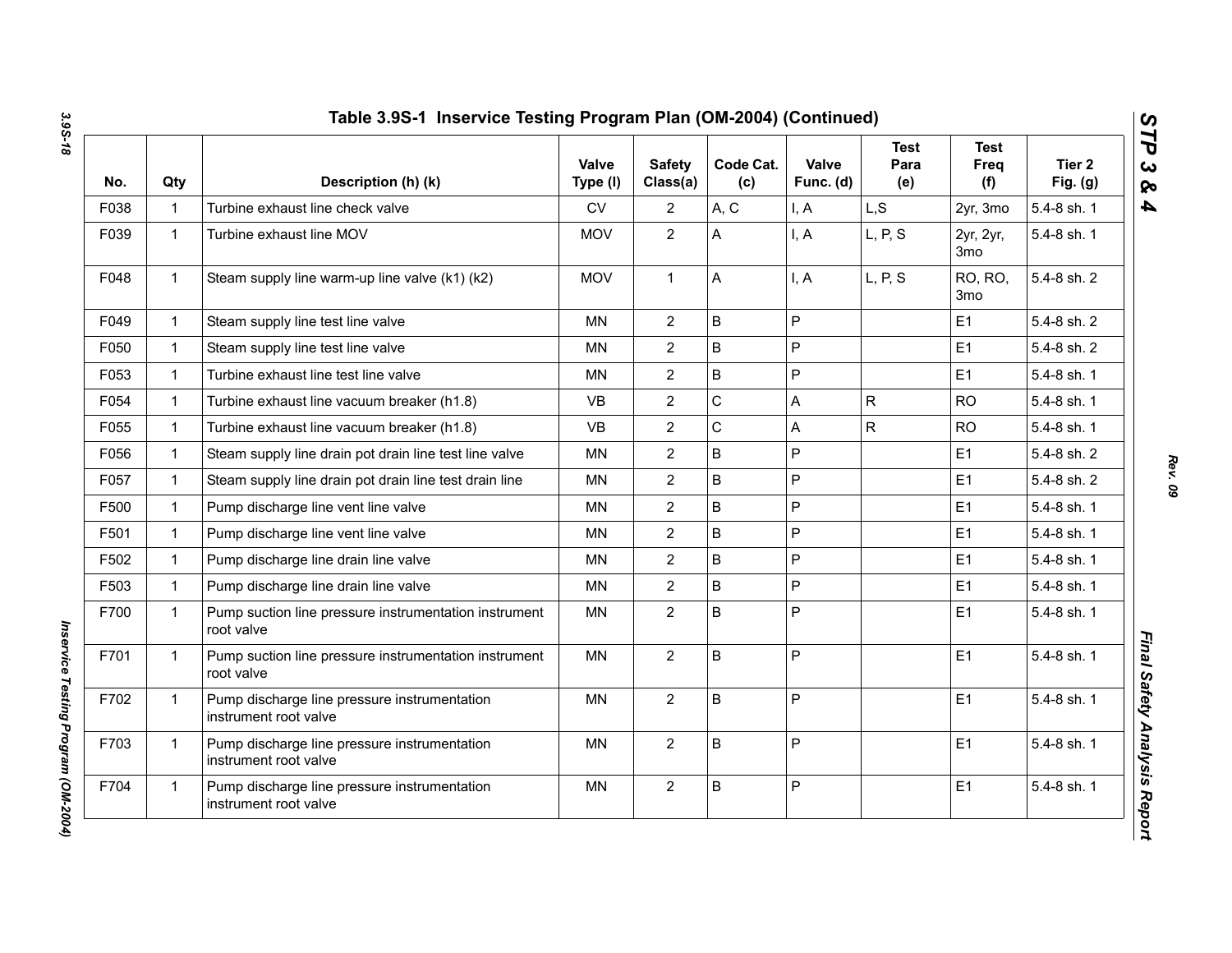| No.  | Qty          | Description (h) (k)                                                    | Valve<br>Type (I) | <b>Safety</b><br>Class(a) | Code Cat.<br>(c) | Valve<br>Func. (d) | <b>Test</b><br>Para<br>(e) | <b>Test</b><br>Freq<br>(f) | Tier 2<br>Fig. $(g)$ |
|------|--------------|------------------------------------------------------------------------|-------------------|---------------------------|------------------|--------------------|----------------------------|----------------------------|----------------------|
| F705 | $\mathbf{1}$ | Pump discharge line pressure instrumentation<br>instrument root valve  | MN                | $\overline{2}$            | B                | P                  |                            | E1                         | 5.4-8 sh. 1          |
| F706 | $\mathbf{1}$ | Pump discharge line flow instrument root valve                         | <b>MN</b>         | $\overline{2}$            | B                | P                  |                            | E1                         | 5.4-8 sh. 1          |
| F707 | $\mathbf{1}$ | Pump discharge line flow instrument root valve                         | MN                | $\overline{2}$            | B                | P                  |                            | E1                         | 5.4-8 sh. 1          |
| F708 | $\mathbf{1}$ | Pump discharge line flow instrument root valve                         | <b>MN</b>         | $\overline{2}$            | B                | P                  |                            | E1                         | 5.4-8 sh. 1          |
| F709 | $\mathbf{1}$ | Pump discharge line flow instrument root valve                         | <b>MN</b>         | $\overline{2}$            | B                | P                  |                            | E1                         | 5.4-8 sh. 1          |
| F710 | $\mathbf{1}$ | Pump discharge line pressure instrument root valve                     | MN                | $\overline{2}$            | B                | P                  |                            | E1                         | 5.4-8 sh. 1          |
| F711 | $\mathbf{1}$ | Pump discharge line pressure instrument root valve                     | <b>MN</b>         | $\overline{2}$            | B                | P                  |                            | E1                         | 5.4-8 sh. 1          |
| F716 | $\mathbf{1}$ | Steam supply line pressure instrument root valve                       | <b>MN</b>         | $\overline{2}$            | B                | P                  |                            | E <sub>1</sub>             | 5.4-8 sh. 2          |
| F717 | $\mathbf{1}$ | Steam supply line pressure instrument root valve                       | MN                | $\overline{2}$            | B                | P                  |                            | E1                         | 5.4-8 sh. 2          |
| F718 | $\mathbf{1}$ | Steam supply line drain pot instrument root valve                      | MN                | $\overline{2}$            | B                | P                  |                            | E <sub>1</sub>             | 5.4-8 sh. 2          |
| F719 | $\mathbf{1}$ | Steam supply line drain pot instrument root valve                      | <b>MN</b>         | $\overline{2}$            | B                | P                  |                            | E1                         | 5.4-8 sh. 2          |
| F720 | $\mathbf{1}$ | Steam supply line drain pot instrument root valve                      | <b>MN</b>         | $\overline{2}$            | B                | P                  |                            | E1                         | 5.4-8 sh. 2          |
| F721 | $\mathbf{1}$ | Steam supply line drain pot instrument root valve                      | <b>MN</b>         | $\overline{2}$            | B                | P                  |                            | E <sub>1</sub>             | 5.4-8 sh. 2          |
| F722 | $\mathbf{1}$ | Turbine exhaust pressure instrument root valve                         | <b>MN</b>         | $\overline{2}$            | B                | P                  |                            | E1                         | 5.4-8 sh. 3          |
| F723 | $\mathbf{1}$ | Turbine exhaust pressure instrument root valve                         | <b>MN</b>         | $\overline{2}$            | B                | P                  |                            | E1                         | 5.4-8 sh. 3          |
| F724 | $\mathbf{1}$ | Turbine exhaust pressure between rupture disk<br>instrument root valve | <b>MN</b>         | $\overline{2}$            | B                | P                  |                            | E1                         | 5.4-8 sh. 3          |
| F725 | $\mathbf{1}$ | Turbine exhaust pressure between rupture disk<br>instrument root valve | <b>MN</b>         | $\overline{2}$            | B                | P                  |                            | E1                         | 5.4-8 sh. 3          |
|      |              | G31 Reactor Water Cleanup System Valves                                |                   |                           |                  |                    |                            |                            |                      |
| F001 | $\mathbf{1}$ | Line inside containment from RHR system maintenance<br>valve           | <b>MN</b>         | $\mathbf 1$               | B                | P                  |                            | E1                         | 5.4-12 sh. 1         |
| F002 | $\mathbf{1}$ | CUW System suction line inboard isolation valve (k1)<br>(k2)           | <b>MOV</b>        | $\mathbf{1}$              | A                | I, A               | L, P, S                    | RO, RO,<br>3 <sub>mo</sub> | 5.4-12 sh. 1         |

3.95-19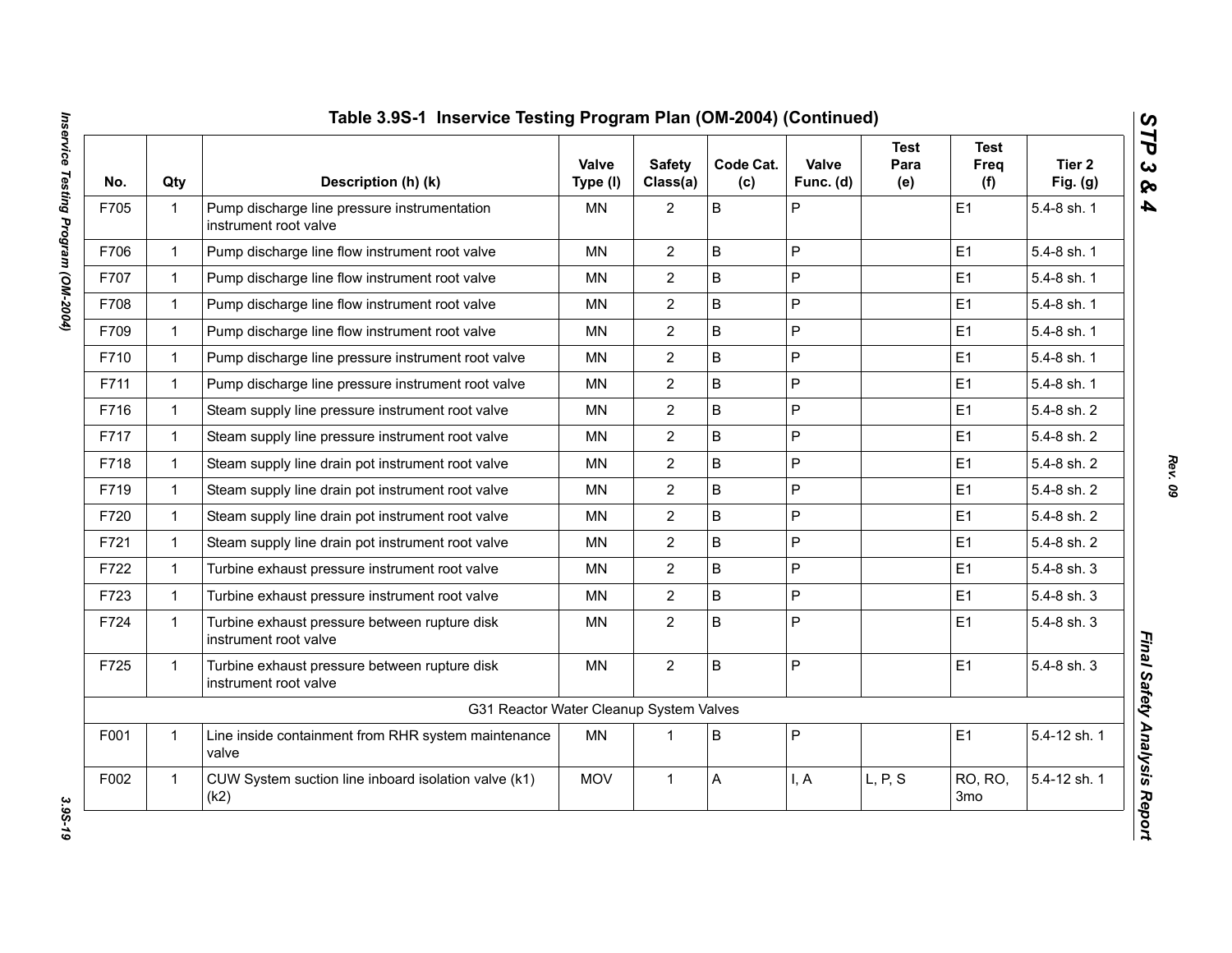| No.  | Qty            | Description (h) (k)                                                                        | Valve<br>Type (I) | <b>Safety</b><br>Class(a) | Code Cat.<br>(c) | Valve<br>Func. (d) | <b>Test</b><br>Para<br>(e) | <b>Test</b><br>Freq<br>(f)        | Tier 2<br>Fig. $(g)$ |
|------|----------------|--------------------------------------------------------------------------------------------|-------------------|---------------------------|------------------|--------------------|----------------------------|-----------------------------------|----------------------|
| F003 | $\mathbf 1$    | CUW System suction line outboard isolation valve (k1)<br>(k2)                              | <b>MOV</b>        | 1                         | A                | I, A               | L, P, S                    | RO, RO,<br>3 <sub>mo</sub>        | 5.4-12 sh. 1         |
| F017 | $\mathbf{1}$   | CUW System RPV head spray line outboard isolation<br>valve (k1) (k2)                       | <b>MOV</b>        | $\mathbf{1}$              | Α                | I, A               | L, P, S                    | RO, RO,<br>3 <sub>mo</sub>        | 5.4-12 sh. 1         |
| F018 | $\mathbf{1}$   | CUW System RPV head spray line inboard check valve<br>$(k1)$ (h1.9)                        | <b>CV</b>         | $\mathbf{1}$              | A, C             | I, A               | L, S                       | RO, RO                            | 5.4-12 sh. 1         |
| F019 | $\mathbf{1}$   | CUW System bottom head drain line maintenance valve                                        | MN                | $\mathbf{1}$              | B                | P                  |                            | E1                                | 5.4-12 sh. 1         |
| F026 | $\mathbf{1}$   | CUW System suction line shutoff valve (k2)                                                 | <b>MOV</b>        | $\mathbf{1}$              | $\mathsf B$      | P                  | P                          | <b>RO</b>                         | 5.4-12 sh. 1         |
| F050 | $\mathbf{1}$   | Test line off the suction line outboard isolation valve<br>G31-F003                        | MN                | $\overline{2}$            | B                | P                  |                            | E1                                | 5.4-12 sh. 1         |
| F058 | $\mathbf{1}$   | Test line off RPV head spray line outboard isolation<br>valve                              | <b>MN</b>         | $\overline{2}$            | $\mathsf B$      | P                  |                            | E1                                | 5.4-12 sh. 1         |
| F060 | $\mathbf{1}$   | RPV bottom head drain line sample line test line valve                                     | <b>MN</b>         | $\overline{2}$            | $\mathsf B$      | P                  |                            | E1                                | 5.4-12 sh. 1         |
| F070 | $\mathbf{1}$   | RPV bottom head drain line sample line maintenance<br>valve                                | MN                | $\overline{2}$            | B                | $\mathsf{P}$       |                            | E1                                | 5.4-12 sh. 1         |
| F071 | $\mathbf{1}$   | RPV bottom head drain line sample line inboard valve<br>$(k1)$ $(k2)$                      | <b>AOV</b>        | $\overline{2}$            | A                | I, A               | L, P, S                    | RO, RO,<br>3 <sub>mo</sub>        | 5.4-12 sh. 1         |
| F072 | $\mathbf{1}$   | RPV bottom head drain line sample line outboard valve<br>$(k1)$ $(k2)$                     | <b>AOV</b>        | $\overline{2}$            | A                | I, A               | L, P, S                    | <b>RO, RO,</b><br>3 <sub>mo</sub> | 5.4-12 sh. 1         |
| F500 | $\mathbf{1}$   | CUW System bottom head drain line drain valve                                              | <b>MN</b>         | $\overline{2}$            | B                | P                  |                            | E1                                | 5.4-12 sh. 1         |
| F501 | $\mathbf{1}$   | CUW System bottom head drain line drain valve                                              | <b>MN</b>         | $\overline{2}$            | B                | P                  |                            | E <sub>1</sub>                    | 5.4-12 sh. 1         |
| F700 | $\overline{2}$ | CUW System suction line FE upstream instrument<br>manual maintenance valve                 | MN                | $\overline{2}$            | B                | P                  |                            | E1                                | 5.4-12 sh. 1         |
| F701 | $\overline{2}$ | CUW System suction line FE downstream instrument<br>manual maintenance valve               | MN                | $\overline{2}$            | $\sf B$          | P                  |                            | E1                                | 5.4-12 sh. 1         |
| F702 | $\overline{2}$ | CUW System suction line FE upstream instrument<br>excess flow check valve (k4) (h3.6) (k2) | ${\sf CV}$        | $\overline{2}$            | A, C             | I, A               | S, P                       | RO, RO                            | 5.4-12 sh. 1         |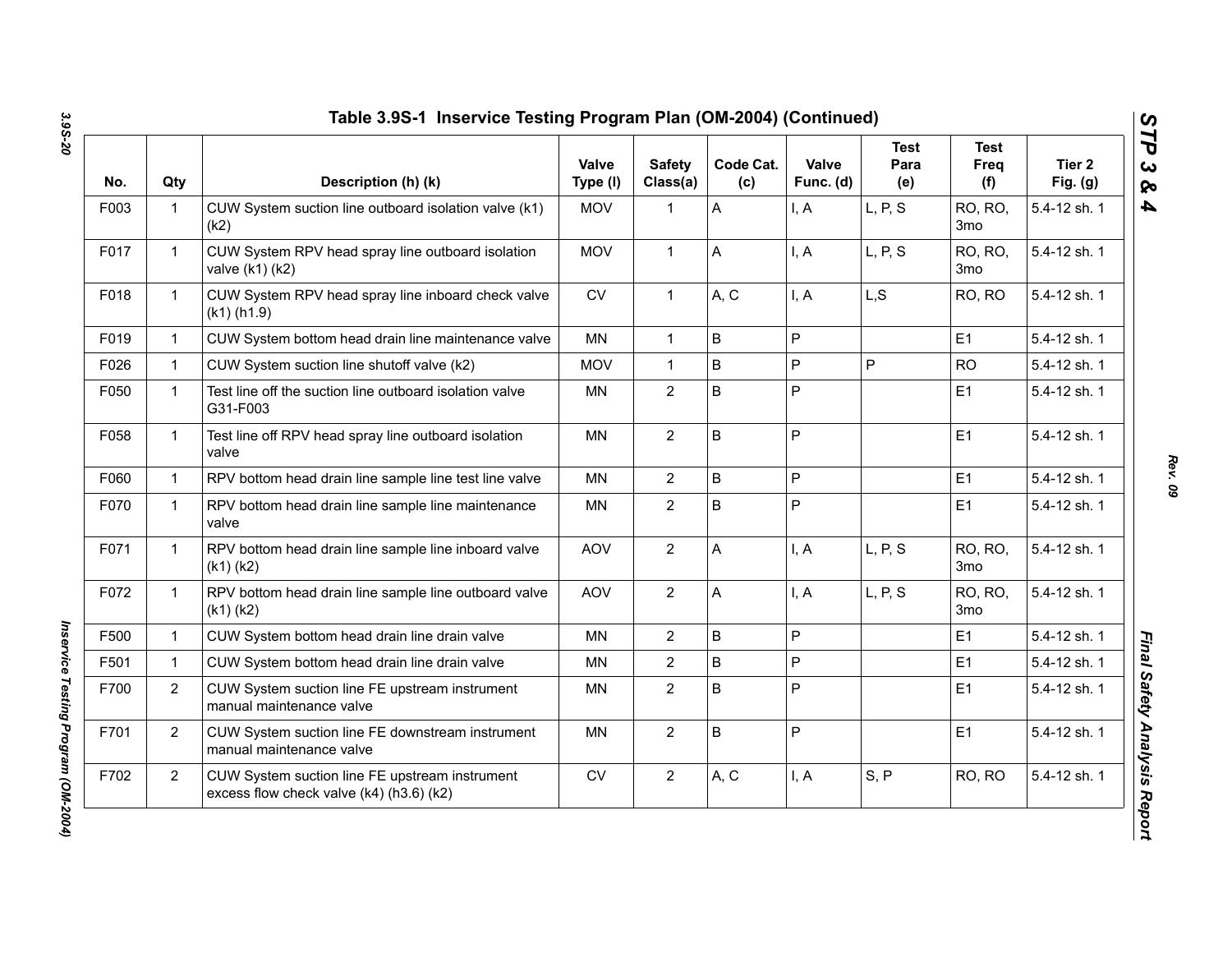|      |                | Table 3.9S-1 Inservice Testing Program Plan (OM-2004) (Continued)                            |                   |                           |                  |                    |                            |                            |                      |
|------|----------------|----------------------------------------------------------------------------------------------|-------------------|---------------------------|------------------|--------------------|----------------------------|----------------------------|----------------------|
| No.  | Qty            | Description (h) (k)                                                                          | Valve<br>Type (I) | <b>Safety</b><br>Class(a) | Code Cat.<br>(c) | Valve<br>Func. (d) | <b>Test</b><br>Para<br>(e) | <b>Test</b><br>Freq<br>(f) | Tier 2<br>Fig. $(g)$ |
| F703 | $\overline{2}$ | CUW System suction line FE downstream instrument<br>excess flow check valve (k4) (h3.6) (k2) | <b>CV</b>         | $\overline{2}$            | A, C             | I, A               | S, P                       | RO, RO                     | 5.4-12 sh. 1         |
|      |                | G41 Fuel Pool Cooling and Cleanup Valves                                                     |                   |                           |                  |                    |                            |                            |                      |
| F015 | $\overline{2}$ | FPC system heat exchanger outlet line maintenance<br>valve                                   | MN                | 3                         | B                | P                  |                            | E1                         | 9.1-1 sh. 2          |
| F016 | $\mathbf{1}$   | FPC system discharge line to spent fuel pool check<br>valve                                  | <b>CV</b>         | 3                         | C                | A                  | $\mathbf S$                | 3 <sub>mo</sub>            | $9.1 - 1$ sh. $2$    |
| F017 | $\mathbf{1}$   | FPC system discharge line to spent fuel pool<br>maintenance valve                            | MN                | 3                         | B                | P                  |                            | E1                         | 9.1-1 sh. 2          |
| F018 | $\mathbf{1}$   | FPC system discharge line to spent fuel pool check<br>valve                                  | <b>CV</b>         | 3                         | C                | A                  | S                          | 3 <sub>mo</sub>            | 9.1-1 sh. 2          |
| F019 | $\overline{2}$ | FPC system discharge line to spent fuel pool valve                                           | <b>MN</b>         | 3                         | B                | P                  |                            | E1                         | 9.1-1 sh. 1          |
| F020 | $\overline{2}$ | FPC system discharge line to spent fuel pool check<br>valve                                  | ${\sf CV}$        | $\mathfrak{S}$            | C                | A                  | S                          | 3 <sub>mo</sub>            | $9.1 - 1$ sh. 1      |
| F022 | $\mathbf 1$    | FPC system discharge line to reactor well maintenance<br>valve                               | <b>MN</b>         | 3                         | B                | P                  |                            | E1                         | 9.1-1 sh. 2          |
| F023 | $\mathbf{1}$   | FPC system discharge line to reactor well check valve<br>(h7)                                | ${\sf CV}$        | 3                         | C                | A                  | $\mathbf S$                | <b>RO</b>                  | $9.1 - 1$ sh. $2$    |
| F091 | $\mathbf{1}$   | FPC system supply line from SPCU check valve                                                 | <b>CV</b>         | 3                         | C                | A                  | S                          | 3 <sub>mo</sub>            | 9.1-1 sh. 2          |
| F093 | $\mathbf{1}$   | FPC system RHR return line valve to FPC                                                      | <b>MN</b>         | 3                         | B                | P                  |                            | E1                         | $9.1 - 1$ sh. $2$    |
| F094 | $\mathbf{1}$   | FPC system RHR return line check valve to FPC (h7)                                           | <b>CV</b>         | 3                         | C                | A                  | S                          | <b>RO</b>                  | $9.1 - 1$ sh. $2$    |
| F095 | 1.             | FPC system discharge line to spent fuel pool sample<br>line                                  | <b>MN</b>         | 3                         | B                | P                  |                            | E1                         | 9.1-1 sh. 2          |
| F506 | $\mathbf{1}$   | FPC system line valve from RHR-to-FPC line to LCW                                            | <b>MN</b>         | 3                         | B                | P                  |                            | E1                         | 9.1-1 sh. 2          |
|      |                | G51 Suppression Pool Cleanup System Valves                                                   |                   |                           |                  |                    |                            |                            |                      |
| F001 | $\mathbf{1}$   | SPCU suction line inboard isolation valve (k4) (k2)                                          | <b>MOV</b>        | $\overline{2}$            | А                | I, A               | P, S                       | RO, 3mo                    | $9.5 - 1$            |
| F002 | $\mathbf{1}$   | SPCU suction line outboard isolation valve (k4) (k2)                                         | <b>MOV</b>        | $\overline{2}$            | A                | I, A               | P, S                       | RO, 3mo                    | $9.5 - 1$            |

3.95-21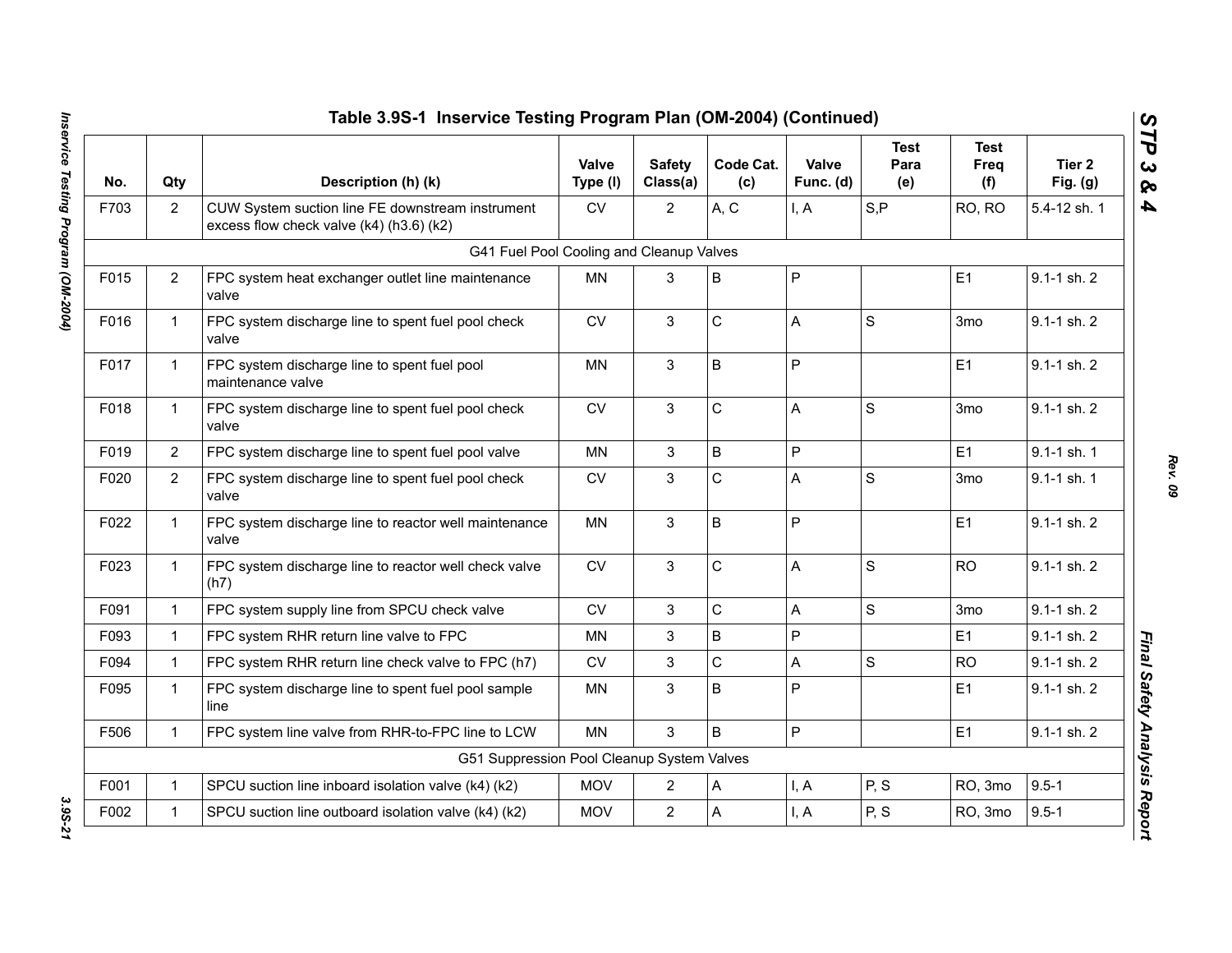| No.  | Qty          | Description (h) (k)                                                        | Valve<br>Type (I)                         | <b>Safety</b><br>Class(a) | Code Cat.<br>(c) | Valve<br>Func. (d)        | <b>Test</b><br>Para<br>(e) | <b>Test</b><br>Freq<br>(f) | Tier 2<br>Fig. $(g)$   |
|------|--------------|----------------------------------------------------------------------------|-------------------------------------------|---------------------------|------------------|---------------------------|----------------------------|----------------------------|------------------------|
| F006 | $\mathbf 1$  | SPCU return line isolation valve (k4) (k2)                                 | CV                                        | $\overline{2}$            | A, C             | I, A                      | S                          | 3 <sub>mo</sub>            | $9.5 - 1$              |
| F007 | $\mathbf{1}$ | SPCU return line isolation valve (k4) (k2)                                 | <b>MOV</b>                                | $\overline{2}$            | A                | I, A                      | P, S                       | RO, 3mo                    | $9.5 - 1$              |
|      |              |                                                                            | K17 Radwaste System Valves                |                           |                  |                           |                            |                            |                        |
| F003 | $\mathbf{1}$ | Drywell LCW sump pump inboard discharge line<br>isolation valve (k4) (k2)  | <b>MOV</b>                                | $\overline{2}$            | A                | I, A                      | P, S                       | RO, 3mo                    | 11A.2-2 sh.<br>29      |
| F004 | $\mathbf{1}$ | Drywell LCW sump pump outboard discharge line<br>isolation valve (k4) (k2) | <b>MOV</b>                                | $\overline{2}$            | A                | I, A                      | P, S                       | RO, 3mo                    | 11A.2-2 sh.<br>29      |
| F103 | $\mathbf{1}$ | Drywell HCW sump pump inboard discharge line<br>isolation valve (k4) (k2)  | <b>MOV</b>                                | $\overline{2}$            | A                | I, A                      | P, S                       | RO, 3mo                    | 11A.2-2 sh.<br>30      |
| F104 | $\mathbf{1}$ | Drywell HCW sump pump outboard discharge line<br>isolation valve (k4) (k2) | <b>MOV</b>                                | $\overline{2}$            | A                | I, A                      | P, S                       | RO, 3mo                    | 11A.2-2 sh.<br>30      |
|      |              |                                                                            | P11 Makeup Water (Purified) System Valves |                           |                  |                           |                            |                            |                        |
| F141 | $\mathbf 1$  | Outboard isolation valve (k1)                                              | MN                                        | $\overline{2}$            | A                | I, P                      | L                          | <b>RO</b>                  | 9.2-5 sh. 2            |
| F142 | $\mathbf{1}$ | Inboard isolation valve (k1)                                               | <b>CV</b>                                 | $\overline{2}$            | A, C             | I, A                      | Г                          | <b>RO</b>                  | 9.2-5 sh. 2            |
|      |              | P21 Reactor Building Cooling Water System Valves                           |                                           |                           |                  |                           |                            |                            |                        |
| F001 | 6            | Pump discharge line check valve                                            | <b>CV</b>                                 | 3                         | $\mathsf{C}$     | $\boldsymbol{\mathsf{A}}$ | S                          | E2                         | 9.2-1 sh.<br>1, 4, 7   |
| F002 | 6            | Pump discharge line maintenance valve                                      | <b>MN</b>                                 | 3                         | $\mathsf{B}$     | P                         |                            | E1                         | $9.2 - 1$ sh.<br>1,4,7 |
| F003 | 9            | Heat exchanger inlet line valve                                            | MN                                        | 3                         | $\sf B$          | P                         |                            | E1                         | 9.2-1 sh.<br>1, 4, 7   |
| F004 | 9            | Heat exchanger outlet line MOV                                             | <b>MOV</b>                                | 3                         | $\sf B$          | P                         | P                          | 2yr                        | 9.2-1 sh.<br>1, 4, 7   |
| F005 | 3            | Cold water line to hot/cold water blender                                  | MN                                        | 3                         | B                | P                         |                            | E1                         | $9.2 - 1$ sh.<br>1,4,7 |
| F006 | 3            | Hot/cold water blender valve- cold water                                   | <b>AOV</b>                                | $\mathbf 3$               | B                | $\mathsf A$               | S                          | E <sub>2</sub>             | 9.2-1 sh.<br>1, 4, 7   |

*Inservice Testing Program (OM-2004)* 

Inservice Testing Program (OM-2004)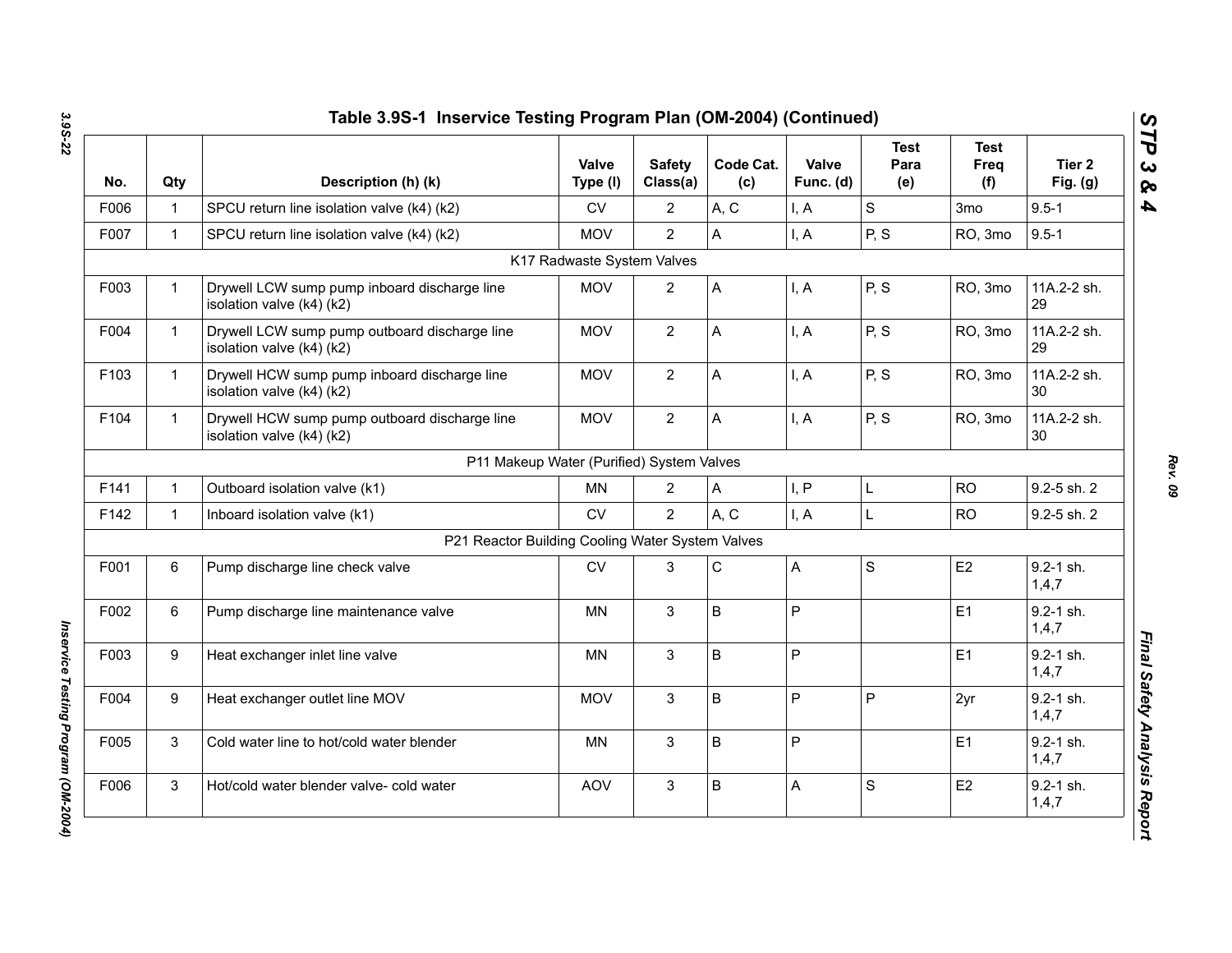| No.  | Qty | Description (h) (k)                                          | Valve<br>Type (I) | <b>Safety</b><br>Class(a) | Code Cat.<br>(c) | Valve<br>Func. (d) | <b>Test</b><br>Para<br>(e) | <b>Test</b><br>Freq<br>(f) | Tier 2<br>Fig. (g)       |
|------|-----|--------------------------------------------------------------|-------------------|---------------------------|------------------|--------------------|----------------------------|----------------------------|--------------------------|
| F007 | 3   | Hot/cold water blender outlet line valve                     | <b>MN</b>         | 3                         | B                | P                  |                            | E1                         | $9.2 - 1$ sh.<br>1, 4, 7 |
| F008 | 3   | Hot/cold water blender cold water bypass line                | <b>MN</b>         | $\mathbf{3}$              | B                | $\mathsf{P}$       |                            | E1                         | $9.2 - 1$ sh.<br>1, 4, 7 |
| F009 | 3   | Hot water line to hot/cold water blender                     | <b>MN</b>         | 3                         | B                | $\mathsf{P}$       |                            | E1                         | 9.2-1 sh.<br>1,4,7       |
| F010 | 3   | Hot/cold water blender valve- hot water                      | <b>AOV</b>        | 3                         | B                | $\overline{A}$     | $\mathbf S$                | E <sub>2</sub>             | $9.2 - 1$ sh.<br>1, 4, 7 |
| F011 | 3   | Hot/cold water blender hot water bypass line                 | <b>MN</b>         | 3                         | B                | $\mathsf{P}$       |                            | E1                         | $9.2 - 1$ sh.<br>1,4,7   |
| F012 | 3   | Cooling water supply line to RHR System maintenance<br>valve | <b>MN</b>         | 3                         | B                | $\mathsf P$        |                            | E1                         | $9.2 - 1$ sh.<br>2,5,8   |
| F013 | 3   | Cooling water return line from RHR System MOV                | <b>MOV</b>        | 3                         | B                | A                  | P, S                       | 2yr, 3mo                   | $9.2 - 1$ sh.<br>2, 5, 8 |
| F014 | 3   | Cooling water return line from RHR Hx maintenance<br>valve   | <b>MN</b>         | 3                         | B                | $\sf P$            |                            | E1                         | 9.2-1 sh.<br>2,5,8       |
| F015 | 6   | Pump suction line maintenance valve                          | MN                | 3                         | B                | P                  |                            | E1                         | $9.2 - 1$ sh.<br>1, 4, 7 |
| F016 | 3   | Surge tank outlet line to RCW pump suction                   | <b>MN</b>         | 3                         | B                | ${\sf P}$          |                            | E1                         | $9.2 - 1$ sh.<br>2,5,8   |
| F017 | 3   | Surge tank makeup water line from SPCU                       | <b>MN</b>         | 3                         | B                | $\mathsf{P}$       |                            | E1                         | $9.2 - 1$ sh.<br>2,5,8   |
| F018 | 3   | Surge tank makeup water line from SPCU                       | <b>MOV</b>        | 3                         | B                | $\mathsf P$        | P                          | 2yr                        | 9.2-1 sh.<br>2,5,8       |
| F019 | 3   | Surge tank makeup water from MUWP                            | AOV               | 3                         | B                | $\mathsf P$        | P                          | 2yr                        | 9.2-1 sh.<br>2,5,8       |
| F020 | 3   | Surge tank makeup water line from MUWP                       | MN                | 3                         | B                | $\sf P$            |                            | E1                         | 9.2-1 sh.<br>2,5,8       |

*Rev. 09*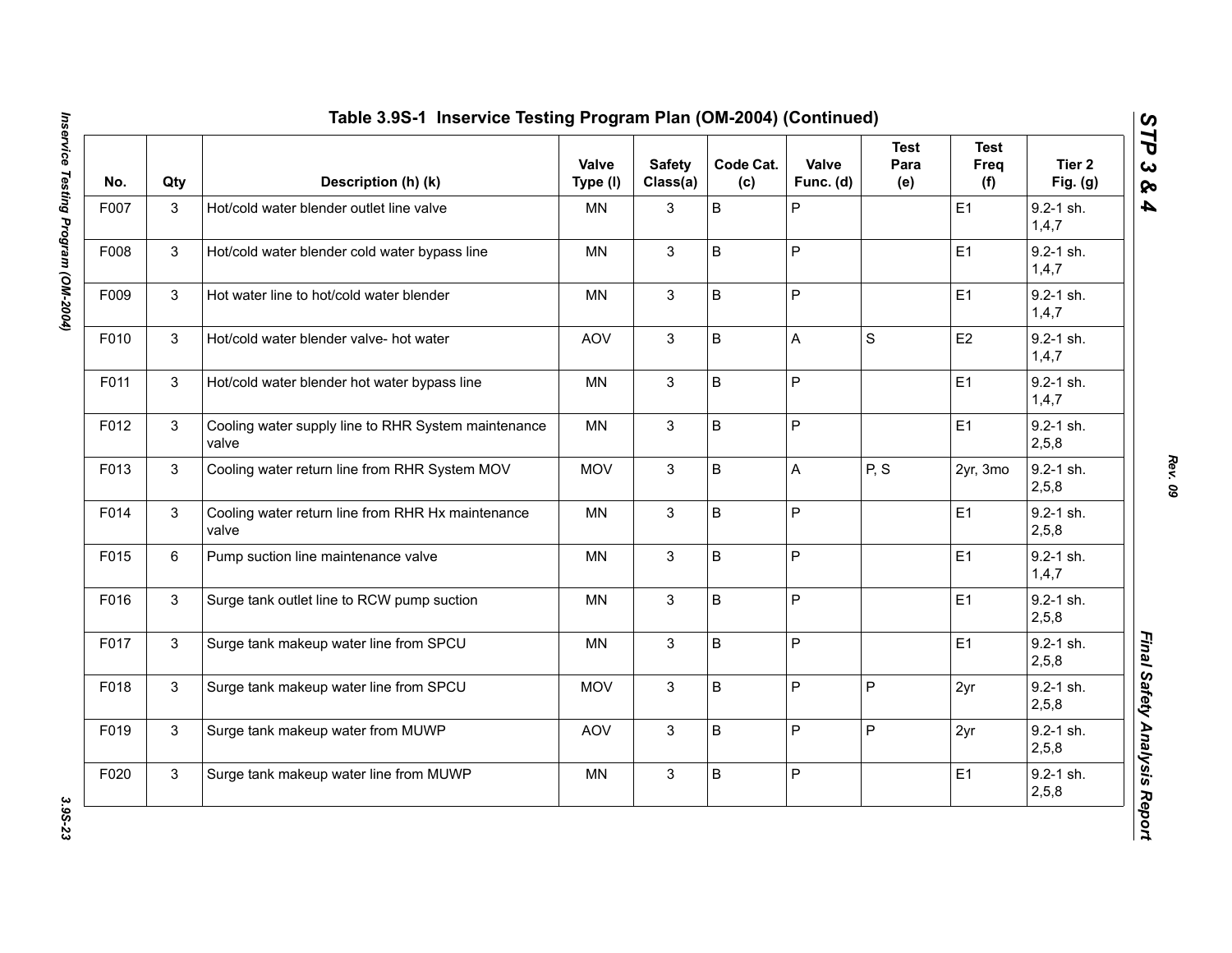| No.  | Qty            | Description (h) (k)                                                 | <b>Valve</b><br>Type (I) | <b>Safety</b><br>Class(a) | Code Cat.<br>(c) | Valve<br>Func. (d) | <b>Test</b><br>Para<br>(e) | <b>Test</b><br>Freq<br>(f) | Tier <sub>2</sub><br>Fig. $(g)$ |
|------|----------------|---------------------------------------------------------------------|--------------------------|---------------------------|------------------|--------------------|----------------------------|----------------------------|---------------------------------|
| F021 | 3              | Chemical addition tank inlet line valve                             | <b>MN</b>                | 3                         | B                | ${\sf P}$          |                            | E <sub>1</sub>             | 9.2-1 sh.<br>1,4,7              |
| F022 | 3              | Chemical addition tank outlet line valve                            | MN                       | 3                         | B                | $\mathsf{P}$       |                            | E1                         | $9.2 - 1$ sh.<br>1,4,7          |
| F024 | 6              | Cooling water supply line to HECW refrigerator<br>maintenance valve | <b>MN</b>                | $\mathbf{3}$              | B                | P                  |                            | E <sub>1</sub>             | $9.2 - 1$ sh.<br>2,5,8          |
| F025 | 6              | Cooling water supply line to HECW refrigerator PCV                  | <b>MOV</b>               | 3                         | B                | A                  | S                          | E <sub>2</sub>             | $9.2 - 1$ sh.<br>2,5,8          |
| F026 | 6              | Cooling water supply line to HECW refrigerator<br>maintenance valve | <b>MN</b>                | $\mathbf{3}$              | B                | P                  |                            | E <sub>1</sub>             | $9.2 - 1$ sh.<br>2,5,8          |
| F027 | 6              | Cooling water line to HECW refrigerator bypass line                 | <b>MN</b>                | 3                         | B                | P                  |                            | E1                         | 9.2-1 sh.<br>2,5,8              |
| F028 | 6              | Cooling water return line from HECW refrigerator                    | <b>MN</b>                | 3                         | B                | $\mathsf{P}$       |                            | E1                         | $9.2 - 1$ sh.<br>2,5,8          |
| F029 | $\overline{2}$ | Cooling water supply line to FPC Hx                                 | <b>MN</b>                | 3                         | B                | $\mathsf{P}$       |                            | E1                         | 9.2-1 sh. 2,5                   |
| F030 | $\overline{2}$ | Cooling water return line from FPC Hx                               | MN                       | 3                         | B                | $\overline{P}$     |                            | E1                         | 9.2-1 sh. 2,5                   |
| F031 | $\overline{2}$ | Cooling water supply line to FPC pump room air<br>conditioner       | ΜN                       | $\mathbf{3}$              | B                | P                  |                            | E1                         | 9.2-1 sh. 2,5                   |
| F032 | $\overline{2}$ | Cooling water return line from FPC pump room air<br>conditioner     | <b>MN</b>                | 3                         | B                | $\mathsf{P}$       |                            | E1                         | 9.2-1 sh. 2,5                   |
| F033 | $\overline{2}$ | Cooling water line to PCV Atmospheric Monitoring<br>System clr      | <b>MN</b>                | 3                         | B                | $\mathsf{P}$       |                            | E1                         | 9.2-1 sh. 2,5                   |
| F034 | $\overline{2}$ | Return line from PCV Atmospheric Monitoring System<br>clr           | <b>MN</b>                | 3                         | B                | P                  |                            | E1                         | 9.2-1 sh. 2,5                   |
| F035 | $\overline{2}$ | Cooling water supply line to SGTS room air conditioner              | <b>MN</b>                | 3                         | B                | P                  |                            | E1                         | 9.2-1 sh. 2,5                   |
| F036 | $\overline{2}$ | Cooling water return line from SGTS room air<br>conditioner         | MN                       | 3                         | B                | P                  |                            | E <sub>1</sub>             | 9.2-1 sh. 2,5                   |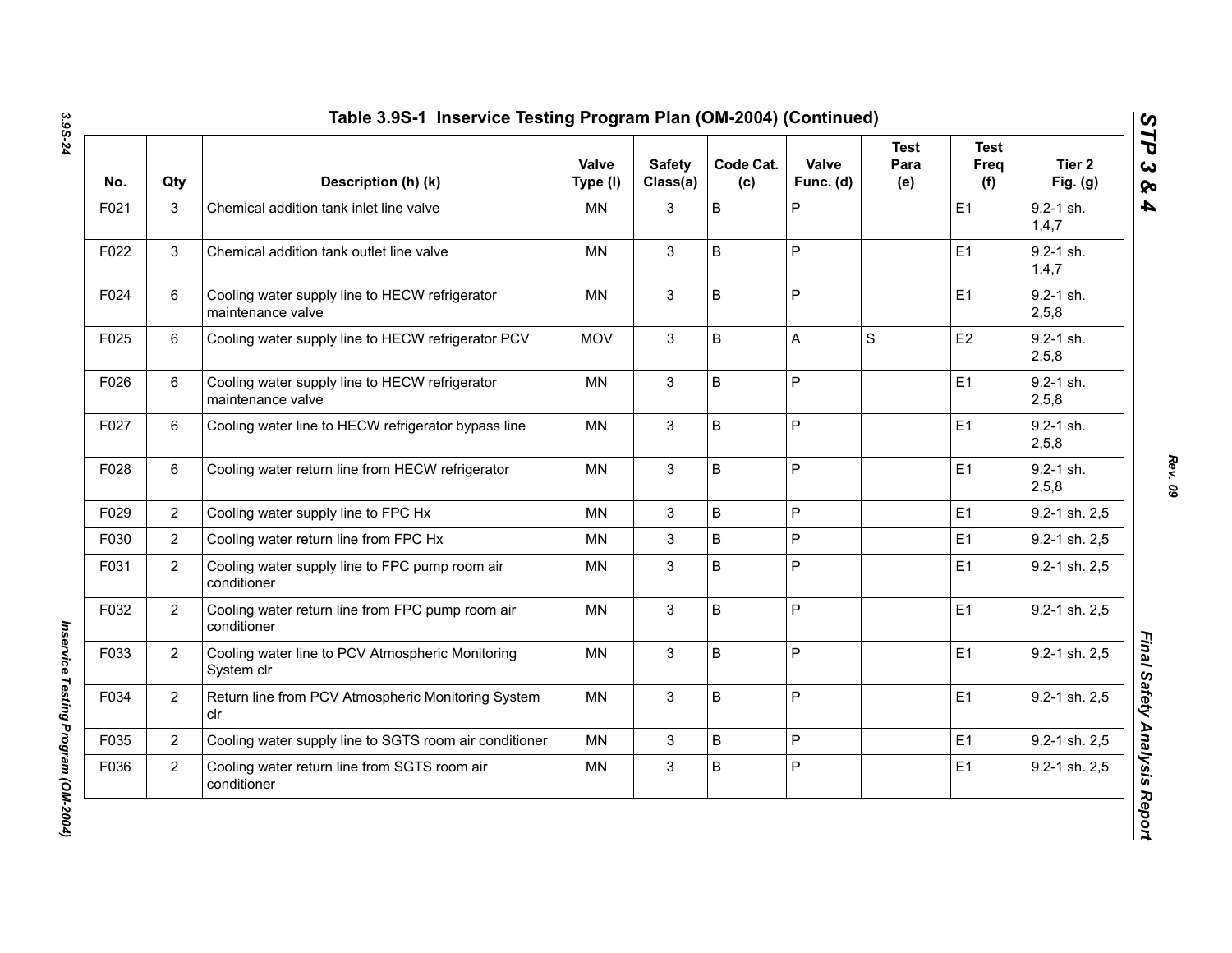| No.  | Qty            | Description (h) (k)                                                   | Valve<br>Type (I) | <b>Safety</b><br>Class(a) | Code Cat.<br>(c) | Valve<br>Func. (d) | Test<br>Para<br>(e) | Test<br>Freq<br>(f) | Tier 2<br>Fig. $(g)$   |
|------|----------------|-----------------------------------------------------------------------|-------------------|---------------------------|------------------|--------------------|---------------------|---------------------|------------------------|
| F039 | 3              | Cooling water supply line to RHR equipment room air<br>conditioner    | <b>MN</b>         | 3                         | B                | P                  |                     | E <sub>1</sub>      | $9.2 - 1$ sh.<br>2,5,8 |
| F040 | 3              | Cooling water return line from RHR equipment room air<br>conditioner  | <b>MN</b>         | 3                         | B                | $\mathsf{P}$       |                     | E1                  | $9.2 - 1$ sh.<br>2,5,8 |
| F041 | 3              | Cooling water supply line to RHR pump motor                           | <b>MN</b>         | 3                         | B                | $\overline{P}$     |                     | E <sub>1</sub>      | 9.2-1 sh.<br>2,5,8     |
| F042 | 3              | Cooling water return line from RHR pump motor                         | MN                | $\mathbf{3}$              | B                | $\sf P$            |                     | E1                  | $9.2 - 1$ sh.<br>2,5,8 |
| F043 | 3              | Cooling water supply line to RHR pump mechanical<br>seals             | MN                | 3                         | B                | $\mathsf P$        |                     | E1                  | $9.2 - 1$ sh.<br>2,5,8 |
| F044 | 3              | Cooling water return line from RHR pump mechanical<br>seals           | <b>MN</b>         | 3                         | B                | $\mathsf P$        |                     | E1                  | $9.2 - 1$ sh.<br>2,5,8 |
| F045 | $\mathbf{1}$   | Cooling water supply line to RCIC equipment room air<br>conditioner   | <b>MN</b>         | 3                         | B                | $\overline{P}$     |                     | E1                  | 9.2-1 sh. 2            |
| F046 | $\mathbf{1}$   | Cooling water supply line from RCIC equipment room air<br>conditioner | <b>MN</b>         | 3                         | B                | $\mathsf{P}$       |                     | E1                  | 9.2-1 sh. 2            |
| F047 | $\overline{2}$ | Cooling water supply line to HPCF equipment room air<br>conditioner   | MN                | 3                         | B                | $\mathsf{P}$       |                     | E1                  | 9.2-1 sh. 5,8          |
| F048 | $\overline{2}$ | Cooling water supply line from HPCF equipment room<br>air conditioner | <b>MN</b>         | 3                         | B                | P                  |                     | E1                  | 9.2-1 sh. 5,8          |
| F049 | $\overline{2}$ | Cooling water supply line to HPCF pump motor bearing                  | <b>MN</b>         | 3                         | B                | P                  |                     | E1                  | 9.2-1 sh. 5,8          |
| F050 | $\overline{2}$ | Cooling water return line from HPCF pump motor<br>bearing             | <b>MN</b>         | 3                         | B                | $\mathsf P$        |                     | E1                  | 9.2-1 sh. 5,8          |
| F051 | $\overline{2}$ | Cooling water supply line to HPCF pump mechanical<br>seals            | <b>MN</b>         | 3                         | B                | $\mathsf P$        |                     | E1                  | 9.2-1 sh. 5,8          |
| F052 | $\overline{2}$ | Cooling water return from HPCF pump mechanical seals                  | MN                | 3                         | B                | $\mathsf P$        |                     | E <sub>1</sub>      | 9.2-1 sh. 5,8          |
| F053 | $\overline{2}$ | Surge tank outlet line to HECW System                                 | MN                | 3                         | B                | $\mathsf{P}$       |                     | E1                  | $9.2 - 1$ sh.<br>2,5,8 |

*Rev. 09*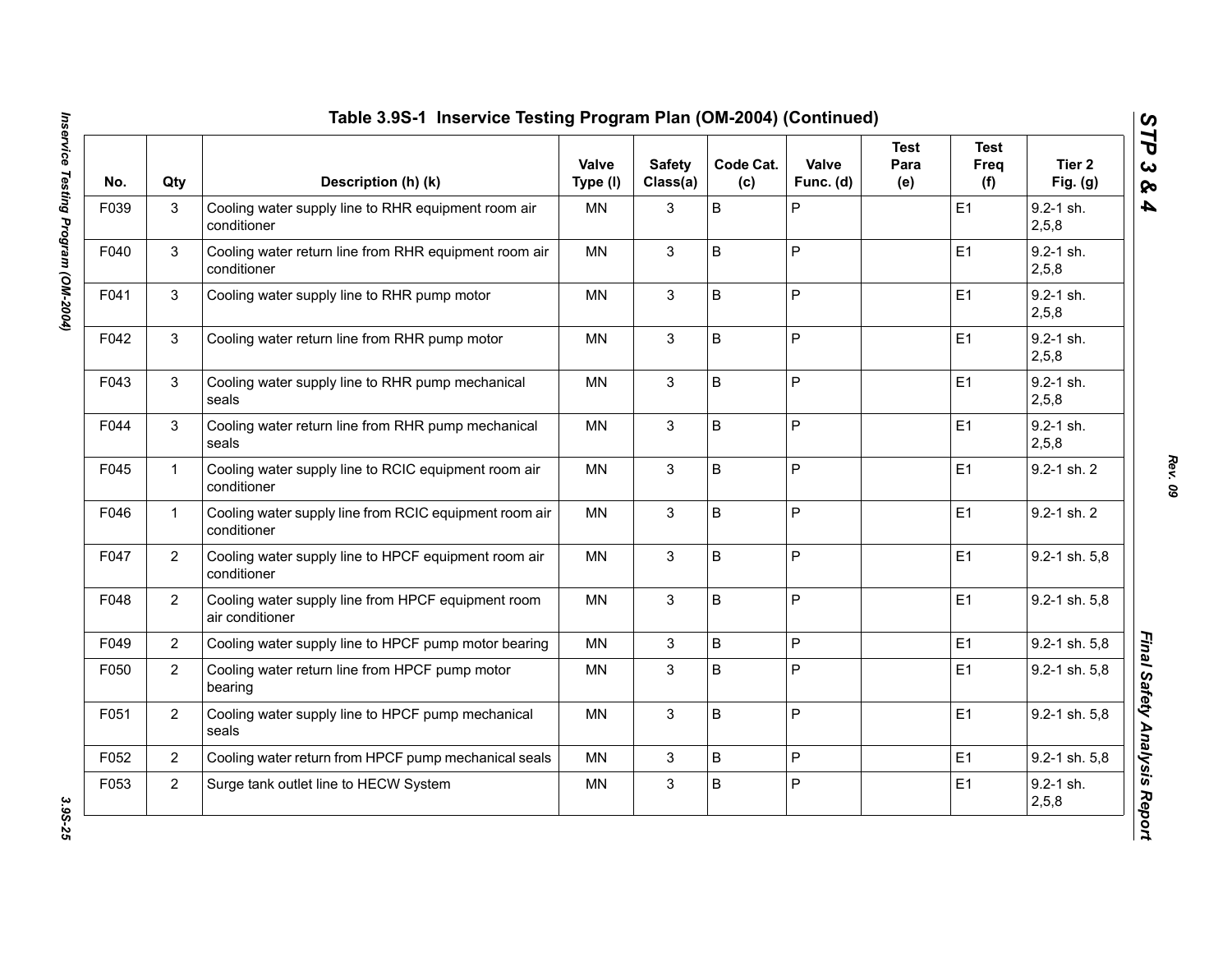| No.  | Qty            | Description (h) (k)                                                             | Valve<br>Type (I) | <b>Safety</b><br>Class(a) | Code Cat.<br>(c) | Valve<br>Func. (d) | <b>Test</b><br>Para<br>(e) | <b>Test</b><br>Freq<br>(f) | Tier 2<br>Fig. $(g)$   |
|------|----------------|---------------------------------------------------------------------------------|-------------------|---------------------------|------------------|--------------------|----------------------------|----------------------------|------------------------|
| F055 | 6              | Cooling water return line from Emergency Diesel<br>Generator                    | <b>MOV</b>        | 3                         | $\sf B$          | Α                  | P, S                       | 2yr, 3mo                   | 9.2-1 sh. 5,8          |
| F056 | 3              | Cooling water return line from Emergency Diesel<br>Generator maintenance valve  | MN                | 3                         | B                | Ρ                  |                            | E1                         | $9.2 - 1$ sh.<br>2,5,8 |
| F057 | $\overline{2}$ | Cooling water line to PCV Atmospheric Monitoring<br>System                      | <b>MN</b>         | 3                         | $\sf B$          | P                  |                            | E1                         | 9.2-1 sh. 2,5          |
| F058 | $\overline{2}$ | Return line from PCV Atmospheric Monitoring System<br>air conditioner           | MN                | 3                         | $\sf B$          | P                  |                            | E1                         | 9.2-1 sh. 2,5          |
| F061 | 3              | Cooling water line Emergency Diesel Generators                                  | MN                | 3                         | $\sf B$          | P                  |                            | E1                         | $9.2 - 1$ sh.<br>2,5,8 |
| F071 | 6              | Cooling water supply line-to non-essential coolers                              | MN                | 3                         | $\sf B$          | Ρ                  |                            | E1                         | $9.2 - 1$ sh.<br>2,5,8 |
| F072 | 6              | Cooling water supply line-to non-essential coolers                              | <b>AOV</b>        | 3                         | B                | A                  | P, S                       | 2yr, 3mo                   | $9.2 - 1$ sh.<br>2,5,8 |
| F075 | $\overline{2}$ | Cooling water supply line to PCV outboard isolation<br>valve (k4) (k2) (h3.7)   | <b>MOV</b>        | $\overline{2}$            | A                | I, A               | P, S                       | RO,CS                      | 9.2-1 sh. 3,6          |
| F076 | $\overline{2}$ | Cooling water supply line to PCV inboard check isolation<br>valve (k4) (h1.10)  | <b>CV</b>         | $\overline{2}$            | A, C             | I, A               | $\mathsf{s}$               | <b>RO</b>                  | 9.2-1 sh. 3,6          |
| F080 | $\overline{2}$ | Cooling water return line from PCV inboard isolation<br>valve (k4) (h1.10)      | <b>MOV</b>        | $\overline{2}$            | A                | I, A               | P, S                       | RO, RO                     | 9.2-1 sh. 3,6          |
| F081 | $\overline{2}$ | Cooling water return line from PCV outboard isolation<br>valve (k4) (k2) (h3.7) | <b>MOV</b>        | $\overline{2}$            | A                | I, A               | P, S                       | RO,CS                      | 9.2-1 sh. 3,6          |
| F083 | 3              | Cooling water return line from non-essential coolers (h4)                       | <b>CV</b>         | 3                         | C                | Α                  | $\mathsf{s}$               | <b>RO</b>                  | $9.2 - 1$ sh.<br>2,5,8 |
| F084 | 3              | Cooling water return line from containment bypass line                          | <b>MN</b>         | 3                         | B                | P                  |                            | E1                         | $9.2 - 1$ sh.<br>2,5,8 |
| F175 | 3              | Cooling water supply to RHR System Hx pressure relief<br>valve                  | <b>RV</b>         | 3                         | C                | Α                  | $\mathsf{R}$               | 10yr                       | 9.2-1 sh.<br>2,5,8     |
| F195 | $\overline{2}$ | Cooling water supply line to FPC heat exchanger                                 | <b>MOV</b>        | 3                         | B                | A                  | P, S                       | 2yr, 3mo                   | 9.2-1 sh. 2,5          |

*Rev. 09*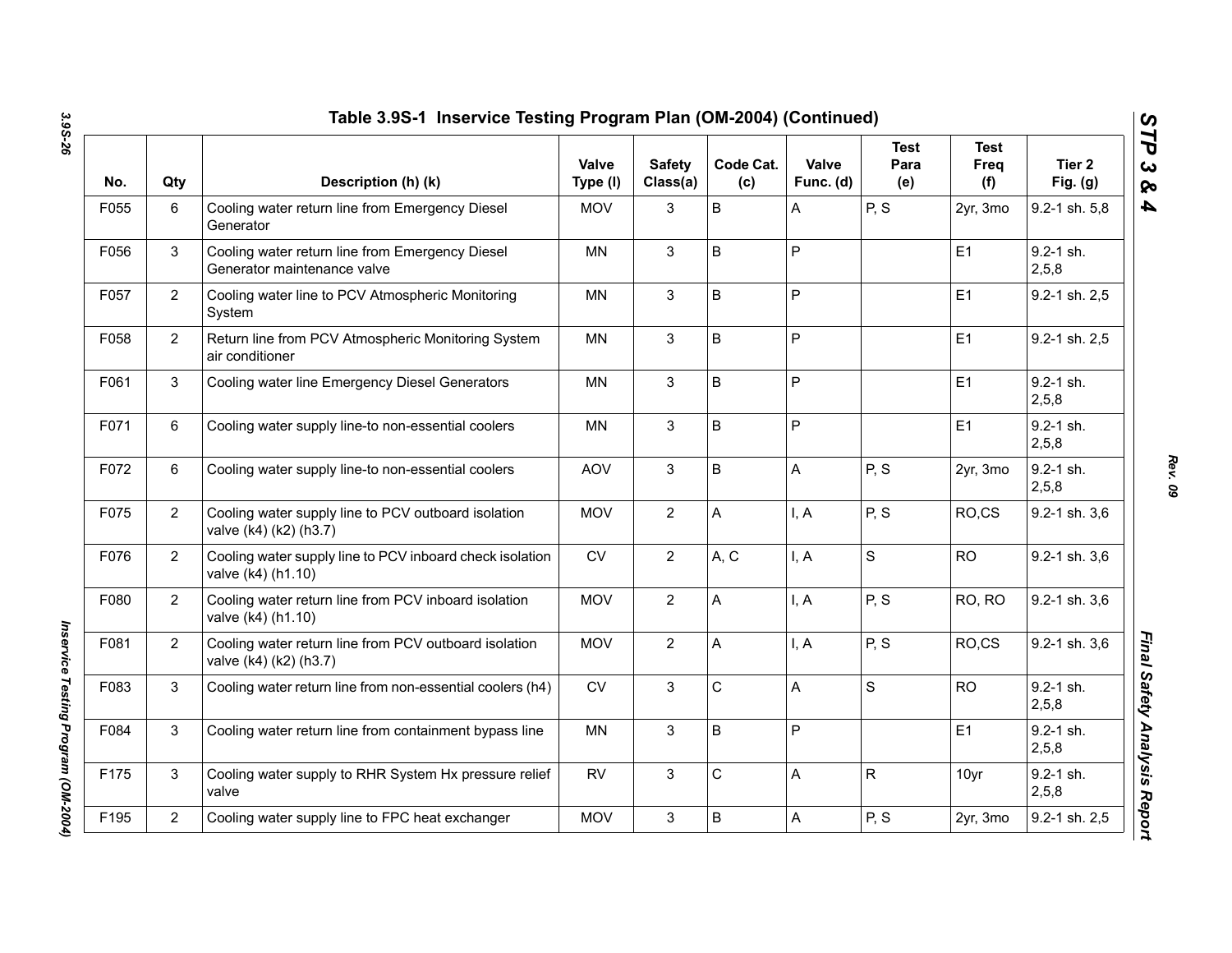| No.  | Qty            | Description (h) (k)                                                 | Valve<br>Type (I) | <b>Safety</b><br>Class(a) | Code Cat.<br>(c) | Valve<br>Func. (d) | <b>Test</b><br>Para<br>(e) | <b>Test</b><br>Freq<br>(f) | Tier 2<br>Fig. $(g)$   |
|------|----------------|---------------------------------------------------------------------|-------------------|---------------------------|------------------|--------------------|----------------------------|----------------------------|------------------------|
| F220 | 9              | Bypass line around RCW System outlet line MOV                       | MN                | 3                         | $\sf B$          | P                  |                            | E1                         | 9.2-1 sh.<br>1,4,7     |
| F251 | $\overline{2}$ | Cooling water supply line to PCV test line                          | <b>MN</b>         | $\overline{2}$            | $\sf B$          | $\overline{P}$     |                            | E1                         | 9.2-1 sh. 3,6          |
| F252 | $\overline{2}$ | Cooling water return line from PCV test line                        | <b>MN</b>         | $\overline{2}$            | B                | $\mathsf{P}$       |                            | E1                         | 9.2-1 sh. 3,6          |
| F501 | 9              | Heat exchanger shell side vent line                                 | MN                | 3                         | $\sf B$          | $\overline{P}$     |                            | E1                         | $9.2 - 1$ sh.<br>1,4,7 |
| F502 | 9              | Heat exchanger shell side drain line                                | <b>MN</b>         | 3                         | $\sf B$          | P                  |                            | E1                         | 9.2-1 sh.<br>1,4,7     |
| F503 | $\mathbf{3}$   | Surge tank drain line to SD                                         | <b>MN</b>         | $\mathbf{3}$              | $\sf B$          | $\overline{P}$     |                            | E1                         | 9.2-1 sh.<br>2,5,8     |
| F601 | 3              | Cooling water supply line to RHR System drain line to<br><b>SD</b>  | <b>MN</b>         | 3                         | B                | $\mathsf{P}$       |                            | E1                         | 9.2-1 sh.<br>2,5,8     |
| F602 | 3              | Cooling water supply line to RHR System drain line to<br><b>HCW</b> | <b>MN</b>         | $\mathbf{3}$              | $\mathsf B$      | $\mathsf{P}$       |                            | E1                         | $9.2 - 1$ sh.<br>2,5,8 |
| F603 | 3              | Cooling water return line from RHR Hx drain line to SD              | <b>MN</b>         | 3                         | B                | $\mathsf{P}$       |                            | E1                         | 9.2-1 sh.<br>2,5,8     |
| F604 | 3              | Cooling water return line from RHR Hx drain line to<br><b>HCW</b>   | <b>MN</b>         | $\mathbf{3}$              | $\sf B$          | $\mathsf{P}$       |                            | E1                         | 9.2-1 sh.<br>2,5,8     |
| F701 | 6              | Pump discharge line pressure instrument line                        | <b>MN</b>         | 3                         | $\sf B$          | $\overline{P}$     |                            | E1                         | $9.2 - 1$ sh.<br>1,4,7 |
| F702 | 9              | Hx discharge line sample line valve                                 | <b>MN</b>         | $\mathbf{3}$              | $\sf B$          | P                  |                            | E1                         | $9.2 - 1$ sh.<br>1,4,7 |
| F703 | 3              | Cooling water supply line pressure instrument line                  | <b>MN</b>         | 3                         | $\sf B$          | $\overline{P}$     |                            | E1                         | $9.2 - 1$ sh.<br>1,4,7 |
| F704 | 3              | Cooling water supply line sample valve                              | <b>MN</b>         | 3                         | B                | P                  |                            | E1                         | $9.2 - 1$ sh.<br>1,4,7 |
| F705 | 3              | Cooling water supply line elbow tap instrument root<br>valve        | MN                | $\mathbf{3}$              | B                | P                  |                            | E1                         | 9.2-1 sh.<br>1,4,7     |

*Rev. 09*

3.95-27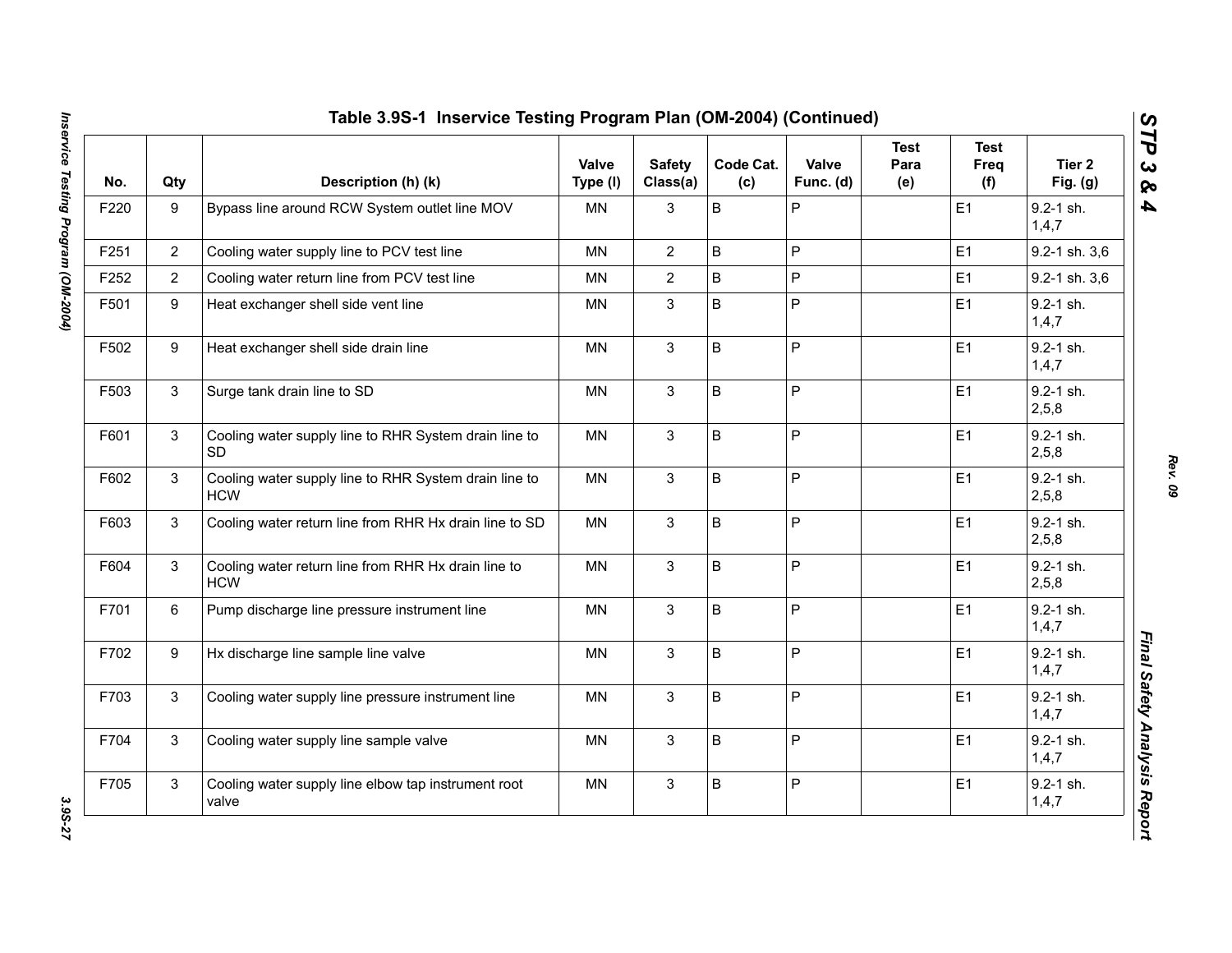| No.  | Qty | Description (h) (k)                                                            | Valve<br>Type (I) | <b>Safety</b><br>Class(a) | Code Cat.<br>(c) | Valve<br>Func. (d) | <b>Test</b><br>Para<br>(e) | <b>Test</b><br>Freq<br>(f) | Tier <sub>2</sub><br>Fig. $(g)$ |
|------|-----|--------------------------------------------------------------------------------|-------------------|---------------------------|------------------|--------------------|----------------------------|----------------------------|---------------------------------|
| F706 | 3   | Cooling water supply line elbow tap instrument root<br>valve                   | MN                | 3                         | B                | P                  |                            | E <sub>1</sub>             | $9.2 - 1$ sh.<br>1,4,7          |
| F707 | 3   | Cooling water supply line to RHR System FT instrument<br>root valve            | MN                | 3                         | B                | P                  |                            | E1                         | 9.2-1 sh.<br>2,5,8              |
| F708 | 3   | Cooling water supply line to RHR System FT instrument<br>root valve            | MN                | 3                         | B                | P                  |                            | E <sub>1</sub>             | $9.2 - 1$ sh.<br>2,5,8          |
| F709 | 3   | Cooling water return line from RHR Hx sample valve                             | <b>MN</b>         | 3                         | B                | P                  |                            | E1                         | $9.2 - 1$ sh.<br>2,5,8          |
| F710 | 6   | Pump suction line PX instrument root valve                                     | <b>MN</b>         | 3                         | B                | P                  |                            | E1                         | $9.2 - 1$ sh.<br>1,4,7          |
| F711 | 6   | Pump suction line pressure instrument root valve                               | MN                | 3                         | B                | P                  |                            | E1                         | $9.2 - 1$ sh.<br>1,4,7          |
| F712 | 3   | Surge tank level instrument root valve                                         | <b>MN</b>         | 3                         | B                | P                  |                            | E1                         | 9.2-1 sh.<br>2,5,8              |
| F713 | 3   | Surge tank level instrument line root valve                                    | <b>MN</b>         | 3                         | B                | P                  |                            | E1                         | $9.2 - 1$ sh.<br>2,5,8          |
| F714 | 3   | Surge tank level instrument line root valve                                    | <b>MN</b>         | 3                         | B                | P                  |                            | E1                         | $9.2 - 1$ sh.<br>2,5,8          |
| F717 | 3   | Cooling water line to DG instrument line                                       | <b>MN</b>         | 3                         | B                | P                  |                            | E1                         | $9.2 - 1$ sh.<br>2,5,8          |
| F718 | 3   | Return water line from DG instrument line                                      | <b>MN</b>         | 3                         | B                | P                  |                            | E1                         | 9.2-1 sh.<br>2,5,8              |
| F719 | 3   | Cooling water line to DG instrument line                                       | <b>MN</b>         | 3                         | B                | P                  |                            | E1                         | $9.2 - 1$ sh.<br>2,5,8          |
| F720 | 3   | Return water line from DG instrument line                                      | <b>MN</b>         | 3                         | B                | P                  |                            | E1                         | $9.2 - 1$ sh.<br>2, 5, 8        |
| F721 | 3   | Cooling water supply line to non-essential coolers FT<br>instrument root valve | <b>MN</b>         | 3                         | B                | P                  |                            | E <sub>1</sub>             | $9.2 - 1$ sh.<br>2,5,8          |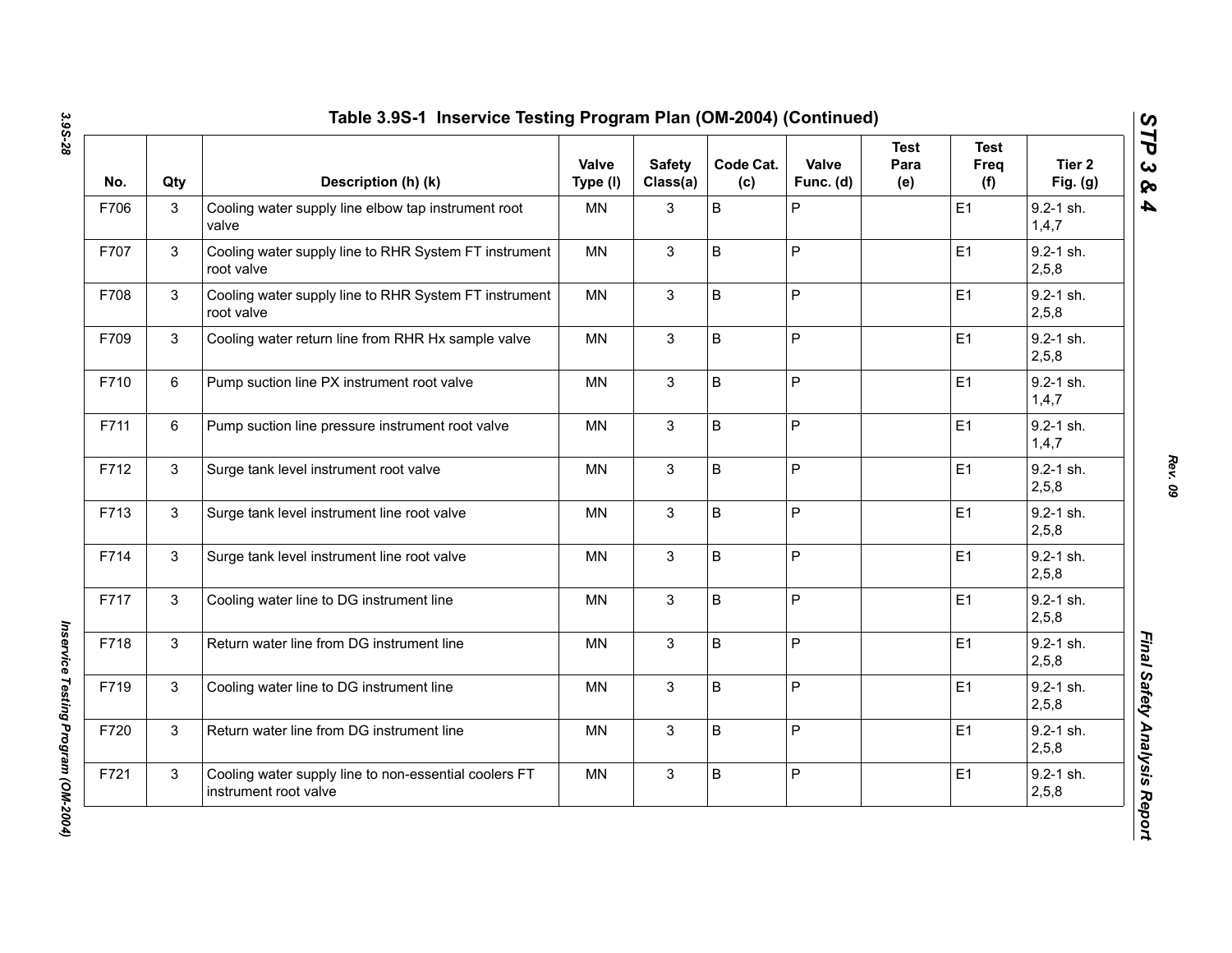| No.  | Qty            | Description (h) (k)                                                            | Valve<br>Type (I) | <b>Safety</b><br>Class(a) | Code Cat.<br>(c) | Valve<br>Func. (d) | <b>Test</b><br>Para<br>(e) | <b>Test</b><br>Freq<br>(f) | Tier 2<br>Fig. $(g)$   |
|------|----------------|--------------------------------------------------------------------------------|-------------------|---------------------------|------------------|--------------------|----------------------------|----------------------------|------------------------|
| F722 | 3              | Cooling water supply line to non-essential coolers FT<br>instrument root valve | <b>MN</b>         | 3                         | B                | P                  |                            | E <sub>1</sub>             | $9.2 - 1$ sh.<br>2,5,8 |
|      |                | P24 HVAC Normal Cooling Water System Valves                                    |                   |                           |                  |                    |                            |                            |                        |
| F053 | $\mathbf 1$    | HNCW supply line outboard isolation valve (k1) (k2)                            | <b>MOV</b>        | $\overline{2}$            | A                | I, A               | L, P, S                    | RO, RO,<br>3 <sub>mo</sub> | $9.2 - 2$              |
| F054 | $\mathbf{1}$   | HNCW supply line inboard isolation check valve (k1)<br>(h1.11)                 | <b>CV</b>         | $\overline{2}$            | A, C             | I, A               | L, S                       | RO, RO                     | $9.2 - 2$              |
| F141 | $\mathbf{1}$   | HNCW return inboard isolation valve (k1) (k2) (h1.11)                          | <b>MOV</b>        | $\overline{2}$            | A                | I, A               | L, P, S                    | RO,<br>RO, RO              | $9.2 - 2$              |
| F142 | $\mathbf{1}$   | HNCW return outboard isolation valve (k1) (k2)                                 | <b>MOV</b>        | $\overline{2}$            | A                | I, A               | L, P, S                    | RO, RO,<br>3 <sub>mo</sub> | $9.2 - 2$              |
|      |                | P25 HVAC Emergency Cooling Water System Valves                                 |                   |                           |                  |                    |                            |                            |                        |
| F001 | 6              | Pump discharge line check valve                                                | <b>CV</b>         | 3                         | C                | A                  | $\mathbf S$                | E <sub>2</sub>             | 9.2-3 sh.<br>1,2,3     |
| F002 | 6              | Pump discharge line maintenance valve                                          | MN                | $\mathfrak{S}$            | $\sf B$          | P                  |                            | E <sub>1</sub>             | 9.2-3 sh.<br>1,2,3     |
| F003 | 6              | Refrigerator outlet line maintenance valve                                     | <b>MN</b>         | 3                         | $\sf B$          | P                  |                            | E1                         | 9.2-3 sh.<br>1,2,3     |
| F004 | $\overline{2}$ | Maintenance valve at HECW supply to MCR cooler TCV                             | MN                | 3                         | $\sf B$          | P                  |                            | E <sub>1</sub>             | 9.2-3 sh. 2,3          |
| F005 | $\overline{2}$ | HECW supply to MCR cooler Temperature Control Valve<br>(TCV)                   | <b>AOV</b>        | $\mathfrak{S}$            | $\sf B$          | A                  | $\mathsf S$                | E <sub>2</sub>             | 9.2-3 sh. 2,3          |
| F006 | $\overline{2}$ | Maintenance valve at HECW supply to MCR cooler TCV                             | <b>MN</b>         | 3                         | $\sf B$          | P                  |                            | E1                         | 9.2-3 sh. 2,3          |
| F007 | 6              | Maintenance valve at HECW supply to MCR cooler                                 | <b>MN</b>         | 3                         | $\sf B$          | P                  |                            | E1                         | 9.2-3 sh. 2,3          |
| F008 | 6              | Maintenance valve at HECW return from MCR cooler                               | <b>MN</b>         | 3                         | $\sf B$          | P                  |                            | E1                         | 9.2-3 sh. 2,3          |
| F009 | 6              | Pump suction line maintenance valve                                            | ΜN                | 3                         | B                | P                  |                            | E1                         | 9.2-3 sh.<br>1,2,3     |
| F010 | $\overline{2}$ | TCV bypass at HECW discharge to MCR cooler                                     | <b>MN</b>         | $\mathfrak{S}$            | $\sf B$          | P                  |                            | E1                         | 9.2-3 sh. 2,3          |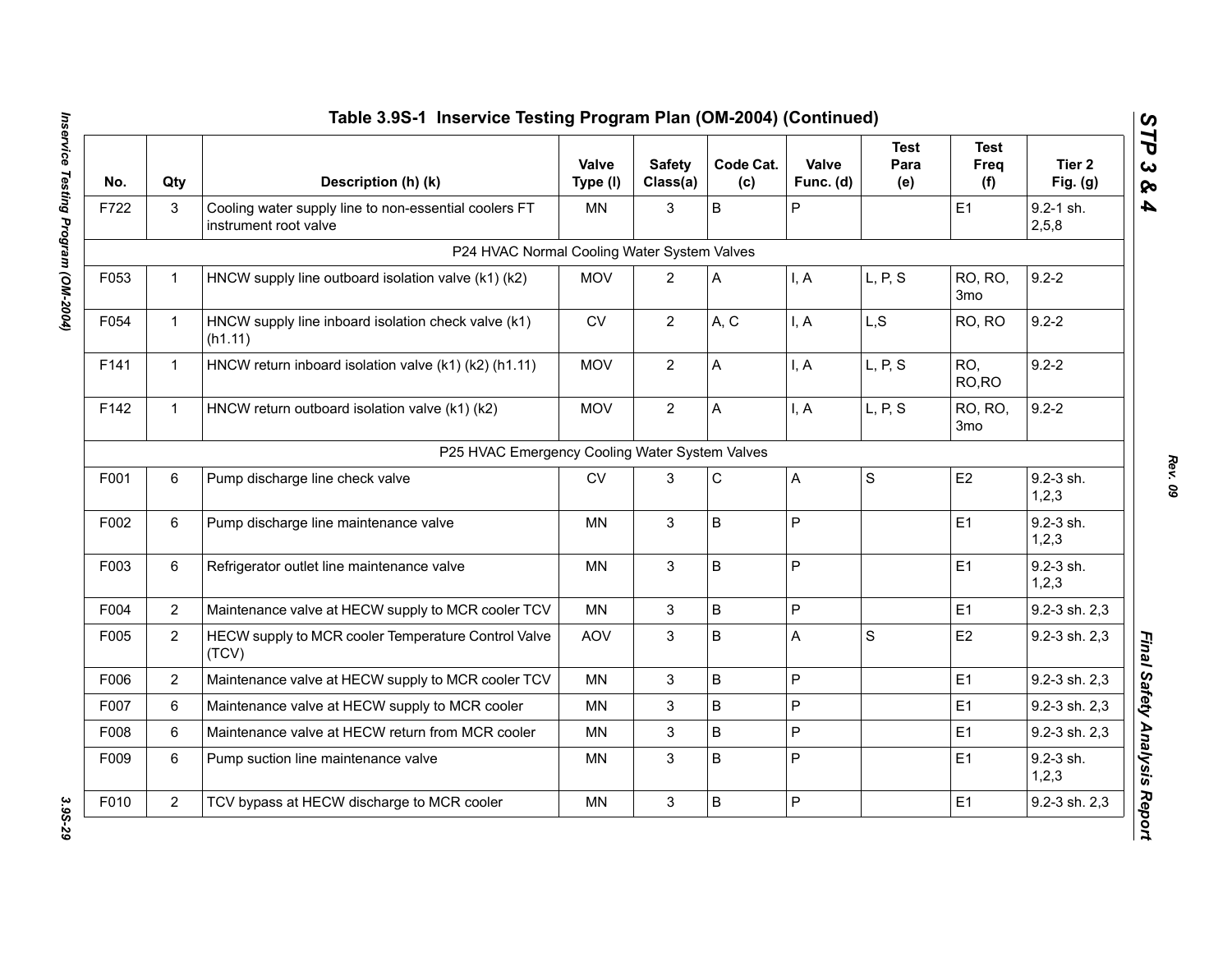| No.  | Qty | Description (h) (k)                                                                            | Valve<br>Type (I) | <b>Safety</b><br>Class(a) | Code Cat.<br>(c) | Valve<br>Func. (d) | <b>Test</b><br>Para<br>(e) | <b>Test</b><br>Freq<br>(f) | Tier 2<br>Fig. $(g)$     |
|------|-----|------------------------------------------------------------------------------------------------|-------------------|---------------------------|------------------|--------------------|----------------------------|----------------------------|--------------------------|
| F011 | 3   | Pump suction line/discharge line PCV maintenance<br>valve                                      | ΜN                | 3                         | B                | P                  |                            | E <sub>1</sub>             | 9.2-3 sh.<br>1, 2, 3     |
| F012 | 3   | Pump suction line/discharge line PCV                                                           | <b>AOV</b>        | 3                         | B                | A                  | S                          | E <sub>2</sub>             | 9.2-3 sh.<br>1,2,3       |
| F013 | 3   | Pump suction line/discharge line PCV maintenance<br>valve                                      | MN                | 3                         | B                | P                  |                            | E <sub>1</sub>             | 9.2-3 sh.<br>1, 2, 3     |
| F014 | 3   | Pump suction line/discharge line PCV bypass line                                               | ΜN                | 3                         | B                | P                  |                            | E1                         | 9.2-3 sh.<br>1, 2, 3     |
| F015 | 3   | Maintenance valve at HECW supply to C/B Essential<br>Electrical Equipment Room Cooler TCV      | MN                | 3                         | B                | P                  |                            | E1                         | 9.2-3 sh.<br>1, 2, 3     |
| F016 | 3   | HECW supply to C/B Essential Electrical Equipment<br>Room cooler TCV                           | <b>AOV</b>        | 3                         | B                | A                  | S                          | E2                         | 9.2-3 sh.<br>1, 2, 3     |
| F017 | 3   | Maintenance valve at HECW supply to C/B Essential<br>Electrical Equipment Room Cooler TCV      | <b>MN</b>         | 3                         | B                | P                  |                            | E <sub>1</sub>             | $9.2 - 3$ sh.<br>1,2,3   |
| F018 | 6   | HECW supply to C/B Essential Electrical Equipment<br>Room cooler maintenance valve             | <b>MN</b>         | 3                         | B                | P                  |                            | E <sub>1</sub>             | $9.2 - 3$ sh.<br>1, 2, 3 |
| F019 | 6   | Maintenance valve at HECW return from C/B Essential<br><b>Electrical Equipment Room Cooler</b> | <b>MN</b>         | 3                         | B                | P                  |                            | E1                         | $9.2 - 3$ sh.<br>1,2,3   |
| F020 | 3   | TCV bypass valve at HECW supply to C/B Essential<br>Electrical Equipment Room cooler           | <b>MN</b>         | 3                         | B                | P                  |                            | E1                         | $9.2 - 3$ sh.<br>1,2,3   |
| F021 | 3   | Maintenance valve at HECW supply to DG zone cooler<br><b>TCV</b>                               | <b>MN</b>         | 3                         | B                | P                  |                            | E1                         | $9.2 - 3$ sh.<br>1, 2, 3 |
| F022 | 3   | HECW supply to DG zone cooler TCV                                                              | <b>AOV</b>        | 3                         | B                | A                  | $\mathbf S$                | E <sub>2</sub>             | 9.2-3 sh.<br>1, 2, 3     |
| F023 | 3   | Maintenance valve at HECW supply to DG zone cooler<br><b>TCV</b>                               | <b>MN</b>         | 3                         | B                | P                  |                            | E1                         | $9.2 - 3$ sh.<br>1,2,3   |
| F024 | 6   | Maintenance valve at HECW supply to DG zone cooler                                             | MN                | 3                         | B                | P                  |                            | E <sub>1</sub>             | 9.2-3 sh.<br>1, 2, 3     |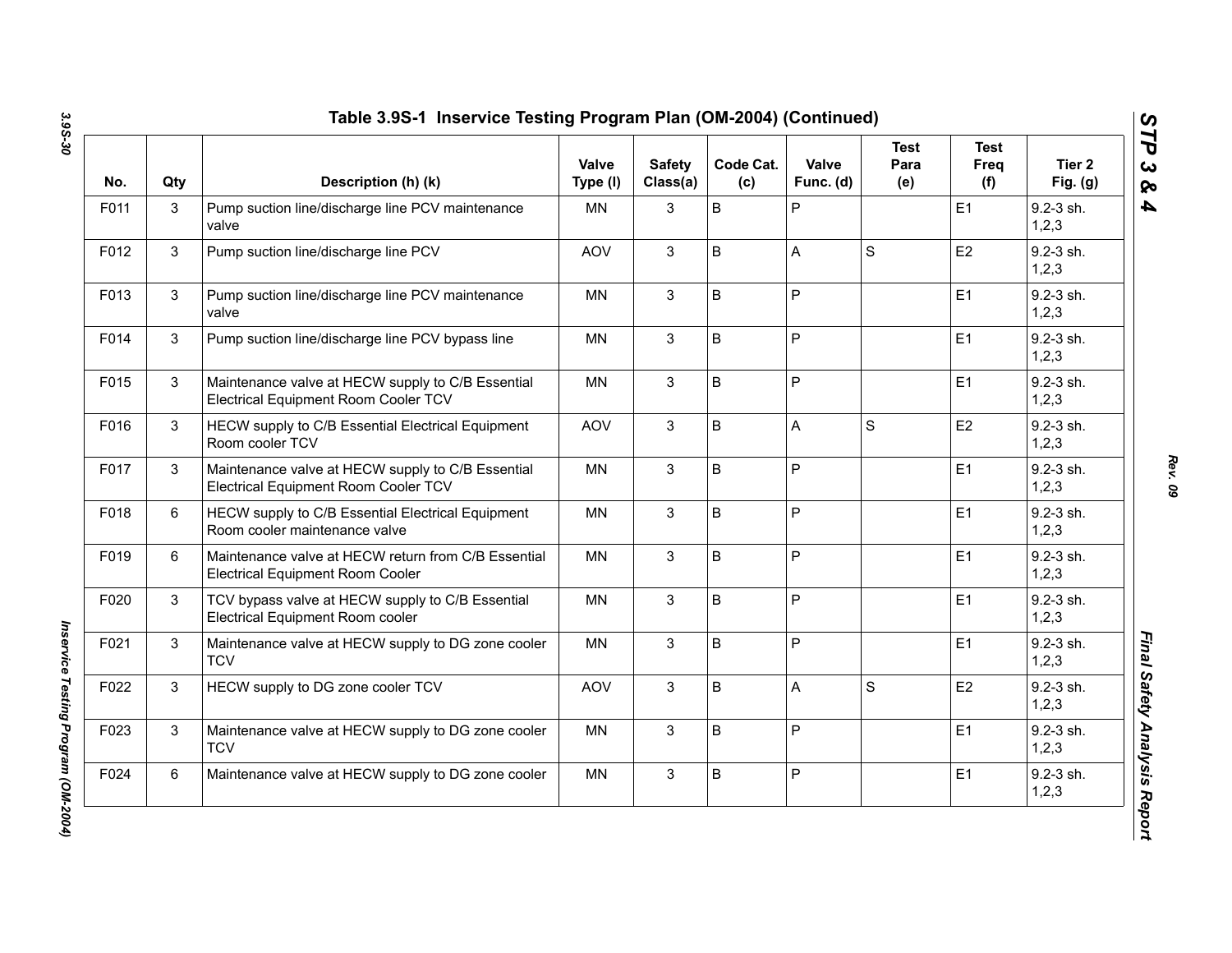| No.  | Qty            | Description (h) (k)                                               | Valve<br>Type (I) | <b>Safety</b><br>Class(a) | Code Cat.<br>(c) | Valve<br>Func. (d) | <b>Test</b><br>Para<br>(e) | <b>Test</b><br>Freq<br>(f) | Tier 2<br>Fig. (g)   |
|------|----------------|-------------------------------------------------------------------|-------------------|---------------------------|------------------|--------------------|----------------------------|----------------------------|----------------------|
| F025 | $\,6\,$        | Maintenance valve at HECW return from DG zone<br>cooler           | <b>MN</b>         | 3                         | B                | $\sf P$            |                            | E1                         | 9.2-3 sh.<br>1, 2, 3 |
| F026 | 3              | TCV bypass valve at HECW supply to DG zone cooler                 | <b>MN</b>         | $\mathbf{3}$              | B                | $\mathsf P$        |                            | E <sub>1</sub>             | 9.2-3 sh.<br>1, 2, 3 |
| F030 | 3              | Chemical addition tank return valve from HECW                     | <b>MN</b>         | 3                         | B                | $\mathsf{P}$       |                            | E1                         | 9.2-3 sh.<br>1, 2, 3 |
| F031 | 3              | Chemical addition tank feed valve to HECW                         | <b>MN</b>         | 3                         | B                | $\mathsf P$        |                            | E1                         | 9.2-3 sh.<br>1, 2, 3 |
| F050 | $\overline{2}$ | Make-up Water Purified (MUWP) line to pump suction<br>check valve | CV                | 3                         | $\mathsf C$      | A                  | S                          | E <sub>2</sub>             | 9.2-3 sh.<br>1,2,3   |
| F070 | 6              | Pump discharge line drain valve                                   | <b>MN</b>         | 3                         | B                | $\mathsf{P}$       |                            | E1                         | 9.2-3 sh.<br>1, 2, 3 |
| F400 | 6              | Pump drain line valve                                             | MN                | 3                         | B                | $\sf P$            |                            | E1                         | 9.2-3 sh.<br>1,2,3   |
| F401 | 6              | Pump bearing cooling water needle valve                           | MN                | 3                         | B                | $\sf P$            |                            | E1                         | 9.2-3 sh.<br>1, 2, 3 |
| F402 | 3              | Refrigerator outlet line sample line valve                        | <b>MN</b>         | 3                         | B                | $\mathsf P$        |                            | E <sub>1</sub>             | 9.2-3 sh.<br>1,2,3   |
| F700 | 6              | Pump discharge line pressure instrument line root valve           | MN                | 3                         | B                | $\mathsf P$        |                            | E1                         | 9.2-3 sh.<br>1, 2, 3 |
| F701 | 6              | FE P25-FE003 upstream instrument line root valve                  | <b>MN</b>         | 3                         | B                | $\mathsf P$        |                            | E1                         | 9.2-3 sh.<br>1,2,3   |
| F702 | 6              | FE P25-FE003 downstream instrument line root valve                | <b>MN</b>         | 3                         | B                | $\mathsf P$        |                            | E <sub>1</sub>             | 9.2-3 sh.<br>1, 2, 3 |
| F703 | 6              | Pump suction pressure instrument line root valve                  | <b>MN</b>         | $\mathbf{3}$              | B                | $\sf P$            |                            | E1                         | 9.2-3 sh.<br>1, 2, 3 |
| F704 | 6              | Pump suction/discharge line Dp instrument line root<br>valve      | <b>MN</b>         | 3                         | B                | $\sf P$            |                            | E1                         | 9.2-3 sh.<br>1, 2, 3 |

*Rev. 09*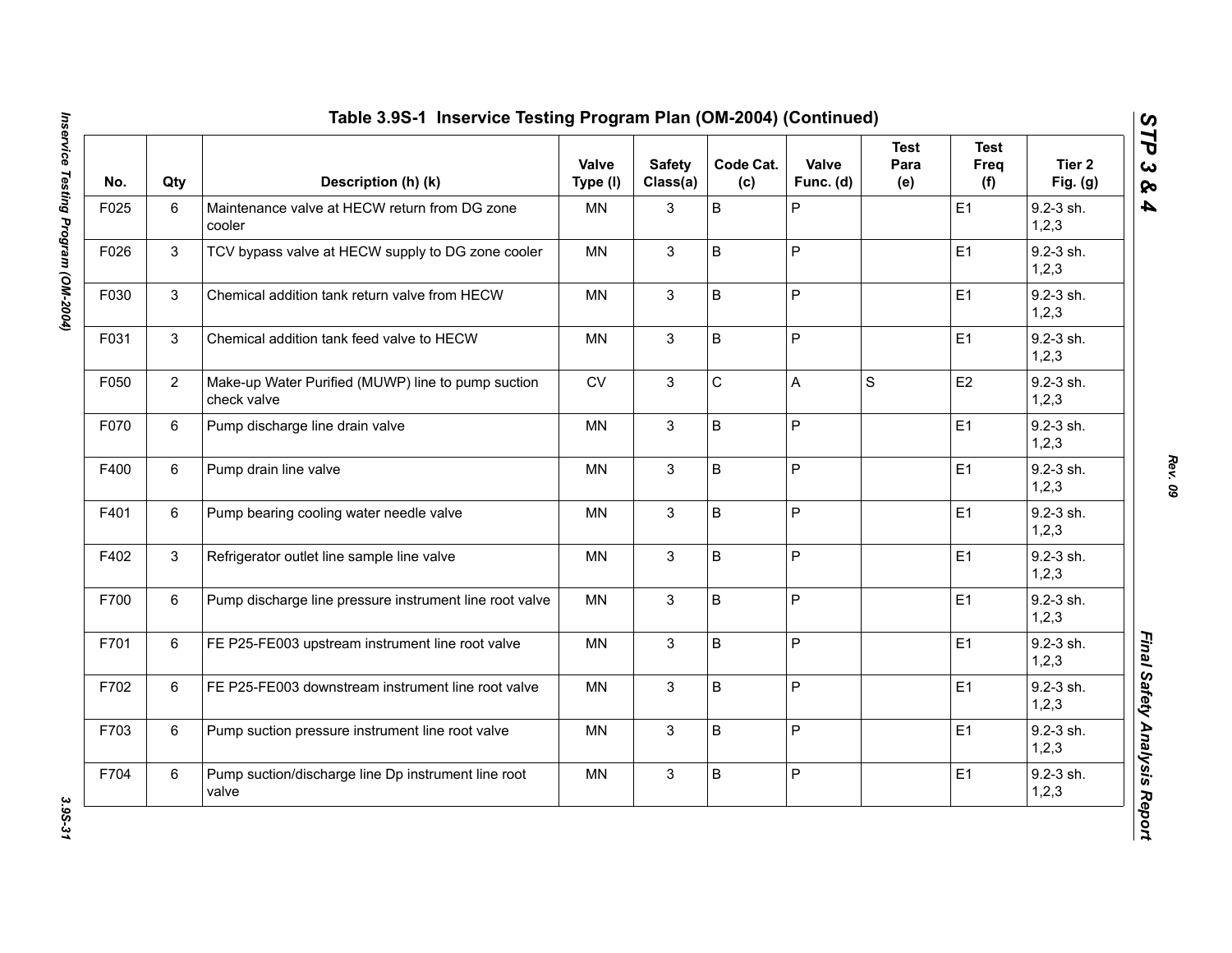| No.  | Qty | Description (h) (k)                                                | Valve<br>Type (I) | <b>Safety</b><br>Class(a) | Code Cat.<br>(c) | Valve<br>Func. (d)        | <b>Test</b><br>Para<br>(e) | <b>Test</b><br>Freq<br>(f)  | Tier <sub>2</sub><br>Fig. $(g)$ |
|------|-----|--------------------------------------------------------------------|-------------------|---------------------------|------------------|---------------------------|----------------------------|-----------------------------|---------------------------------|
|      |     | P41 Reactor Service Water System Valves                            |                   |                           |                  |                           |                            |                             |                                 |
| F001 | 6   | Pump discharge line check valve                                    | <b>CV</b>         | 3                         | C                | Α                         | S                          | E2                          | 9.2-7 sh.<br>1, 2, 3            |
| F002 | 6   | Pump discharge line maintenance valve                              | <b>MN</b>         | 3                         | B                | P                         |                            | E1                          | 9.2-7 sh.<br>1,2,3              |
| F003 | 9   | Service water inlet valve to RCW System heat<br>exchanger (k3)     | <b>MOV</b>        | 3                         | A                | Α                         | L, P, S                    | 2yr, 2yr,<br>E <sub>2</sub> | 9.2-7 sh.<br>1, 2, 3            |
| F004 | 6   | Service water inlet valve to service water strainer                | <b>MOV</b>        | 3                         | B                | P                         | P                          | 2yr                         | 9.2-7 sh.<br>1, 2, 3            |
| F005 | 9   | Service water outlet valve from RCW heat exchanger<br>(k3)         | <b>MOV</b>        | 3                         | Α                | A                         | L, P, S                    | 2yr, 2yr,<br>E2             | 9.2-7 sh.<br>1, 2, 3            |
| F006 | 6   | Service water strainer blowout valve                               | <b>MOV</b>        | $\mathbf{3}$              | B                | P                         | $\overline{P}$             | 2yr                         | 9.2-7 sh.<br>1, 2, 3            |
| F007 | 9   | Supply line from Potable Water check valve                         | <b>CV</b>         | $\mathbf{3}$              | C                | Α                         |                            | E <sub>1</sub>              | 9.2-7 sh.<br>1, 2, 3            |
| F008 | 9   | Supply line from Potable Water check valve                         | <b>CV</b>         | $\mathbf{3}$              | C                | A                         |                            | E <sub>1</sub>              | 9.2-7 sh.<br>1, 2, 3            |
| F009 | 9   | Supply valve from Potable Water System                             | <b>AOV</b>        | 3                         | B                | $\boldsymbol{\mathsf{A}}$ | P, S                       | 2yr, E2                     | 9.2-7 sh.<br>1,2,3              |
| F010 | 9   | RCW Hx tube side (service water side) relief valve                 | <b>RV</b>         | $\mathbf{3}$              | C.               | A                         | ${\sf R}$                  | 10yr                        | 9.2-7 sh.<br>1, 2, 3            |
| F011 | 9   | Bypass line around RCW Hx outlet line outlet valve MOV<br>P41-F005 | <b>AOV</b>        | 3                         | B                | P                         |                            | E <sub>1</sub>              | 9.2-7 sh.<br>1, 2, 3            |
| F012 | 9   | Service water sampling valve                                       | <b>MN</b>         | 3                         | B                | P                         |                            | E <sub>1</sub>              | 9.2-7 sh.<br>1, 2, 3            |
| F013 | 6   | Service water strainer outlet valve                                | <b>MOV</b>        | 3                         | B                | A                         | P, S                       | 2yr, E2                     | 9.2-7 sh.<br>1,2,3              |
| F014 | 3   | Common service water strainer outlet valve                         | <b>MOV</b>        | 3                         | B                | A                         | P, S                       | 2yr, E2                     | 9.2-7 sh.<br>1, 2, 3            |

*Rev. 09*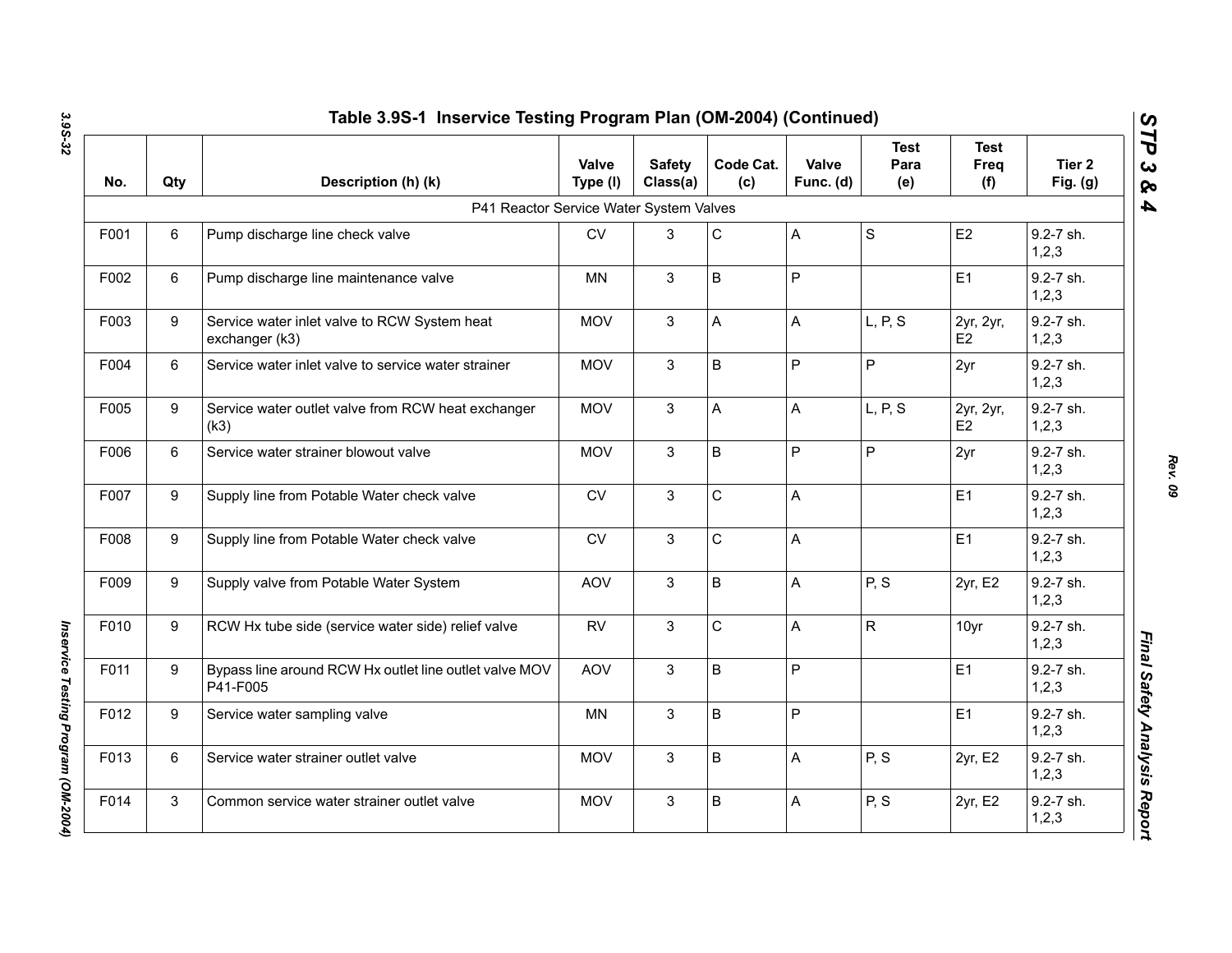| No.  | Qty          | Description (h) (k)                                                           | Valve<br>Type (I) | <b>Safety</b><br>Class(a) | Code Cat.<br>(c) | Valve<br>Func. (d) | <b>Test</b><br>Para<br>(e) | <b>Test</b><br>Freq<br>(f) | Tier 2<br>Fig. (g)   |
|------|--------------|-------------------------------------------------------------------------------|-------------------|---------------------------|------------------|--------------------|----------------------------|----------------------------|----------------------|
| F015 | 3            | Discharge line to discharge canal MOV                                         | <b>MOV</b>        | 3                         | B                | A                  | P, S                       | 2yr, E2                    | 9.2-7 sh.<br>1, 2, 3 |
| F101 | 3            | RSW line to HVAC Air Conditioning Condenser Manual<br><b>Isolation Valves</b> | <b>MN</b>         | $\mathbf{3}$              | B                | $\mathsf P$        |                            | E1                         | 9.2-7 sh.<br>1, 2, 3 |
| F102 | 3            | RSW blowdown line to Main Cooling Reservoir MOV                               | <b>MOV</b>        | 3                         | B                | $\mathsf{A}$       | P, S                       | 2yr, 3mo                   | 9.2-7 sh.<br>1,2,3   |
| F109 | 3            | RSW cold bypass to cooling tower basin MOV                                    | <b>MOV</b>        | 3                         | B                | A                  | P, S                       | 2yr, 3mo                   | 9.2-7 sh.<br>1, 2, 3 |
| F110 | 6            | RSW return to cooling water                                                   | <b>MOV</b>        | $\mathbf{3}$              | B                | A                  | P, S                       | 2yr, 3mo                   | 9.2-7 sh.<br>1,2,3   |
| F113 | $\mathbf{1}$ | Makeup water to UHS basin manual Isolation Valve                              | <b>MN</b>         | 3                         | B                | P                  |                            | E1                         | 9.2-7 sh. 1          |
| F114 | $\mathbf{1}$ | Makeup water to UHS basin check valve                                         | <b>CV</b>         | 3                         | $\mathsf{C}$     | $\mathsf{A}$       | $\mathsf{S}$               | 3 <sub>mo</sub>            | 9.2-7 sh. 1          |
| F115 | $\mathbf{1}$ | Makeup water to UHS basin MOV                                                 | <b>MOV</b>        | 3                         | B                | $\mathsf{A}$       | P, S                       | 2yr, 3mo                   | 9.2-7 sh.<br>1, 2, 3 |
| F116 | $\mathbf{1}$ | Makeup water to UHS basin manual Isolation Valve                              | MN                | 3                         | B                | $\mathsf P$        |                            | E1                         | 9.2-7 sh. 1          |
| F117 | $\mathbf{1}$ | Makeup water to UHS basin check valve                                         | <b>CV</b>         | 3                         | $\mathsf C$      | A                  | $\mathsf S$                | 3 <sub>mo</sub>            | 9.2-7 sh. 1          |
| F501 | 9            | RCW Hx shell side drain valve to SWSD                                         | MN                | 3                         | B                | $\mathsf P$        |                            | E1                         | 9.2-7 sh.<br>1,2,3   |
| F502 | 9            | RCW Hx shell side vent valve to SWSD                                          | <b>MN</b>         | 3                         | B                | $\mathsf P$        |                            | E1                         | 9.2-7 sh.<br>1, 2, 3 |
| F503 | 9            | RCW Hx shell side drain valve to SWSD                                         | <b>MN</b>         | $\mathbf{3}$              | B                | $\mathsf P$        |                            | E1                         | 9.2-7 sh.<br>1,2,3   |
| F504 | 9            | RCW Hx shell side vent valve to SWSD                                          | <b>MN</b>         | 3                         | B                | $\sf P$            |                            | E1                         | 9.2-7 sh.<br>1, 2, 3 |
| F701 | 6            | Pump discharge line pressure instrument line                                  | <b>MN</b>         | 3                         | B                | $\mathsf P$        |                            | E1                         | 9.2-7 sh.<br>1,2,3   |
| F702 | 3            | Service water supply pressure instrument root valve                           | <b>MN</b>         | 3                         | B                | $\mathsf{P}$       |                            | E1                         | 9.2-7 sh.<br>1,2,3   |

*Rev. 09*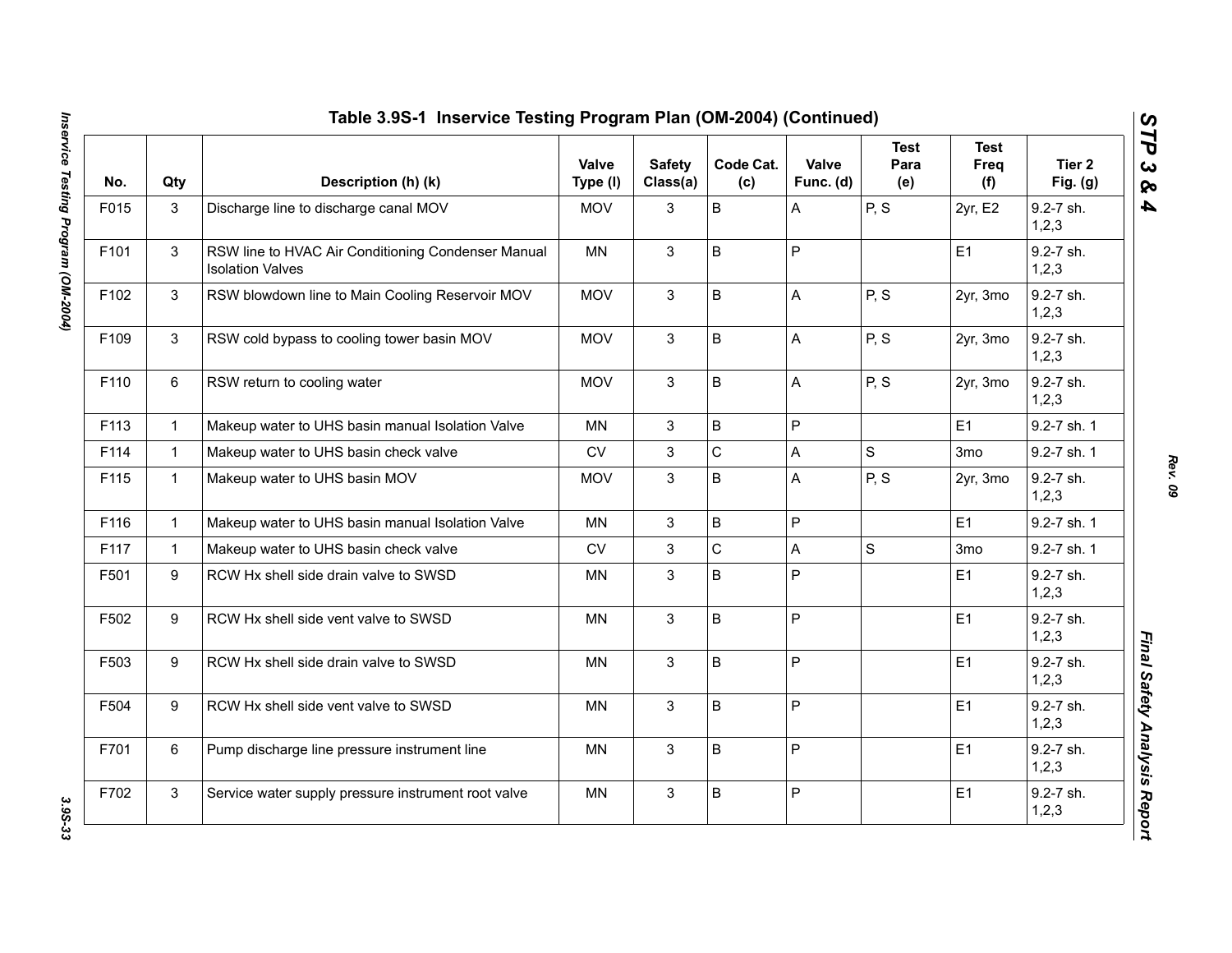| No.  | Qty            | Description (h) (k)                                                  | <b>Valve</b><br>Type (I)         | <b>Safety</b><br>Class(a) | Code Cat.<br>(c) | Valve<br>Func. (d) | <b>Test</b><br>Para<br>(e) | <b>Test</b><br>Freq<br>(f)        | Tier <sub>2</sub><br>Fig. $(g)$ |
|------|----------------|----------------------------------------------------------------------|----------------------------------|---------------------------|------------------|--------------------|----------------------------|-----------------------------------|---------------------------------|
| F703 | 6              | DP across service water strainer upstream instrument<br>root valve   | MN                               | 3                         | $\mathsf B$      | P                  |                            | E <sub>1</sub>                    | 9.2-7 sh.<br>1, 2, 3            |
| F704 | 6              | DP across service water strainer downstream<br>instrument root valve | MN                               | 3                         | B                | P                  |                            | E1                                | 9.2-7 sh.<br>1, 2, 3            |
| F705 | 9              | Service water DP across RCW Hx upstream instrument<br>root valve     | <b>MN</b>                        | 3                         | $\mathsf B$      | P                  |                            | E1                                | 9.2-7 sh.<br>1, 2, 3            |
| F706 | 9              | Service water DP across RCW Hx downstream<br>instrument root valve   | <b>MN</b>                        | 3                         | $\mathsf B$      | P                  |                            | E1                                | 9.2-7 sh.<br>1, 2, 3            |
|      |                |                                                                      | P51 Service Air System Valves    |                           |                  |                    |                            |                                   |                                 |
| F131 | $\mathbf{1}$   | Outboard isolation manual valve (k1)                                 | <b>MN</b>                        | $\overline{2}$            | $\mathsf{A}$     | I, P               | L                          | <b>RO</b>                         | 9.3-7 sh. 2                     |
| F132 | $\mathbf{1}$   | Inboard isolation check valve (k1) (h1.11)                           | <b>CV</b>                        | $\overline{2}$            | A, C             | I, A               | L, S                       | RO, RO                            | 9.3-7 sh. 2                     |
|      |                |                                                                      | P52 Instrument Air System Valves |                           |                  |                    |                            |                                   |                                 |
| F276 | $\mathbf{1}$   | Outboard isolation valve (k1) (k2)                                   | <b>MOV</b>                       | $\overline{2}$            | A                | I, A               | L, P, S                    | <b>RO, RO,</b><br>3 <sub>mo</sub> | 9.3-6 sh. 1                     |
| F277 | $\mathbf 1$    | Inboard isolation check valve (k1) (k2) (h1.11)                      | <b>CV</b>                        | $\overline{2}$            | A, C             | I, A               | L, S                       | RO, RO                            | 9.3-6 sh. 1                     |
|      |                | P54 High Pressure Nitrogen Gas Supply System Valves                  |                                  |                           |                  |                    |                            |                                   |                                 |
| F002 | 4              | Nitrogen bottles N2 supply line valve                                | <b>MN</b>                        | 3                         | $\mathsf B$      | P                  |                            | E1                                | $6.7 - 1$                       |
| F003 | $\overline{2}$ | Nitrogen bottles N2 supply line                                      | CV                               | 3                         | $\mathsf C$      | A                  | $\mathbf S$                | E <sub>2</sub>                    | $6.7 - 1$                       |
| F004 | $\overline{2}$ | N2 bottle supply line PCV maintenance valve                          | MN                               | 3                         | $\sf B$          | P                  |                            | E1                                | $6.7 - 1$                       |
| F005 | $\overline{2}$ | N2 bottle supply line PCV                                            | <b>CV</b>                        | 3                         | $\mathsf C$      | A                  | $\mathbf S$                | E <sub>2</sub>                    | $6.7 - 1$                       |
| F006 | $\overline{2}$ | N2 bottle supply line PCV maintenance valve                          | MN                               | 3                         | $\sf B$          | P                  |                            | E <sub>1</sub>                    | $6.7 - 1$                       |
| F007 | $\overline{2}$ | Safety grade N2 supply line isolation valve (k4) (k2)                | <b>MOV</b>                       | $\overline{2}$            | A                | I, A               | P, S                       | RO, 3mo                           | $6.7 - 1$                       |
| F008 | $\overline{2}$ | Safety grade N2 supply line isolation check valve (k4)<br>(h1.11)    | <b>CV</b>                        | $\overline{2}$            | A, C             | I, A               | S                          | <b>RO</b>                         | $6.7 - 1$                       |
| F009 | 8              | Safety grade N2 supply line to SRV                                   | <b>MN</b>                        | 3                         | B                | $\mathsf{P}$       |                            | E <sub>1</sub>                    | $6.7 - 1$                       |
| F010 | $\overline{2}$ | Bypass line around the N2 bottle supply line PCV                     | <b>MN</b>                        | 3                         | B                | P                  |                            | E <sub>1</sub>                    | $6.7 - 1$                       |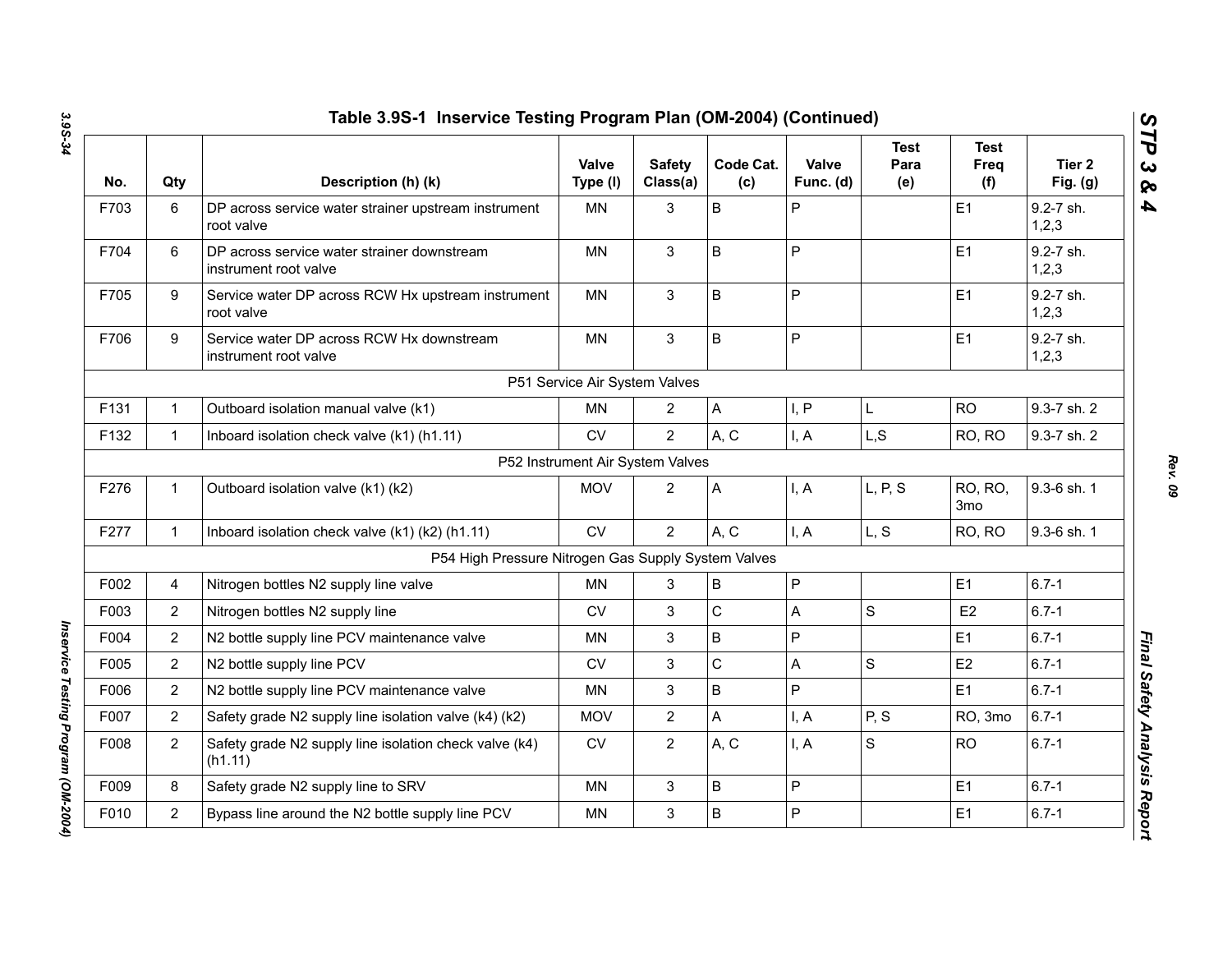|      |                | Table 3.9S-1 Inservice Testing Program Plan (OM-2004) (Continued)         |                          |                           |                  |                           |                            |                            |                      |
|------|----------------|---------------------------------------------------------------------------|--------------------------|---------------------------|------------------|---------------------------|----------------------------|----------------------------|----------------------|
| No.  | Qty            | Description (h) (k)                                                       | Valve<br>Type (I)        | <b>Safety</b><br>Class(a) | Code Cat.<br>(c) | Valve<br>Func. (d)        | <b>Test</b><br>Para<br>(e) | <b>Test</b><br>Freq<br>(f) | Tier 2<br>Fig. $(g)$ |
| F011 | $\overline{2}$ | N2 bottle supply line relief valve                                        | <b>RV</b>                | 3                         | $\mathsf C$      | A                         | $\mathsf{R}$               | 10yr                       | $6.7 - 1$            |
| F012 | $\overline{2}$ | MOV at safety/non-safety boundary (k3)                                    | <b>MOV</b>               | 3                         | A                | A                         | L, P, S                    | 2yr, 2yr,<br>3mo           | $6.7 - 1$            |
| F200 | $\mathbf{1}$   | Non-safety N2 supply line isolation valve                                 | <b>MOV</b>               | $\overline{2}$            | A                | I, A                      | L, P, S                    | 2yr, 2yr,<br>3mo           | $6.7 - 1$            |
| F209 | $\mathbf{1}$   | Non-safety N2 supply line isolation check valve (k4)<br>(h1.11)           | ${\sf CV}$               | $\overline{2}$            | A, C             | I, A                      | L, S                       | RO, RO                     | $6.7 - 1$            |
|      |                |                                                                           | P81 Breathing Air System |                           |                  |                           |                            |                            |                      |
| F251 | $\mathbf{1}$   | Outboard isolation manual valve                                           | MN                       | $\overline{2}$            | A                | I, P                      | L                          | <b>RO</b>                  | $9.3 - 10$           |
| F252 | $\mathbf{1}$   | Inboard isolation manual valve                                            | <b>MN</b>                | $\overline{2}$            | A                | I.P                       | L                          | <b>RO</b>                  | $9.3 - 10$           |
|      |                | T22 Standby Gas Treatment System Valves                                   |                          |                           |                  |                           |                            |                            |                      |
| F002 | $\overline{2}$ | Filter train inlet butterfly valve                                        | <b>MOV</b>               | 3                         | B                | $\mathsf A$               | P, S                       | 2yr, 3mo                   | 6.5-1 sh. 1          |
| F003 | $\overline{2}$ | Filter train exhaust gravity damper                                       | <b>MN</b>                | 3                         | B                | A                         | P, S                       | 2yr, 3mo                   | 6.5-1 sh. 2,3        |
| F004 | $\overline{2}$ | Filter train exhaust butterfly valve                                      | <b>MOV</b>               | 3                         | B                | A                         | P, S                       | 2yr, 3mo                   | 6.5-1 sh. 2,3        |
| F005 | $\overline{2}$ | Cooling fan butterfly valve                                               | <b>MOV</b>               | 3                         | B                | $\boldsymbol{\mathsf{A}}$ | P, S                       | 2yr, 3mo                   | 6.5-1 sh. 2,3        |
| F006 | $\overline{2}$ | Filter train R112 injection line valve                                    | MN                       | 3                         | B                | $\overline{P}$            |                            | E1                         | 6.5-1 sh. 2,3        |
| F007 | $\overline{2}$ | Filter train DOP injection line valve to pre HEPA filter                  | ΜN                       | 3                         | B                | P                         |                            | E1                         | 6.5-1 sh. 2,3        |
| F008 | $\overline{2}$ | Filter train DOP sampling line valve downstream of pre<br><b>HEPA</b>     | <b>MN</b>                | 3                         | B                | $\overline{P}$            |                            | E1                         | 6.5-1 sh. 2,3        |
| F009 | $\overline{2}$ | Filter train DOP sampling line valve downstream of pre<br><b>HEPA</b>     | MN                       | $\mathfrak{S}$            | B                | P                         |                            | E1                         | 6.5-1 sh. 2,3        |
| F010 | $\overline{2}$ | Filter train DOP injection line valve downstream of<br>charcoal absorbent | MN                       | 3                         | B                | P                         |                            | E1                         | 6.5-1 sh. 2,3        |
| F011 | $\overline{2}$ | Filter train DOP sampling line valve downstream of<br>charcoal absorbent  | <b>MN</b>                | 3                         | B                | P                         |                            | E1                         | 6.5-1 sh. 2,3        |
| F012 | $\overline{2}$ | Filter train DOP sampling line valve downstream of after<br><b>HEPA</b>   | <b>MN</b>                | $\mathfrak{S}$            | B                | P                         |                            | E1                         | 6.5-1 sh. 2,3        |
|      |                |                                                                           |                          |                           |                  |                           |                            |                            |                      |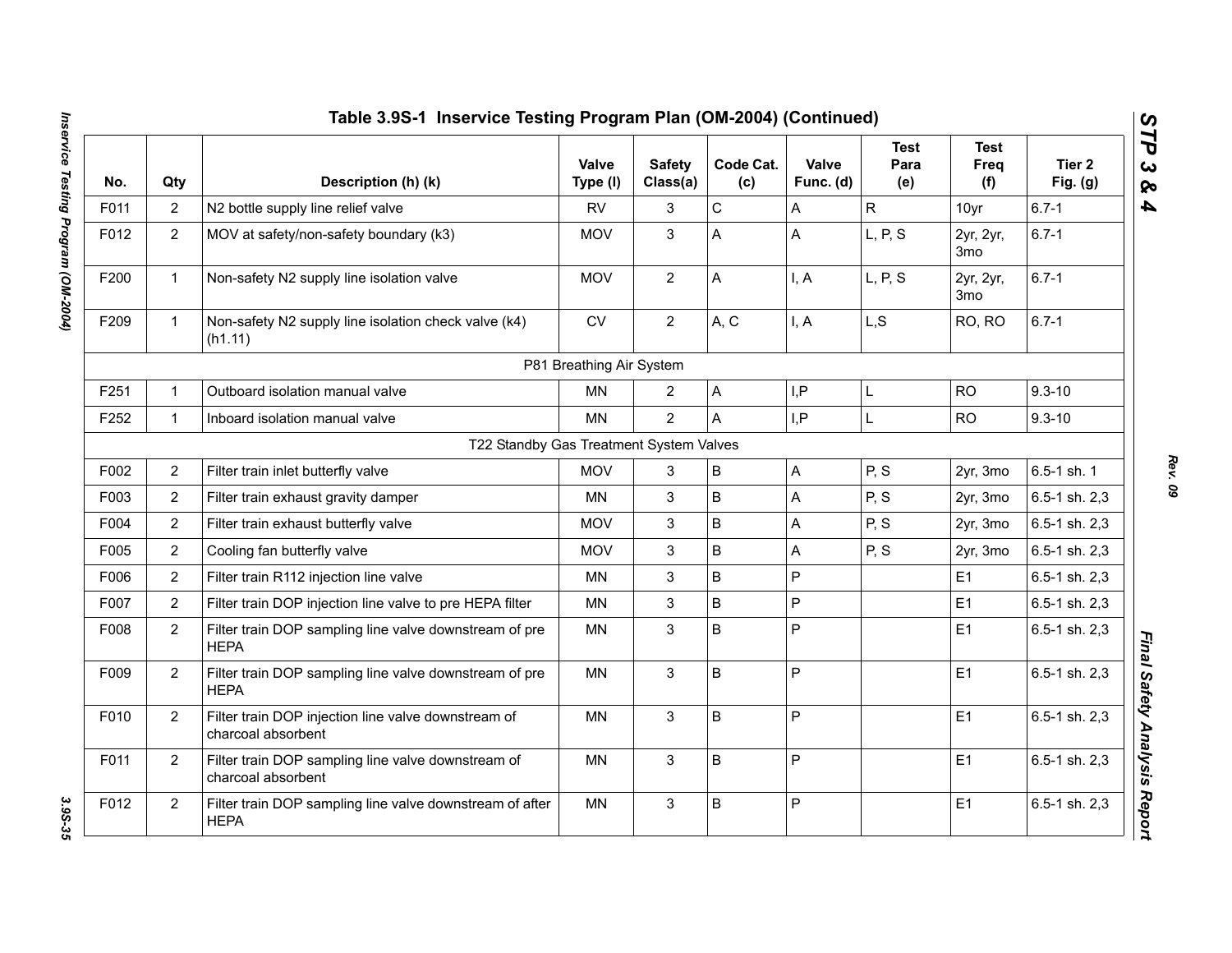| No.  | Qty            | Description (h) (k)                                     | Valve<br>Type (I) | <b>Safety</b><br>Class(a) | Code Cat.<br>(c) | Valve<br>Func. (d) | Test<br>Para<br>(e) | <b>Test</b><br>Freq<br>(f) | Tier <sub>2</sub><br>Fig. $(g)$ |
|------|----------------|---------------------------------------------------------|-------------------|---------------------------|------------------|--------------------|---------------------|----------------------------|---------------------------------|
| F014 | $\overline{2}$ | SGTS sample line valve                                  | MN.               | 3                         | B                | P                  |                     | E1                         | 6.5-1 sh. 3                     |
| F015 | $\overline{2}$ | PRM discharge to stack valve                            | <b>MN</b>         | 3                         | B                | $\mathsf{P}$       |                     | E1                         | $6.5 - 1$ sh. 3                 |
| F500 | $\overline{2}$ | Filter unit vent line valve                             | MN                | 3                         | B                | $\mathsf{P}$       |                     | E <sub>1</sub>             | 6.5-1 sh. 2,3                   |
| F501 | $\overline{2}$ | Filter unit drain line valve                            | MN                | 3                         | B                | $\mathsf{P}$       |                     | E1                         | 6.5-1 sh. 2,3                   |
| F504 | $\overline{2}$ | Filter unit vent line valve                             | ΜN                | 3                         | B                | $\mathsf{P}$       |                     | E <sub>1</sub>             | 6.5-1 sh. 2,3                   |
| F505 | $\overline{2}$ | Exhaust fan vent line valve                             | MN                | 3                         | B                | P                  |                     | E1                         | 6.5-1 sh. 2,3                   |
| F506 | $\overline{2}$ | Filter train vent line valve                            | ΜN                | 3                         | B                | P                  |                     | E <sub>1</sub>             | 6.5-1 sh. 2,3                   |
| F507 | $\overline{2}$ | Filter train vent line valve                            | MN                | 3                         | B                | P                  |                     | E1                         | 6.5-1 sh. 2,3                   |
| F508 | $\overline{2}$ | Filter train vent line valve                            | <b>MN</b>         | 3                         | B                | $\mathsf{P}$       |                     | E1                         | 6.5-1 sh. 2,3                   |
| F509 | $\overline{2}$ | Filter train vent line valve                            | <b>MN</b>         | 3                         | B                | $\mathsf{P}$       |                     | E1                         | 6.5-1 sh. 2,3                   |
| F510 | $\overline{2}$ | Filter train vent line valve                            | <b>MN</b>         | 3                         | B                | P                  |                     | E1                         | 6.5-1 sh. 2,3                   |
| F511 | $\overline{2}$ | Exhaust stack drain line valve                          | MN                | 3                         | B                | $\mathsf{P}$       |                     | E1                         | 6.5-1 sh. 2,3                   |
| F700 | $\overline{2}$ | Filter unit demister dp instrument line valve           | MN                | 3                         | B                | P                  |                     | E1                         | 6.5-1 sh. 2,3                   |
| F701 | $\overline{2}$ | Filter unit demister dp instrument line valve           | MN                | 3                         | B                | $\mathsf{P}$       |                     | E <sub>1</sub>             | 6.5-1 sh. 2,3                   |
| F705 | $\overline{2}$ | Filter train prefilter dp instrument line valve         | <b>MN</b>         | 3                         | B                | $\overline{P}$     |                     | E1                         | 6.5-1 sh. 2,3                   |
| F706 | $\overline{2}$ | Filter train prefilter dp instrument line valve         | <b>MN</b>         | 3                         | B                | $\mathsf{P}$       |                     | E1                         | 6.5-1 sh. 2,3                   |
| F707 | $\overline{2}$ | Filter train preHEPA dp instrument line valve           | ΜN                | 3                         | B                | $\mathsf{P}$       |                     | E <sub>1</sub>             | 6.5-1 sh. 2,3                   |
| F708 | $\overline{2}$ | Filter train preHEPA dp instrument line valve           | <b>MN</b>         | 3                         | B                | $\mathsf{P}$       |                     | E1                         | 6.5-1 sh. 2,3                   |
| F709 | $\overline{2}$ | Filter train charcoal absorber dp instrument line valve | MN                | 3                         | B                | P                  |                     | E <sub>1</sub>             | 6.5-1 sh. 2,3                   |
| F710 | $\overline{2}$ | Filter train charcoal absorber dp instrument line valve | MN                | 3                         | B                | P                  |                     | E <sub>1</sub>             | 6.5-1 sh. 2,3                   |
| F711 | $\overline{2}$ | Filter train after HEPA dp instrument line valve        | MN.               | 3                         | B                | P                  |                     | E <sub>1</sub>             | $6.5 - 1$ sh. $2,3$             |
| F712 | $\overline{2}$ | Filter train after HEPA dp instrument line valve        | <b>MN</b>         | 3                         | B                | $\overline{P}$     |                     | E1                         | 6.5-1 sh. 2,3                   |
| F713 | $\overline{2}$ | Filter train exhaust flow instrument line valve         | <b>MN</b>         | 3                         | B                | $\mathsf{P}$       |                     | E1                         | 6.5-1 sh. 1                     |
| F714 | $\overline{2}$ | Filter train exhaust flow instrument line valve         | MN                | 3                         | $\sf B$          | $\mathsf P$        |                     | E <sub>1</sub>             | 6.5-1 sh. 1                     |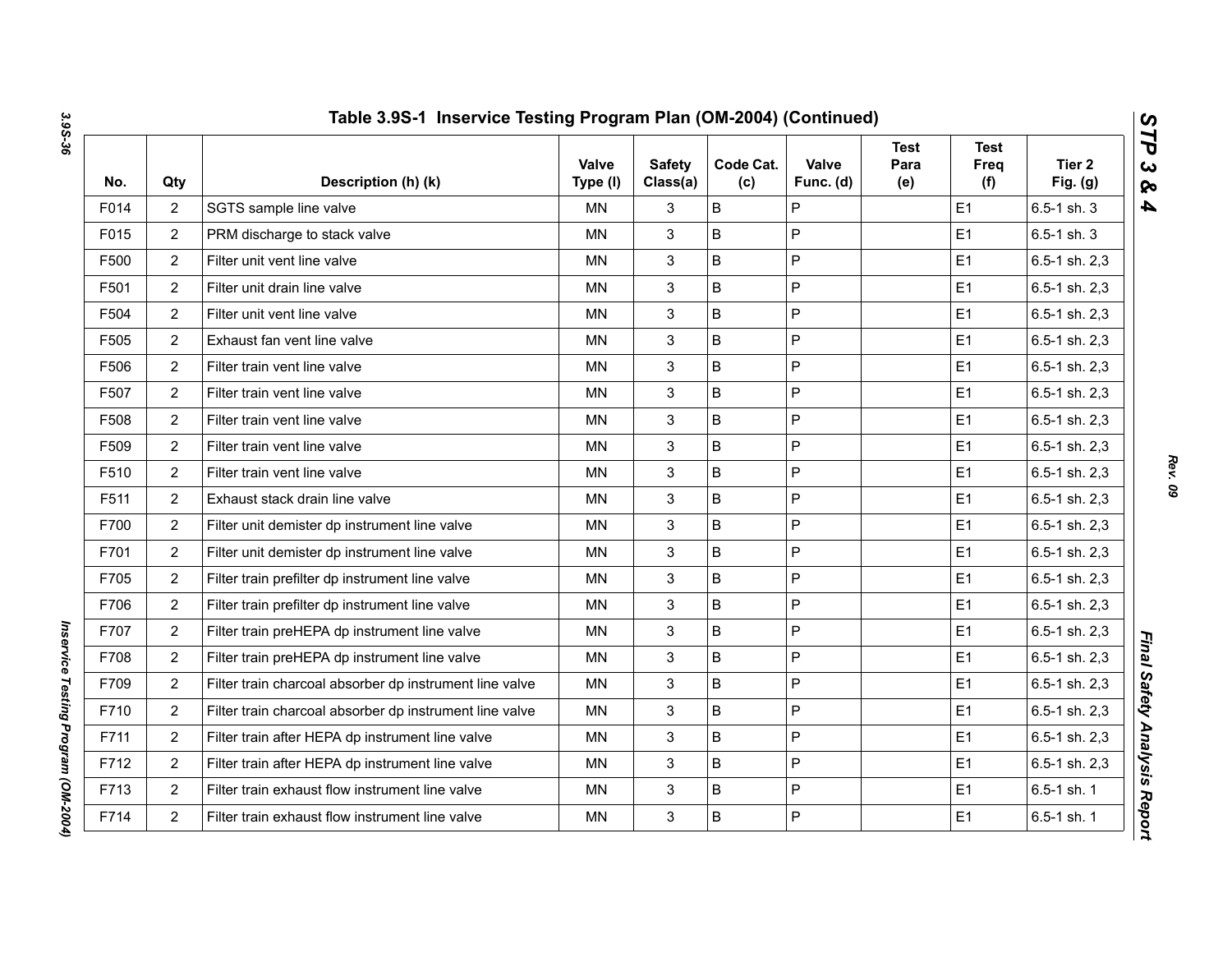|      | Table 3.9S-1 Inservice Testing Program Plan (OM-2004) (Continued) |                                                                |                   |                           |                  |                    |                            |                              |                                 |
|------|-------------------------------------------------------------------|----------------------------------------------------------------|-------------------|---------------------------|------------------|--------------------|----------------------------|------------------------------|---------------------------------|
| No.  | Qty                                                               | Description (h) (k)                                            | Valve<br>Type (I) | <b>Safety</b><br>Class(a) | Code Cat.<br>(c) | Valve<br>Func. (d) | <b>Test</b><br>Para<br>(e) | <b>Test</b><br>Freq<br>(f)   | Tier <sub>2</sub><br>Fig. $(g)$ |
|      |                                                                   | T31 Atmospheric Control System Valves                          |                   |                           |                  |                    |                            |                              |                                 |
| F001 | $\mathbf{1}$                                                      | Purge supply line outboard isolation valve (h2.2)              | <b>AOV</b>        | $\overline{2}$            | A                | I, A               | L, P, S                    | 2yr, 2yr,<br>RO.             | 6.2-39 sh. 1                    |
| F002 | $\mathbf{1}$                                                      | Drywell purge line supply inboard isolation valve (h2.2)       | <b>AOV</b>        | $\overline{2}$            | A                | I, A               | L, P, S                    | 2yr, 2yr,<br><b>RO</b>       | 6.2-39 sh. 1                    |
| F003 | $\mathbf{1}$                                                      | Wetwell purge supply line inboard isolation valve (h2.2)       | <b>AOV</b>        | $\overline{2}$            | A                | I, A               | L, P, S                    | 2yr, 2yr,<br><b>RO</b>       | 6.2-39 sh. 1                    |
| F004 | $\mathbf{1}$                                                      | Drywell purge exhaust line inboard isolation valve (h2.2)      | <b>AOV</b>        | $\overline{2}$            | A                | I, A               | L, P, S                    | 2yr, 2yr,<br><b>RO</b>       | 6.2-39 sh. 1                    |
| F005 | $\mathbf{1}$                                                      | Drywell purge exhaust line bypass line valve                   | <b>AOV</b>        | $\overline{2}$            | A                | I, A               | L, P, S                    | 2yr, 2yr,<br>3 <sub>mo</sub> | 6.2-39 sh. 1                    |
| F006 | $\mathbf{1}$                                                      | Wetwell purge exhaust line inboard isolation valve (h2.2)      | <b>AOV</b>        | $\overline{2}$            | A                | I, A               | L, P, S                    | 2yr, 2yr,<br><b>RO</b>       | 6.2-39 sh. 1                    |
| F007 | $\mathbf{1}$                                                      | Wetwell overpressure line valve (h2.2)                         | <b>AOV</b>        | $\overline{2}$            | A                | I, P               | L, P, S                    | 2yr, 2yr,<br>RO.             | 6.2-39 sh. 1                    |
| F008 | $\mathbf{1}$                                                      | Containment exhaust line to SGTS (h2.2)                        | <b>AOV</b>        | $\overline{2}$            | A                | I, A               | L, P, S                    | 2yr, 2yr,<br><b>RO</b>       | 6.2-39 sh. 1                    |
| F009 | $\mathbf{1}$                                                      | Containment exhaust line to R/B HVAC (h2.2)                    | <b>AOV</b>        | $\overline{2}$            | A                | I, A               | L, P, S                    | 2yr, 2yr,<br>RO.             | 6.2-39 sh. 1                    |
| F010 | $\mathbf{1}$                                                      | Wetwell overpressure line valve (h2.2)                         | <b>AOV</b>        | $\overline{2}$            | A                | I, P               | L, P, S                    | 2yr, 2yr,<br>R <sub>O</sub>  | 6.2-39 sh. 1                    |
| F011 | $\mathbf{1}$                                                      | Containment exhaust line to SGTS (h2.2)                        | <b>AOV</b>        | $\overline{2}$            | A                | I, A               | L, P, S                    | 2yr, 2yr,<br>RO.             | 6.2-39 sh. 1                    |
| F025 | $\mathbf{1}$                                                      | Purge supply line from outboard containment isolation<br>valve | <b>AOV</b>        | $\overline{2}$            | A                | I, A               | L, P, S                    | 2yr, 2yr,<br>3mo             | 6.2-39 sh. 1                    |
| F039 | $\mathbf{1}$                                                      | N2 makeup line from outboard containment isolation<br>valve    | <b>AOV</b>        | 2                         | Α                | I, A               | L, P, S                    | 2yr, 2yr,<br>3 <sub>mo</sub> | 6.2-39 sh. 1                    |
| F040 | $\mathbf{1}$                                                      | N2 makeup line from to drywell inboard isolation valve         | <b>AOV</b>        | $\overline{2}$            | A                | I, A               | L, P, S                    | 2yr, 2yr,<br>3 <sub>mo</sub> | 6.2-39 sh. 1                    |

*Rev. 09*

3.95-37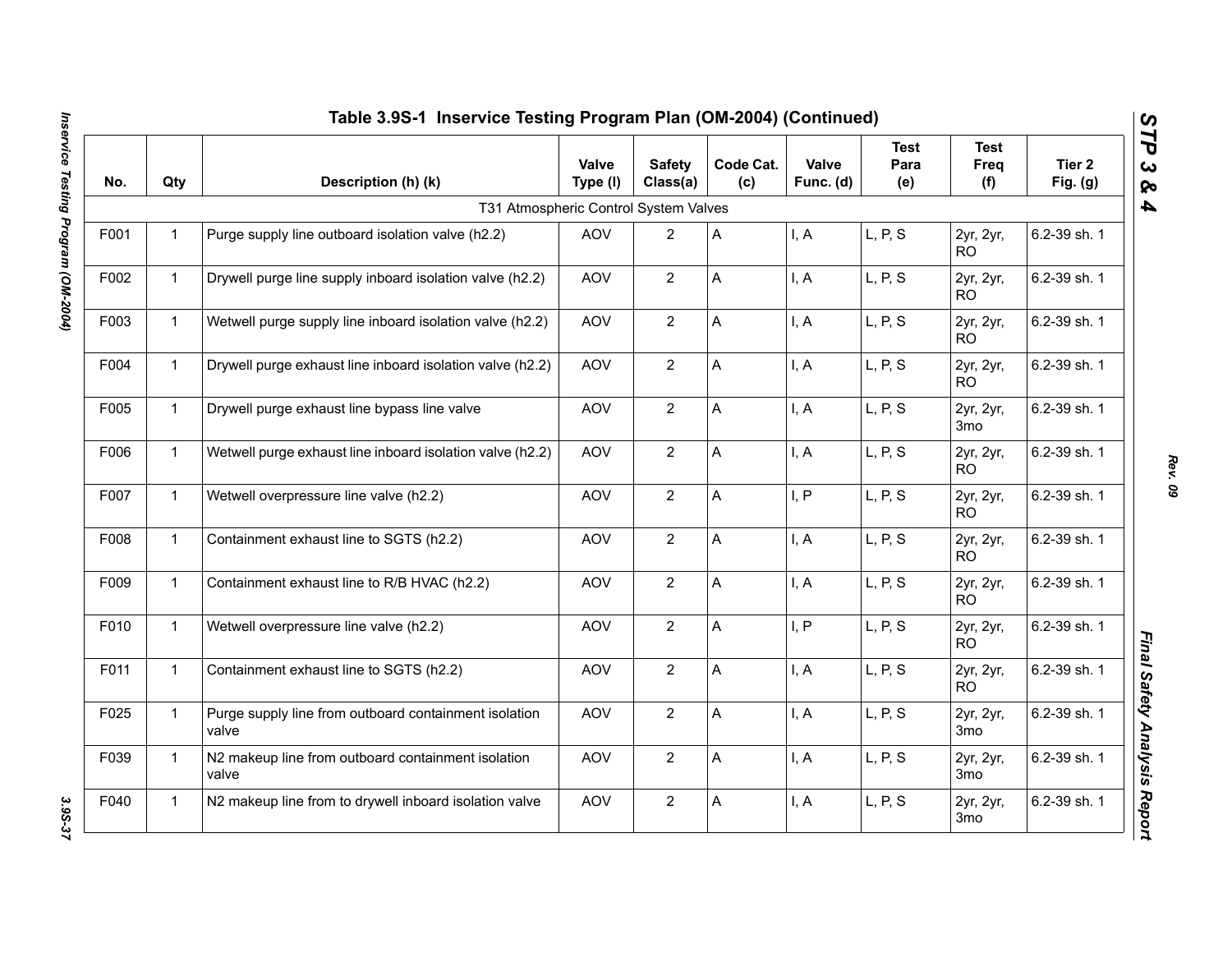| No.  | Qty            | Description (h) (k)                                        | Valve<br>Type (I) | <b>Safety</b><br>Class(a) | Code Cat.<br>(c) | Valve<br>Func. (d) | <b>Test</b><br>Para<br>(e) | <b>Test</b><br>Freq<br>(f) | Tier 2<br>Fig. $(g)$ |
|------|----------------|------------------------------------------------------------|-------------------|---------------------------|------------------|--------------------|----------------------------|----------------------------|----------------------|
| F041 | 1              | N2 makeup line from to wetwell inboard isolation valve     | <b>AOV</b>        | $\overline{2}$            | A                | I, A               | L, P, S                    | 2yr, 2yr,<br>3mo           | 6.2-39 sh. 1         |
| F044 | 8              | Drywell/wetwell vacuum breaker valve (k2)                  | <b>CV</b>         | $\overline{2}$            | С                | А                  | P,R                        | RO, RO                     | 6.2-39 sh. 2         |
| F050 | $\mathbf{1}$   | Purge supply line from test line valve                     | MN                | $\overline{2}$            | $\overline{B}$   | P                  |                            | E1                         | 6.2-39 sh. 1         |
| F051 | $\mathbf{1}$   | Purge exhaust line test line valve                         | <b>MN</b>         | $\overline{2}$            | B                | P                  |                            | E1                         | 6.2-39 sh. 1         |
| F054 | $\mathbf{1}$   | Makeup line test line valve                                | <b>MN</b>         | $\overline{2}$            | $\sf B$          | P                  |                            | E1                         | 6.2-39 sh. 1         |
| F055 | 1              | Drywell personnel air lock hatch test line valve           | MN                | $\overline{2}$            | $\sf B$          | P                  |                            | E1                         | 6.2-39 sh. 2         |
| F056 | $\mathbf{1}$   | Wetwell personnel air lock hatch test line valve           | <b>MN</b>         | $\overline{2}$            | $\mathsf B$      | P                  |                            | E1                         | 6.2-39 sh. 2         |
| F057 | $\mathbf 1$    | Overpressure protection test line valve                    | <b>MN</b>         | $\overline{2}$            | B                | P                  |                            | E1                         | 6.2-39 sh. 1         |
| F058 | $\mathbf{1}$   | Overpressure protection test line valve                    | <b>MN</b>         | 3                         | $\sf B$          | P                  |                            | E1                         | 6.2-39 sh. 1         |
| F059 | $\mathbf 1$    | Overpressure protection test line valve                    | <b>MN</b>         | 3                         | $\sf B$          | P                  |                            | E1                         | 6.2-39 sh. 1         |
| F700 | $\mathbf{1}$   | FE instrument line valve                                   | MN                | $\overline{2}$            | B                | P                  |                            | E1                         | 6.2-39 sh. 1         |
| F701 | $\mathbf{1}$   | FE instrument line valve                                   | MN                | $\overline{2}$            | $\sf B$          | P                  |                            | E1                         | 6.2-39 sh. 1         |
| F702 | 1              | FE instrument line valve                                   | MN                | $\overline{2}$            | $\sf B$          | P                  |                            | E1                         | 6.2-39 sh. 1         |
| F703 | $\mathbf{1}$   | FE instrument line valve                                   | <b>MN</b>         | $\overline{2}$            | $\overline{B}$   | P                  |                            | E1                         | 6.2-39 sh. 1         |
| F730 | $\mathbf{1}$   | Drywell pressure instrument line isolation valve           | <b>MN</b>         | $\overline{2}$            | $\sf B$          | P                  |                            | E1                         | 6.2-39 sh. 3         |
| F731 | $\mathbf{1}$   | Drywell pressure instrument line isolation valve (k4) (k2) | SOV               | $\overline{2}$            | A                | I, P               | P                          | <b>RO</b>                  | 6.2-39 sh. 3         |
| F732 | $\overline{2}$ | Drywell pressure instrument line valve                     | <b>MN</b>         | $\overline{2}$            | $\sf B$          | P                  |                            | E1                         | 6.2-39 sh. 3         |
| F733 | $\overline{2}$ | Drywell pressure instrument line isolation valve (k4) (k2) | SOV               | $\overline{2}$            | A                | I, P               | P                          | <b>RO</b>                  | 6.2-39 sh. 3         |
| F734 | 4              | Drywell pressure instrument line valve                     | MN                | $\overline{2}$            | B                | P                  |                            | E1                         | 6.2-39 sh. 3         |
| F735 | 4              | Drywell pressure instrument line isolation valve (k4) (k2) | SOV               | $\overline{2}$            | A                | I, P               | P                          | <b>RO</b>                  | 6.2-39 sh. 3         |
| F736 | $\overline{2}$ | Wetwell pressure instrument line valve                     | <b>MN</b>         | $\overline{2}$            | $\mathsf{B}$     | P                  |                            | E1                         | 6.2-39 sh. 3         |
| F737 | $\mathbf{2}$   | Wetwell pressure instrument line isolation valve (k4) (k2) | SOV               | $\overline{2}$            | A                | I, P               | P                          | <b>RO</b>                  | 6.2-39 sh. 3         |
| F738 | 4              | Suppression pool water level instrument line valve         | MN                | $\overline{2}$            | $\sf B$          | P                  |                            | E1                         | 6.2-39 sh. 2         |

*Inservice Testing Program (OM-2004)* 

Inservice Testing Program (OM-2004)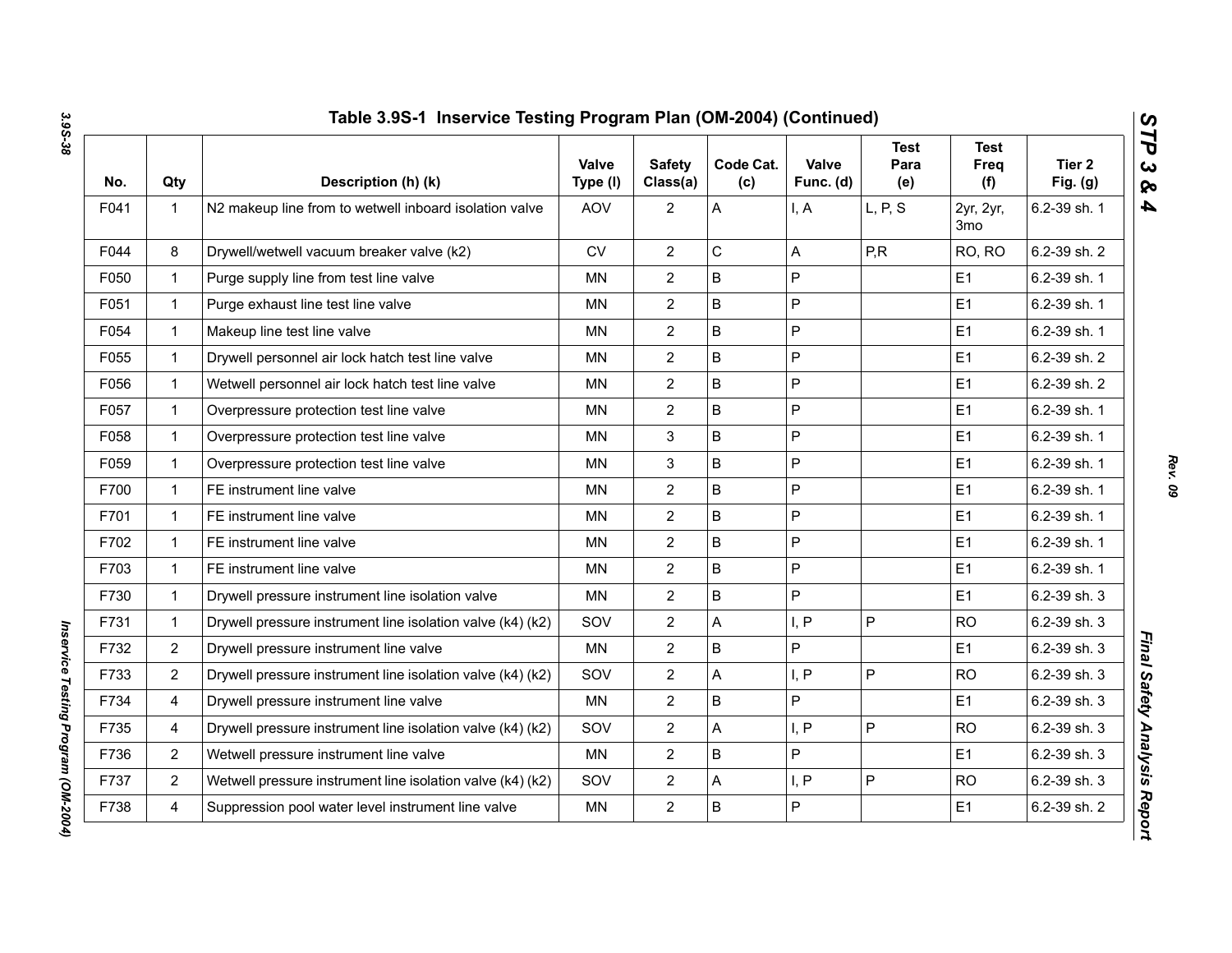| No.  | Qty            | Description (h) (k)                                                           | Valve<br>Type (I) | <b>Safety</b><br>Class(a) | Code Cat.<br>(c) | Valve<br>Func. (d) | <b>Test</b><br>Para<br>(e) | <b>Test</b><br>Freq<br>(f) | Tier 2<br>Fig. $(g)$ |
|------|----------------|-------------------------------------------------------------------------------|-------------------|---------------------------|------------------|--------------------|----------------------------|----------------------------|----------------------|
| F739 | 4              | Suppression pool water level instrument line isolation<br>valve $(k4)(k2)$    | SOV               | $\overline{2}$            | Α                | I, P               | P                          | <b>RO</b>                  | 6.2-39 sh. 2         |
| F740 | 4              | Suppression pool water level instrument line valve                            | <b>MN</b>         | $\overline{2}$            | B                | P                  |                            | E1                         | 6.2-39 sh. 2         |
| F741 | 4              | Suppression pool water level instrument line isolation<br>valve $(k4)$ $(k2)$ | SOV               | $\overline{2}$            | A                | I, P               | P                          | <b>RO</b>                  | 6.2-39 sh. 2         |
| F742 | $\overline{2}$ | Suppression pool water level instrument line valve                            | <b>MN</b>         | $\overline{2}$            | B                | P                  |                            | E1                         | 6.2-39 sh. 2         |
| F743 | $\overline{2}$ | Suppression pool water level instrument line isolation<br>valve (k4) (k2)     | SOV               | $\overline{2}$            | A                | I, P               | P                          | <b>RO</b>                  | 6.2-39 sh. 2         |
| F744 | $\overline{2}$ | Suppression pool water level instrument line valve                            | <b>MN</b>         | $\overline{2}$            | B                | P                  |                            | E1                         | 6.2-39 sh. 2         |
| F745 | $\overline{2}$ | Suppression pool water level instrument line isolation<br>valve (k4) (k2)     | SOV               | $\overline{2}$            | А                | I, P               | P                          | <b>RO</b>                  | 6.2-39 sh. 2         |
| F800 | $\overline{2}$ | Drywell water level instrument line isolation valve                           | <b>MN</b>         | $\overline{2}$            | B                | P                  |                            | E1                         | 6.2-39 sh. 3         |
| F801 | $\overline{2}$ | Drywell water level instrument line isolation valve (k4)<br>(k2)              | SOV               | $\overline{2}$            | A                | I, P               | P                          | <b>RO</b>                  | 6.2-39 sh. 3         |
| F802 | $\overline{2}$ | Drywell water level instrument line valve                                     | <b>MN</b>         | $\overline{2}$            | B                | P                  |                            | E1                         | 6.2-39 sh. 3         |
| F803 | $\overline{2}$ | Drywell water level instrument line isolation valve (k4)<br>(k2)              | SOV               | $\overline{2}$            | A                | I, P               | P                          | <b>RO</b>                  | 6.2-39 sh. 3         |
| F804 | $\overline{2}$ | DW/WW differential pressure instrument line valve                             | <b>MN</b>         | $\overline{2}$            | B                | P                  |                            | E1                         | 6.2-39 sh. 3         |
| F805 | $\overline{2}$ | DW/WW differential pressure instrument isolation valve<br>$(k4)$ $(k2)$       | SOV               | $\overline{2}$            | Α                | I, P               | P                          | <b>RO</b>                  | 6.2-39 sh. 3         |
| D001 | $\mathbf{1}$   | Wetwell overpressure rupture disk                                             | <b>RPD</b>        | $\overline{2}$            | D                | I, P               | Rplc.                      | 5yr                        | 6.2-39 sh. 1         |
| D002 | $\mathbf 1$    | Wetwell rupture disk                                                          | <b>RPD</b>        | 3                         | D.               | I, P               | Rplc.                      | 5yr                        | 6.2-39 sh. 1         |
|      |                | T49 Flammability Control System Valves                                        |                   |                           |                  |                    |                            |                            |                      |
| F014 | $\overline{2}$ | Blower drain line valve                                                       | MN                | 3                         | B                | $\mathsf{P}$       |                            | E1                         | $6.2 - 40$           |
|      |                | U41 Heating Ventilating and Air Conditioning System Valves                    |                   |                           |                  |                    |                            |                            |                      |
| F001 | $\overline{2}$ | Secondary containment supply isolation valve                                  | AOV               | $\overline{2}$            | $\sf B$          | $\overline{A}$     | P, S                       | 2yr, 3mo                   | 9.4-3 sh. 1          |

Inservice Testing Program (OM-2004) *Inservice Testing Program (OM-2004) 3.9S-39*

*Rev. 09*

3.9S-39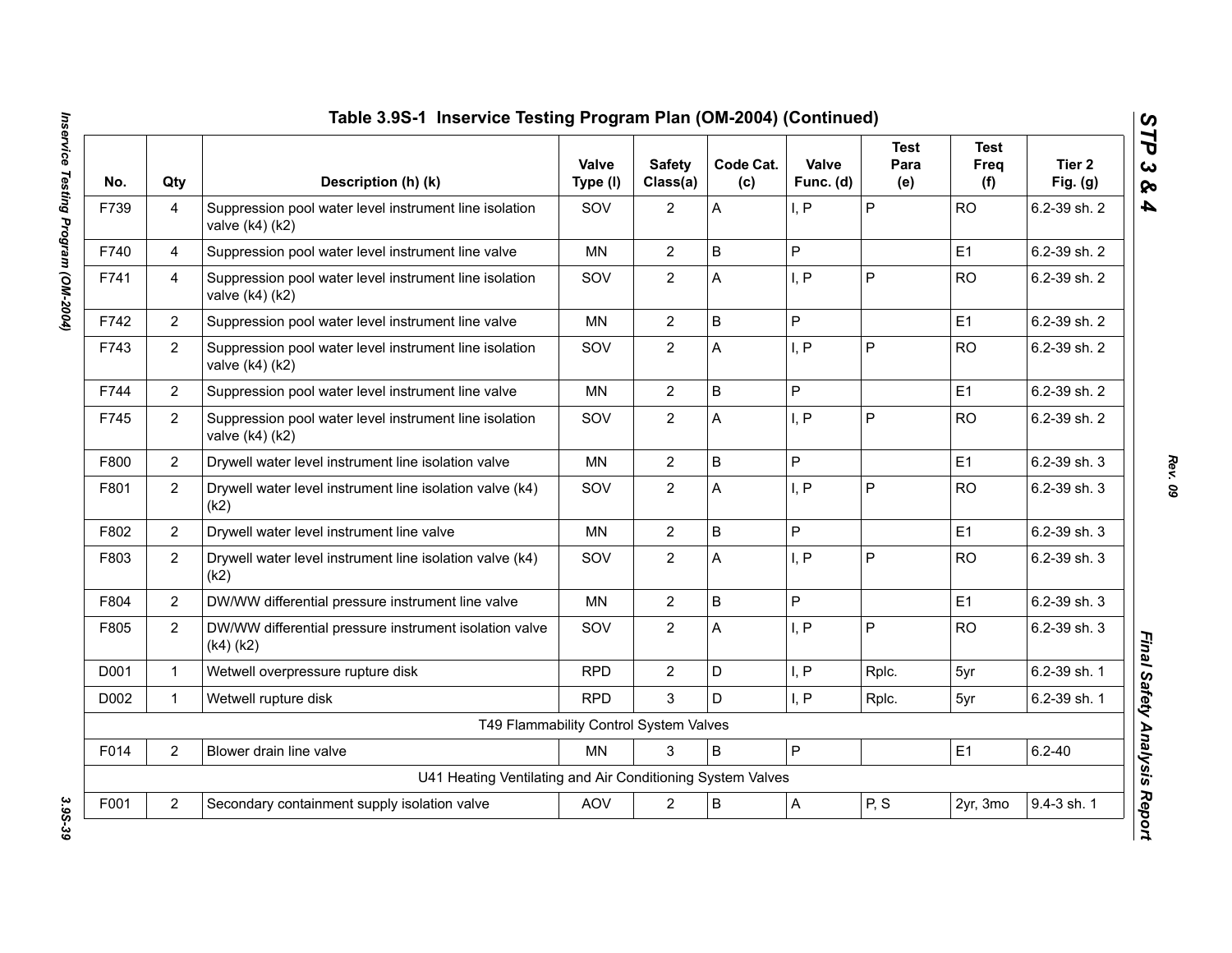| No.  | Qty                     | Description (h) (k)                                         | Valve<br>Type (I) | <b>Safety</b><br>Class(a) | Code Cat.<br>(c) | Valve<br>Func. (d) | <b>Test</b><br>Para<br>(e) | <b>Test</b><br>Freq<br>(f) | Tier <sub>2</sub><br>Fig. (g) |
|------|-------------------------|-------------------------------------------------------------|-------------------|---------------------------|------------------|--------------------|----------------------------|----------------------------|-------------------------------|
| F002 | $\overline{2}$          | Secondary containment exhaust isolation valve               | AOV               | $\mathbf{2}$              | $\sf B$          | A                  | P, S                       | 2yr, 3mo                   | 9.4-3 sh. 1                   |
| F003 | $\mathfrak{S}$          | Secondary Containment divisional supply isolation valve     | <b>MOV</b>        | $\overline{2}$            | $\sf B$          | A                  | P, S                       | 2yr, 3mo                   | 9.4-3 sh. 1                   |
| F004 | $\mathsf 3$             | Secondary Containment divisional exhaust isolation<br>valve | <b>MOV</b>        | $\overline{2}$            | $\sf B$          | A                  | P, S                       | 2yr, 3mo                   | 9.4-3 sh. 1                   |
| F007 | $\overline{4}$          | MCR area HVAC bypass line isolation valve                   | <b>MOV</b>        | $\overline{2}$            | $\mathsf B$      | A                  | P, S                       | 2yr, 3mo                   | 9.4-1 sh. 1,2                 |
| F008 | $\overline{\mathbf{4}}$ | MCR area HVAC supply isolation valve                        | <b>MOV</b>        | $\overline{2}$            | $\sf B$          | A                  | P, S                       | 2yr, 3mo                   | 9.4-1 sh. 1,2                 |
| F009 | 4                       | MCR area HVAC emergency HVAC supply                         | <b>MOV</b>        | $\overline{2}$            | $\sf B$          | А                  | P, S                       | 2yr, 3mo                   | 9.4-1 sh. 1,2                 |
| F010 | $\overline{4}$          | MCR area HVAC exhaust isolation valve                       | <b>MOV</b>        | $\overline{2}$            | $\overline{B}$   | A                  | P, S                       | 2yr, 3mo                   | 9.4-1 sh. 1,2                 |
|      |                         | Y52 Oil Storage Transfer System Valves                      |                   |                           |                  |                    |                            |                            |                               |
| F001 | 6                       | D/G transfer pump discharge line check valve                | CV                | $\mathfrak{S}$            | $\mathsf C$      | A                  | $\mathbf S$                | 3mo                        | $9.5 - 6$                     |
| F002 | 3                       | D/G transfer pump discharge line relief valve               | <b>RV</b>         | $\ensuremath{\mathsf{3}}$ | $\mathsf C$      | A                  | $\mathsf{R}$               | 10yr                       | $9.5 - 6$                     |
| F003 | $\mathfrak{S}$          | D/G transfer pump discharge line ball (plug) valve          | MN                | $\ensuremath{\mathsf{3}}$ | $\sf B$          | P                  |                            | E1                         | $9.5 - 6$                     |
| F004 | $\mathfrak{S}$          | D/G fuel oil day tank return to storage tank valve          | MN                | $\mathbf{3}$              | $\sf B$          | P                  |                            | E1                         | $9.5 - 6$                     |
| F501 | 3                       | D/G transfer pump discharge line drain valve                | MN                | $\ensuremath{\mathsf{3}}$ | $\sf B$          | P                  |                            | E1                         | $9.5 - 6$                     |
| F502 | $\mathfrak{S}$          | D/G transfer pump discharge line vent valve                 | MN                | $\mathbf{3}$              | $\, {\bf B}$     | P                  |                            | E1                         | $9.5 - 6$                     |

*Rev. 09*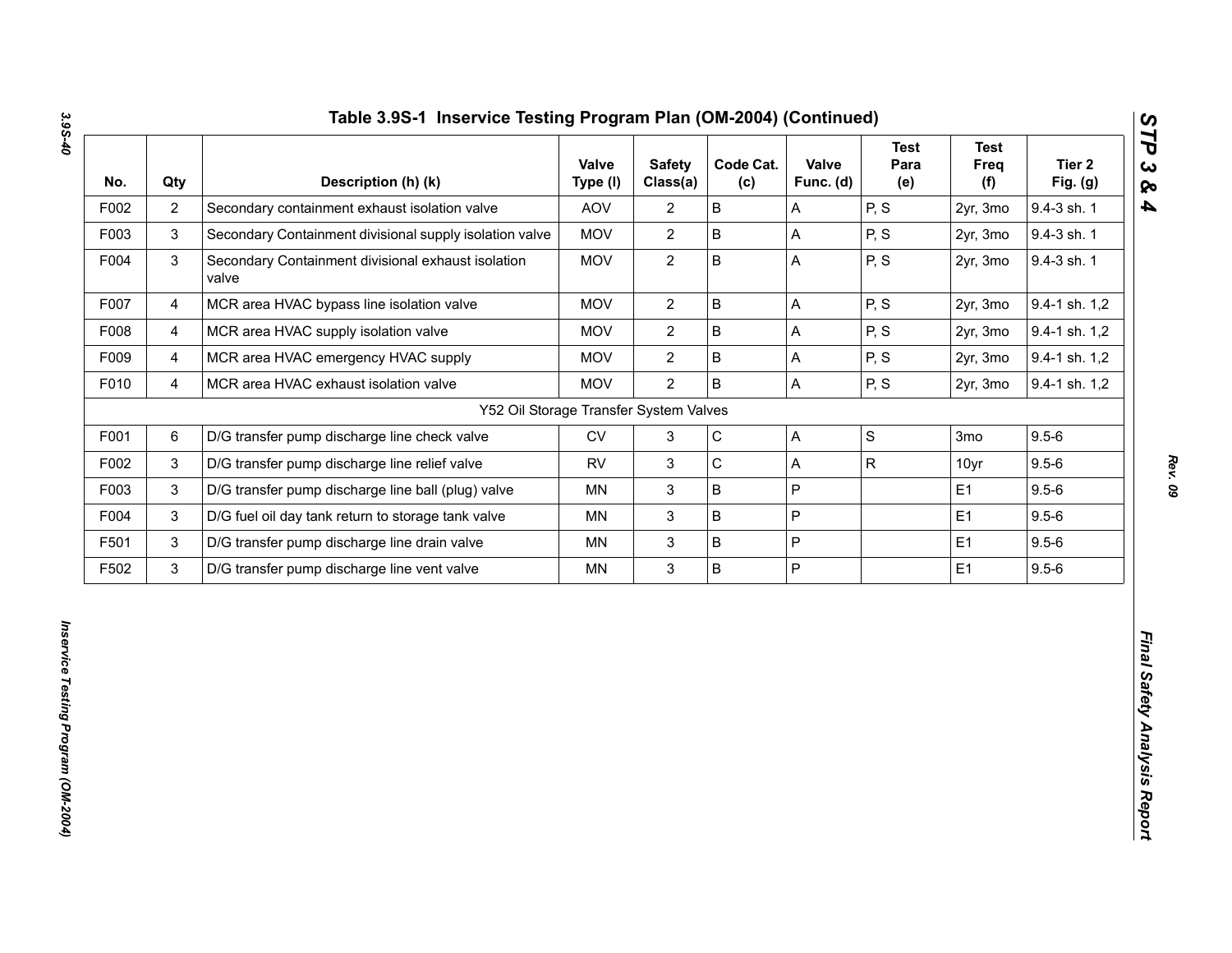Notes:

- (a) 1, 2, or 3—Safety Classification, Subsection 3.2.3.
- (b) Pump test parameters per ASME OM-2004, Table ISTB-3000-1:

N - Speed

P- Discharge Pressure

∆P - Differential Pressure

Q - Flow Rate

Vd -Peak-to-peak vibration displacement

Vv -Peak vibration velocity

- (c) A, B, C or D—Valve category per ASME OM-2004, ISTC-1300.
- (d) Valve function:

I - Primary containment isolation, Subsection 6.2.4

A or P - Active or passive per ASME OM-2004, ISTA-2000

(e) (e) Valve test parameters per ASME Code in (c) above:

L - Leakage rate (ISTC-3600)

P - (Position Indication Test) All valves with remote position indication will be tested in accordance with ISTC 3700

R - Relief valve test including visual examination, set pressure and seat tightness testing (Mandatory Appendix I). For Class 1 valves, 20% from each group will be tested every 24 months in accordance with I-1320, and for Class 2 and 3 valves, 20% from each group will be tested every 48 months in accordance with I-1350.

S - (Stroke / Exercise Test): All check valves are exercised in accordance with ISTC-5221. All active POVs are stroke tested in accordance with ISTC-5121, -5131, -5141 or -5151.

Category C (ISTC-3510, -3522, and -5221)

X - Explosive charge test (ISTC-5260)

(f) Pump or valve test exclusions, alternatives and frequency per ASME code in (b) or (c) above or Appendix I:

CS - Cold shutdown (ISTC-3521 (c))

RO - Refueling outage and/or no case greater than two years. (ISTC 3521 (e))

E1 - Used for operating convenience (i.e., passive vent, drain, instrument test, maintenance valves, or a system control valve). Tests are not required (ISTC-1200).

E2 - In regular use. Test frequency is not required provided the test parameters are analyzed and recorded at an operation interval not exceeding three months. (ISTC-3550)

E3 - Not Used.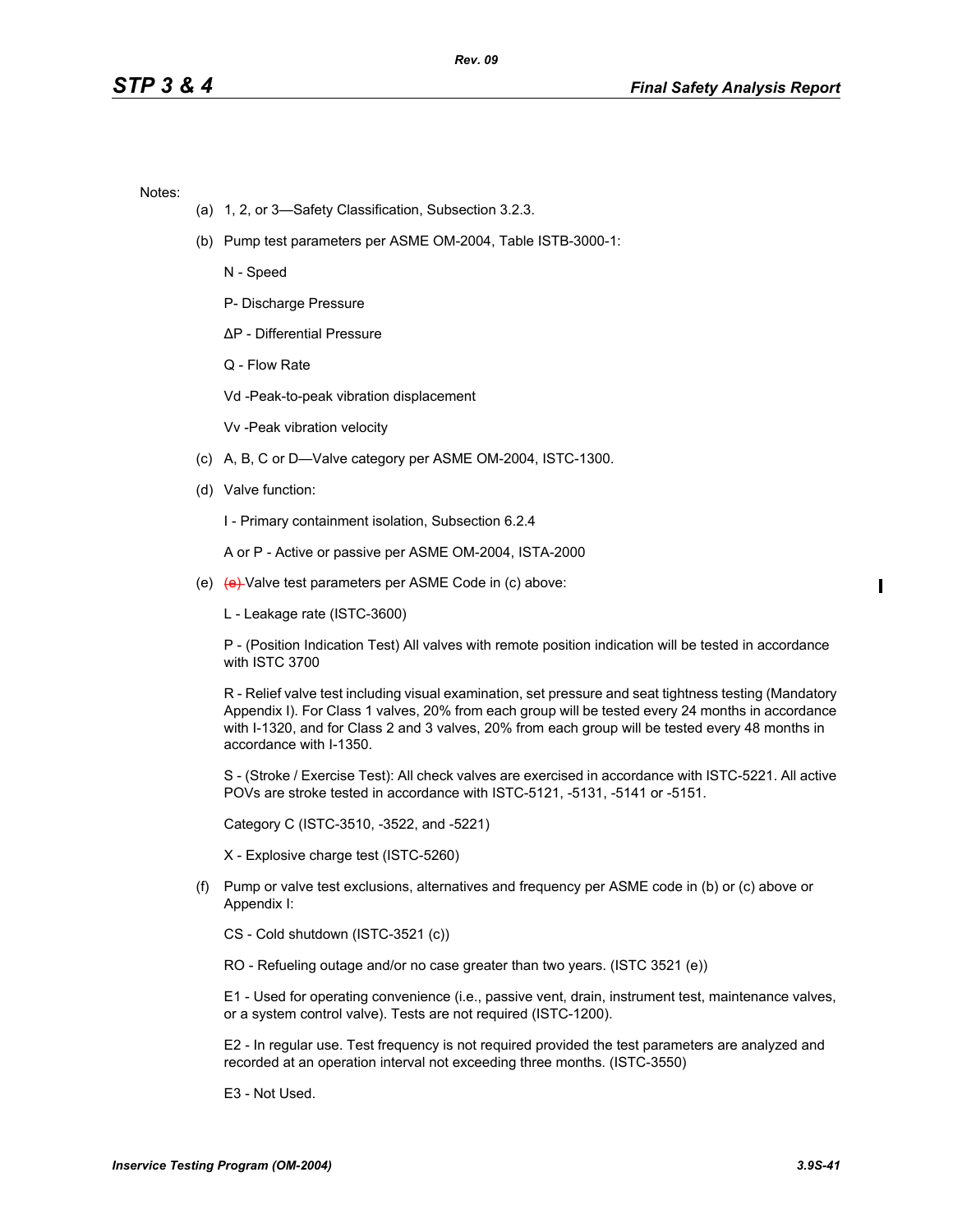E10 - In regular use. Test frequency is not required provided the test parameters are recorded at least once every three months of operation (ISTB-3410)

E11 Not Used.

- (g) Piping and instrument symbols and abbreviations are defined in Figure 1.7-1. Figure page numbers are shown in parenthesis.
- (h) Reasons for code defined testing exceptions (ISTC-3521 and -3522).
	- (h1.1) Per code the S (stroke) testing is to be performed every 3 months. High flow rate through the valve is required to ensure proper plant operation. The flow cannot be reduced or disrupted since it will impact plant operation. Therefore to fully stroke this valve, the test is performed during refueling outages to avoid disruption in normal power operations.
	- (h1.2) Per code the S (stroke) testing is to be performed every 3 months. This test cannot be performed during power operations because RWCU is always operational, disrupting it will impact plant operation. Therefore this test is scheduled to be performed during refueling outages.
	- (h1.3) Per code the S (stroke) testing is to be performed every 3 months. A partial stroke test during initial startup can be performed. This valve can only be fully stroked during refueling outage. Therefore, position test and full stroke test is scheduled to be performed during refueling outages, with partial stroke testing can be done every three months.
	- (h1.4) Per code the S (stroke) testing is to be performed every 3 months. Performing stroke test at full plant power would impact power operations and add significant heat to the primary containment. Therefore, position test and full stroke test is scheduled to be performed during refueling outages.
	- (h1.5) Per code the S (stroke) testing is to be performed every 3 months. Stroking this valve can result in depressurizing of the RPV and impact power operation. Therefore, position and stroke test is to be performed during refueling outage.
	- (h1.6) Per code the S (stroke) testing is to be performed every 3 months. Performing this test at full plant power is not possible because this valve is in drywell area and is inaccessible. Therefore, the R (relief valve test) and stroke test is to be performed during refueling outage.
	- (h1.7) Per code the S (stroke) testing is to be performed every 3 months. Performing this test at full plant power is not possible because this valve is inaccessible. Therefore, the stroke test is to be performed during refueling outage.
	- (h1.8) Relief valve test including visual examination, set pressure and seat tightnesstesting. These tests can only be performed during refueling outages due toinaccessibility to the valve during power operation.
	- (h1.9) (h1.9) Per code the S (stroke) testing is to be performed every 3 months. Performing stroke test on this valve during normal power operation might cause depressurization and will impact plant operation. Therefore to fully stroke this valve, the test is to be performed during refueling outages to avoid disruption in normal power operations.
	- (h1.10) Per code the S (stroke) testing is to be performed every 3 months. Testing this valve while the plant is operating would cause cooling flow to cease to the Reactor Internal Pump (RIP) heat exchangers. The RIP equipment requires cooling water to the heat exchanger (HX). Stopping the cooling flow would require the RIPs to be stopped. Therefore, stroke test is to be performed during refueling outages to avoid disruption in normal power operations.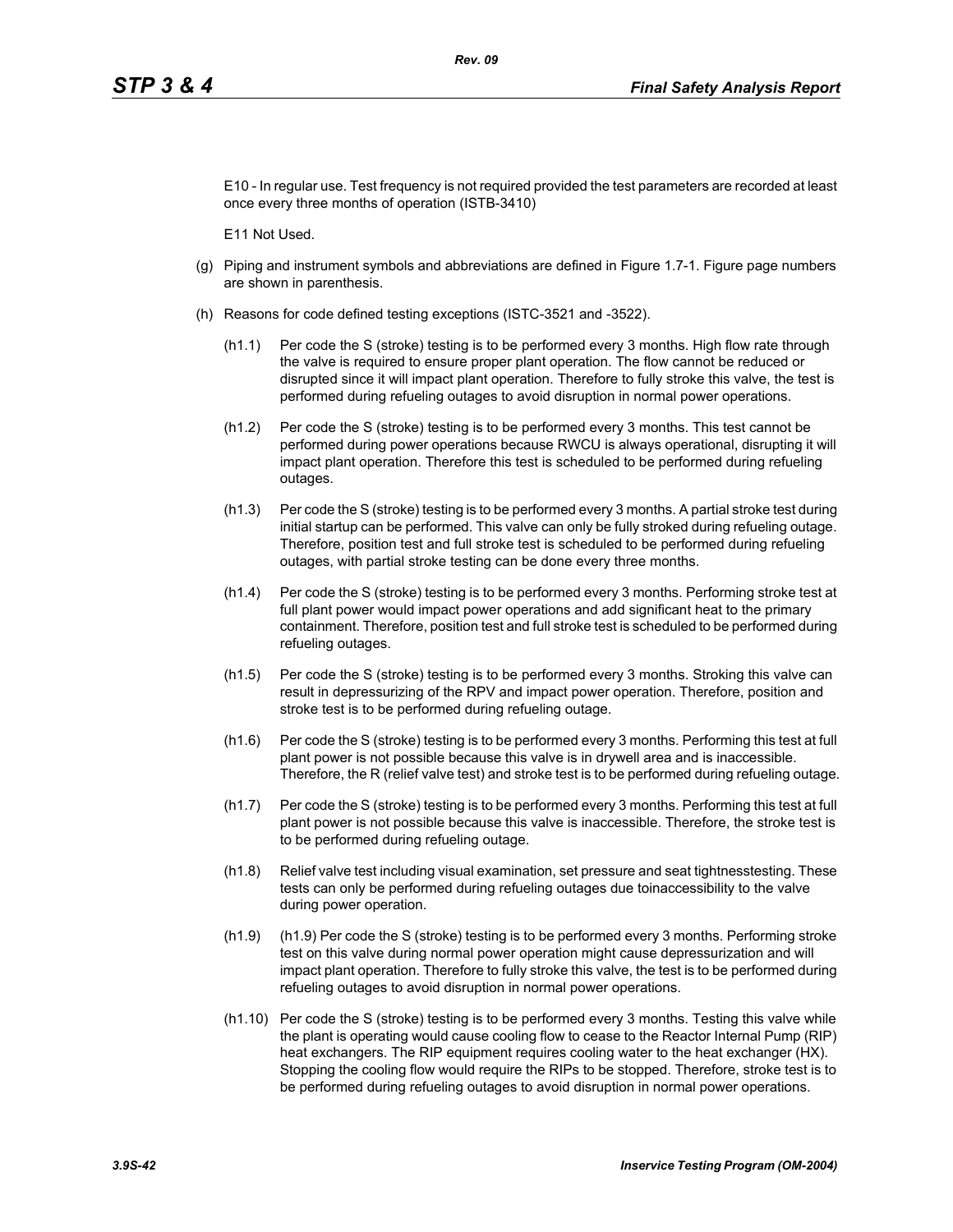- (h1.11) Per code the S (stroke) testing is to be performed every 3 months. Performing this test at full plant power is not possible because this valve is inaccessible due to inerted containment. Therefore, the stroke test is to be performed during refueling outage.
- (h2.1) Avoids valve damage and impacts on power operations. The R (relief valve) test meets OM Code Mandatory Appendix I at 5 years. The S (stroke) test is normally performed every 3 months per code. This test is typically performed at low power during initial startup. Performing this test at full plant power would impact power operations and add significant heat to the primary containment.
- (h2.2) Avoids valve damage and impacts on power operations. These isolation valves are required to maintain inert primary containment vessel atmosphere integrity during all plant modes of operation except during plant shutdown for refueling. Therefore, these valves shall be stroke tested during refueling outages.
- (h3.1) Avoids impacts on power operations. The S (stroke) test is normally performed every 3 months per code. However this test cannot be done while the plant is in power operations since stroking the valve during operation would require reducing feedwater flow, which places an undesirable transient on the plant. Therefore to be able to fully stroke this valve, the test is done during refueling outages to avoid impact on power operations.
- (h3.2) Avoids impacts on power operations. Per the OM 2004 code, the stroke test is normally performed every 3 months. Performing IST on this valve during operations would require isolation of critical instrumentation required for reactor operations. This excess flow check valve has no external means of repositioning the valve. Flow must be induced to close the valve and a path to the secondary containment must be opened to induce that flow. Therefore due to the impact on power operations, the Stroke test has been changed to refueling outages.
- (h3.3) Avoids impacts on power operations. This excess flow check valve has no external means of repositioning the valve. Flow must be induced to close the valve and a path to the secondary containment must be opened to induce that flow. Therefore due to the impact on power operations, the Stroke test has been changed to refueling outages.
- (h3.4) Avoids impacts on power operations. Due to the common header configuration to test one check valve F008 (CHKV-0006), Recirculation Motor Purge (RMP) subsystem would need to be isolated. Operation without RMP flow for extended period of time would require shutting down the Recirculation Internal Pump (RIP). Operation of the plant at power requires the RIPs to be in operation therefore due to the impact on power operations, the Stroke test has been changed to refueling outages.
- (h3.5) Avoids impacts on power operations. Performing IST on this valve during operations would require isolation of instrumentation that controls the RCIC system. This excess flow check valve has no external means of repositioning the valve. Flow must be induced to close the valve and a path to the secondary containment must be opened to induce that flow. Therefore due to the impact on power operations, the Stroke test has been changed to refueling outages.
- (h3.6) Avoids impacts on power operations. Performing IST on this valve during operations would require isolation of instrumentation that controls the RWCU system. This excess flow check valve has no external means of repositioning the valve. Flow must be induced to close the valve and a path to the secondary containment must be opened to induce that flow. Therefore due to the impact on power operations, the Stroke test has been changed to refueling outages.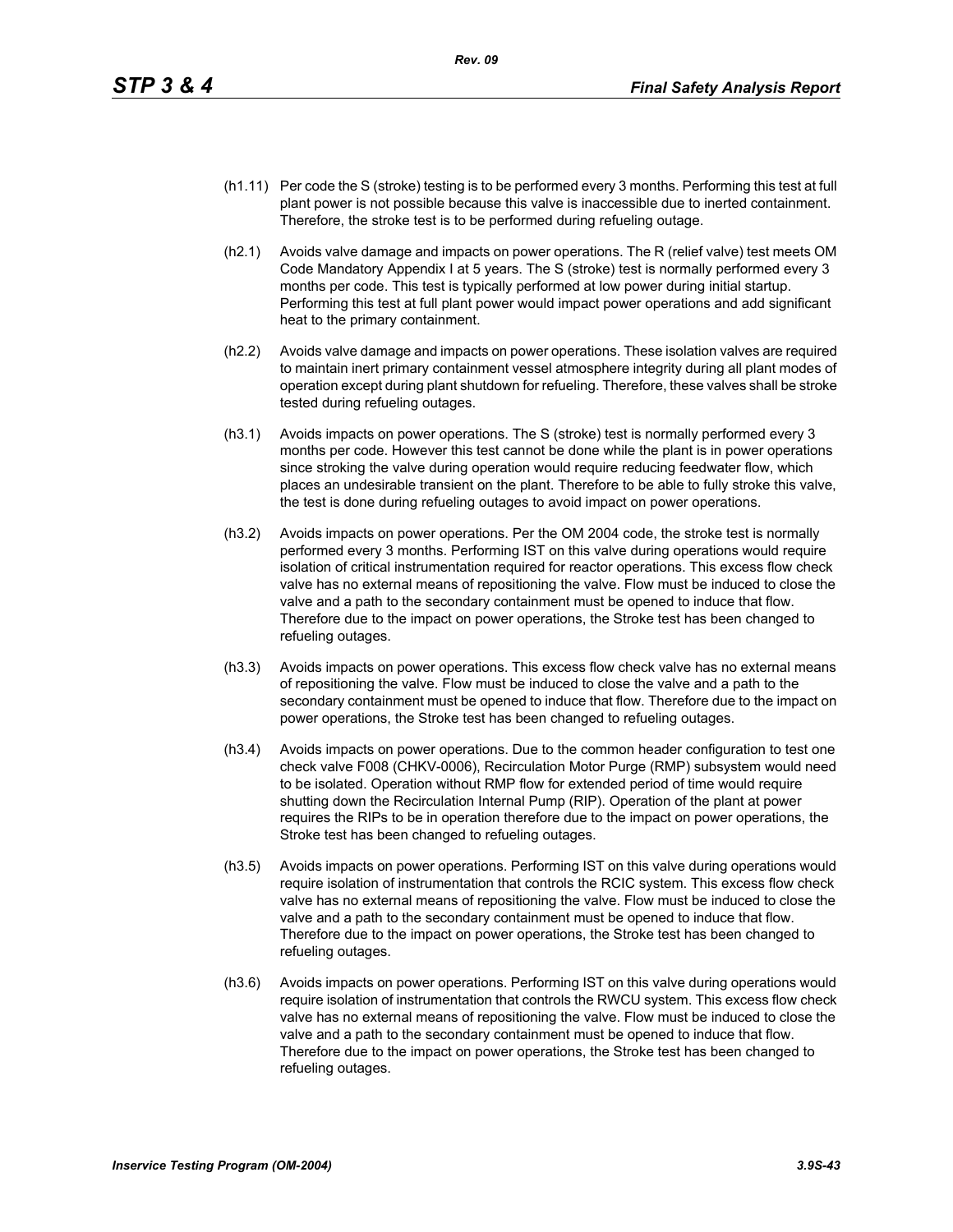- (h3.7) Avoids impacts on power operations. Testing this valve while the plant is operating would cause cooling flow to cease to the RIP heat exchangers. The RIP equipment requires cooling water to the HX. Stopping the cooling flow would require the RIPs to be stopped. Reactor power would be impacted due to stopping the RIPs. Therefore due to the impact on power operations, the Stroke test frequency has been changed to cold shutdown.
- (h4) A temporary crosstie is necessary to carry the ongoing cooling loads. A permanent crosstie would violate divisional separation.
- (h5) Avoids cold/hot water injection to RPV during power operations.
- (h6) Maintain pressure isolation during normal operation.
- (h7) Inventory available only during refueling outage.
- (h8) Not Used
- (h9) Not Used
- (i) Summary justification for alternative testing request (ISTB-5120).
	- (i1 The piping is maintained full by a small fraction of the pump's flow capacity. These pumps are a constant speed centrifugal type with a cooling by-pass loop. Normal operation will be near minimum flow in the flat or constant region of the pressure/flow performance curve. Therefore, a flow measurement during the Type A test would not be useful and will only be performed during the comprehensive test. The pumps will be designed and analyzed to withstand low flow operation without significant degradation.
- (j) Group A or Group B—Pump category per ASME OM-2004, ISTB-1300

Group A – pumps that are operated continuously or routinely during normal operation, cold shutdown, or refueling operations.

Group B - pumps in standby systems that are not operated routinely except for testing.

- (k) Test/frequency bases:
	- (k1) L (leakage): Per ISTC-3620 and Table 6.2-7, 10CFR50 Appendix J, Type C tests Section III.D.3 states "tests shall be performed during each reactor shutdown for refueling but in no case at intervals greater than 2 years".
	- (k2) P (position): Per ISTC-3700 the test frequency is 2 years.
	- (k3) L (leakage): Per ISTC-3630, for other than Containment Isolation valves, shall be conducted at least once every 2 years is specified.
	- $(k4)$  (k4) Appendix J Type C Leak Test not required as noted in Table 6.2-7.
- (l) Valve type:

AOV: Air Operated Valve

CV: Check Valve

EXP: Explosive Valve

MN: Manual Valve

MOV: Motor Operated Valve